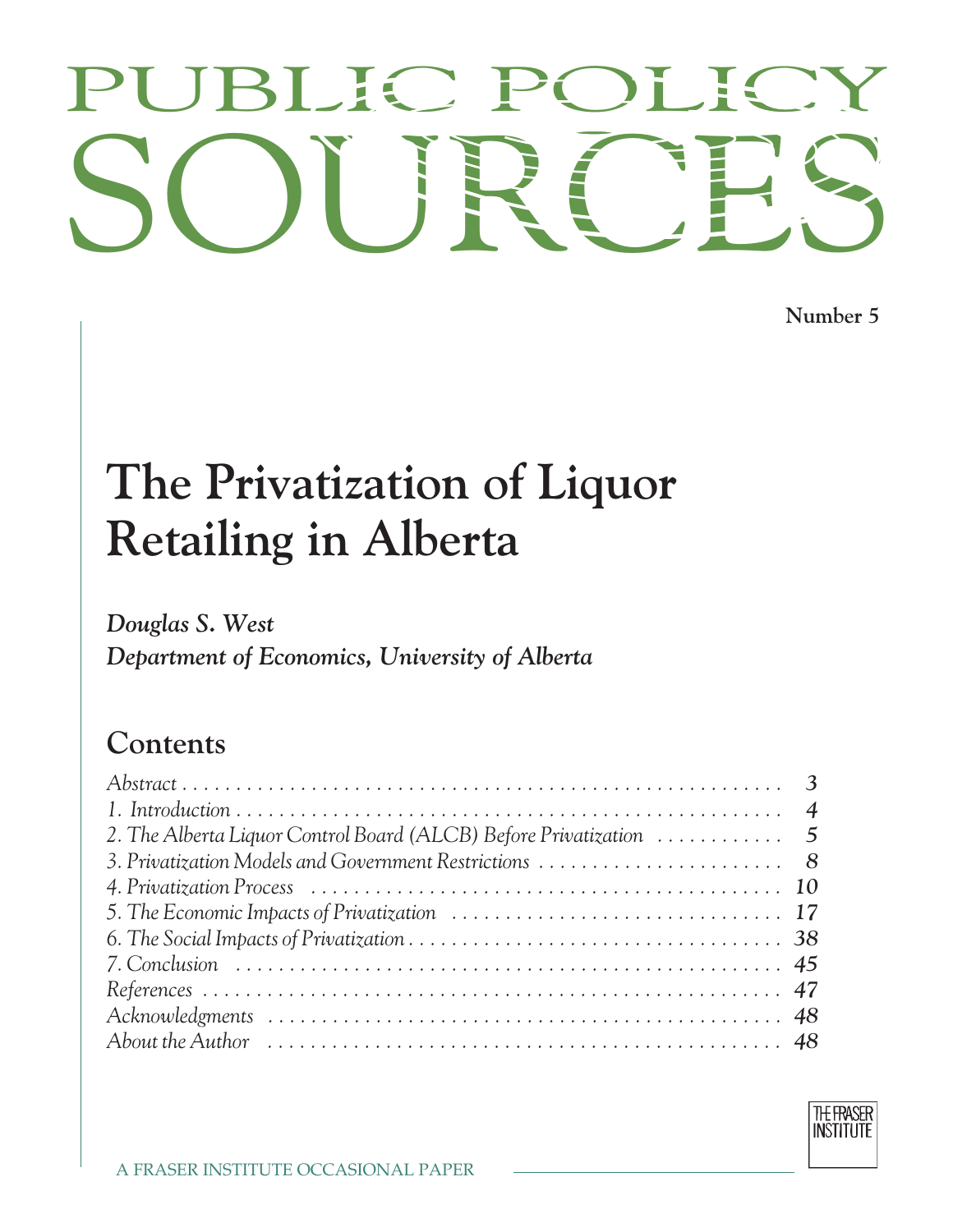**Public Policy Sources** is published periodically throughout the year by The Fraser Institute, Vancouver, B.C., Canada.

The Fraser Institute is an independent Canadian economic and social research and educational organization. It has as its objective the redirection of public attention to the role of competitive markets in providing for the well-being of Canadians. Where markets work, the Institute's interest lies in trying to discover prospects for improvement. Where markets do not work, its interest lies in finding the reasons. Where competitive markets have been replaced by government control, the interest of the Institute lies in documenting objectively the nature of the improvement or deterioration resulting from government intervention. The work of the Institute is assisted by an Editorial Advisory Board of internationally renowned economists. The Fraser Institute is a national, federally chartered non-profit organization financed by the sale of its publications and the tax-deductible contributions of its members, foundations, and other supporters; it receives no government funding.

For information about Fraser Institute membership, please call the Development Department in Vancouver at (604) 688-0221, or from Toronto: (416) 363-6575, or from Calgary: (403) 216-7175.

Editor & Designer: *Kristin McCahon*

For media information, please contact Suzanne Walters, Director of Communications, (604) 688-0221, ext. 582, or from Toronto: (416) 363-6575, ext. 582.

To order additional copies, write or call The Fraser Institute, 4th Floor, 1770 Burrard Street, Vancouver, B.C., V6J 3G7 *Toll-free order line:* 1-800-665-3558; *Telephone:* (604) 688-0221, ext. 580; *Fax*: (604) 688-8539 In Toronto, call (416) 363-6575, ext. 580; *Fax:* (416) 601-7322 In Calgary, call (403) 216-7175; *Fax*: (403) 234-9010

Visit our Web site at *http://www.fraserinstitute.ca*

Copyright *8* 1997 The Fraser Institute. All rights reserved. No part of this monograph may be reproduced in any manner whatsoever without written permission except in the case of brief quotations embodied in critical articles and reviews.

The author of this study has worked independently and opinions expressed by him are, therefore, his own, and do not necessarily reflect the opinions of the members or trustees of The Fraser Institute.

Printed and bound in Canada. ISSN 1206-6257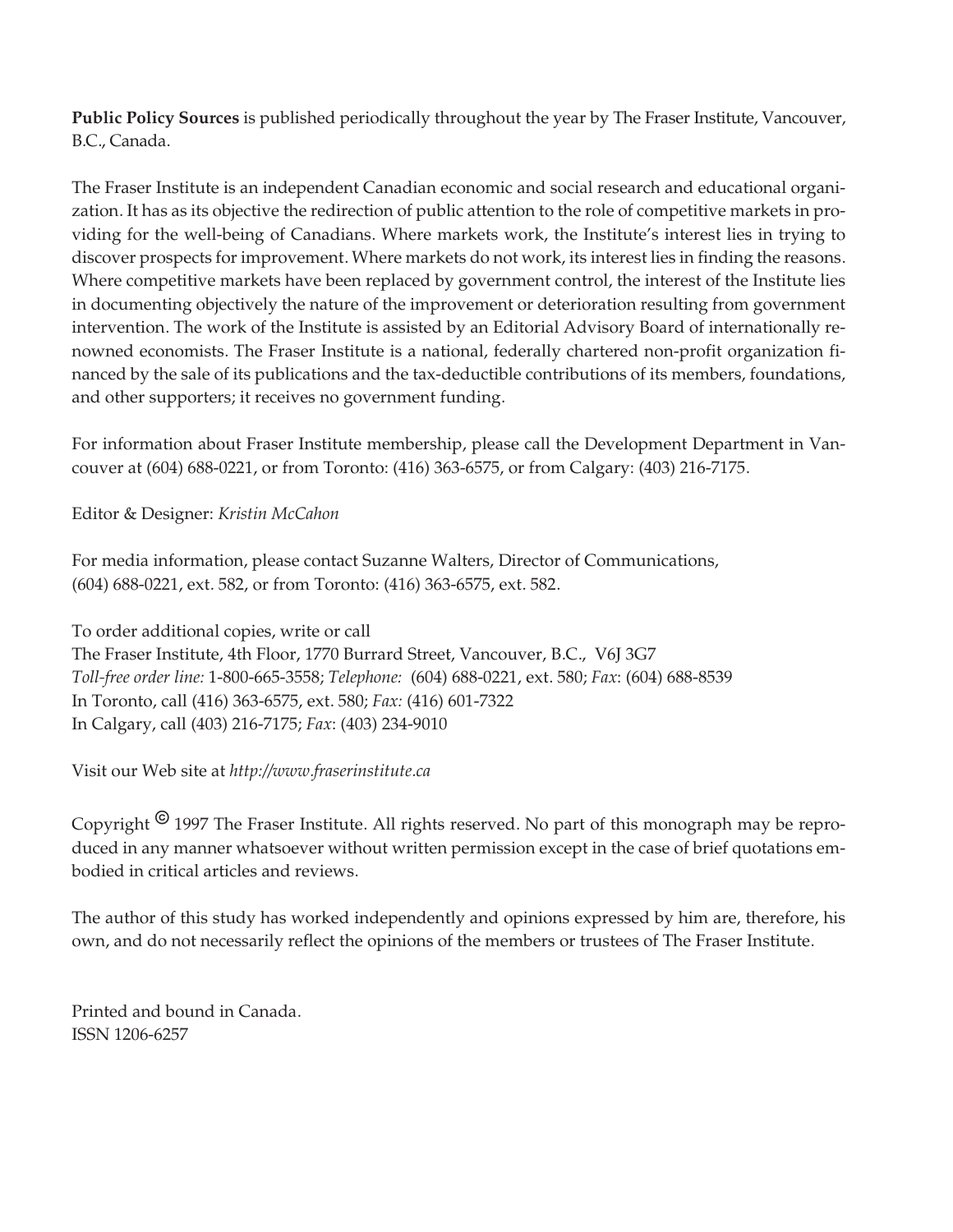#### **Abstract**

The purpose of this paper is to take the oppor- $\perp$  tunity offered by the Alberta experience with liquor retailing privatization to examine the sort of market structure and its characteristics that are produced by market forces under privatization and to compare these with the market structure and characteristics of the government-owned and operated liquor distribution system. The impact of government-imposed restrictions on the evolution of an efficient retail distribution system under privatization is also assessed.

The paper begins with a description of Alberta's liquor distribution system when it was under government ownership and control. This is followed by a discussion of the privatization process, including the procedure used by the Alberta Liquor Control Board (ALCB) to dispose of its liquor stores, the reductions in ALCB staff and attempt to unionize private liquor store employees, new regulations affecting private liquor stores, new supplier arrangements with the ALCB, new flat markup on liquor products, and contracting out of the warehouse operation.

The paper's next section analyzes the economic impacts of privatization. It finds that the number of private liquor stores is approximately triple the number of ALCB stores. Most of the ALCB stores in Calgary and Edmonton were converted to private liquor stores, but less than half of the ALCB stores in the rest of the province were converted to private stores. There has been a relatively small number of liquor store closures since privatization, and this might be partly explained by the fact that liquor store chains in Alberta account for less than 10 percent of all private liquor stores. The requirement of a uniform wholesale price is viewed as inhibiting the growth of liquor store chains and the realization of certain efficiencies in distribution that would accompany chain development.

With respect to product selection, a 100-store sample of private liquor stores from across Alberta was found to have an average product selection that exceeds the weighted average product selection of ALCB stores. Product selection carried in the ALCB warehouse has more than doubled under privatization. The increase in product selection consists partly of an increase in the number of brands that are stocked, and partly of an increase in the variety of package sizes for established brands. The weights that the number of brands and number of package sizes have in the increase in product selection vary by product category.

With respect to retail liquor prices, this study finds that nominal retail liquor prices have increased somewhere between 8.5 and 10.0 percent on average between August 1993 and January 1996 (depending on how the price change is calculated). After correcting for inflation, the real price increase is about half of the nominal increase, on average. Because of the increase in the number of liquor stores, consumers will, on average, experience lower transportation costs when purchasing liquor products. Over the period October 1993 to December 1995, wholesale liquor prices have fallen. In addition, a comparison of a sample of Alberta's average liquor product prices (in January 1996) with the prices of the same products in each of B.C., Saskatchewan, and Ontario, revealed that the average percentage price differences are relatively small.

The study also found that Alberta government liquor revenues have been adversely affected neither by privatization nor by the shift from government liquor revenues based on a liquor store *ad valorem* markup to revenues derived from a flat markup imposed at the wholesale level.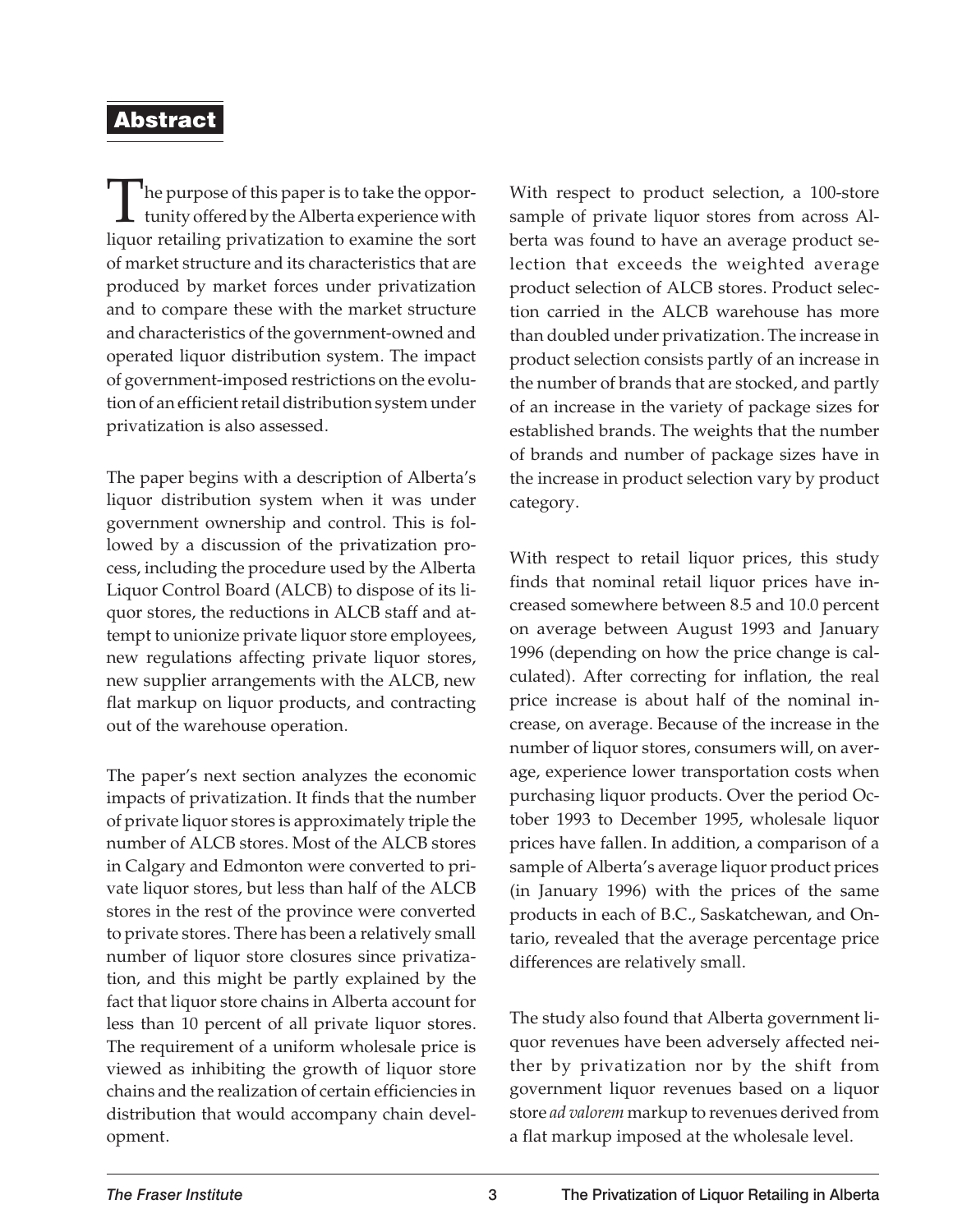With respect to employment and wages, full-time equivalent employment in liquor stores has been estimated to have approximately tripled under privatization, but the average wage (for Alberta as a whole) of non-management liquor store employees is 50 percent of what a full-time union worker at the top of the scale would earn in an ALCB store.

The final section of the paper presents some summary measures of crime in Edmonton and li-

quor-store related offenses in Calgary, and discusses the issue of liquor availability and consumption. It is really too early to begin a rigorous assessment of social impacts that might be caused by privatization. There is little evidence so far to suggest that privatization has been associated with either an increase in crime or an increase in consumption of liquor products.

The paper closes with a summary and a few concluding remarks.

# **I. Introduction**

On September 2, 1993, Stephen C. West, the<br>Province of Alberta's Municipal Affairs Province of Alberta's Municipal Affairs Minister responsible for the Alberta Liquor Control Board (ALCB), announced that the ALCB's role as a liquor retailer would be phased out, and that private sector-owned and operated liquor stores would replace government-owned ALCB stores. All ALCB stores were closed between September 4, 1993 and March 5, 1994. Alberta thus became the first province in Canada with a completely privatized retail liquor distribution system.

Alberta is not the only jurisdiction in recent years to change from a public to a private system of liquor distribution. On July 1, 1985, Iowa gave up its monopoly on the wholesale and retail sale of wine, and in March 1987, it gave up its retail monopoly on the sale of spirits. Prior to that, West Virginia gave up its retail monopoly on the sale of wine, and implemented a system of private retail licensees. Four other states and the province of Quebec have eliminated their monopolies on the sale of wine since  $1970<sup>1</sup>$  While there have been a number of studies examining how Iowa's privatization of liquor retailing has affected alcohol consumption in Iowa (e.g., Wagenaar and Holder (1991), Holder and Wagenaar (1990), Mulford et al. (1992), Fitzgerald and Mulford (1993b), Fitzgerald and Mulford (1992)), there has been little analysis of the economic impacts of the privatization of liquor retailing.

Several relatively recent economic studies that deal with liquor stores (i.e., Zardkoohi and Sheer (1984, 1986), Swidler (1986a)) examine liquor price and consumption differences between public and private ownership states, one (by Swidler (1986b)) looks at the implications for government revenues of uniform retail pricing by a state-run liquor monopoly, and one (by Smith (1982)) analyzes differences in state regulations governing liquor store licensees. None of the studies undertakes a detailed before- and after-privatization comparison of key economic variables such as location, price, product selection, employment and wages.

Privatization initiatives have become increasingly important over time and it is important to

<sup>1</sup> See Wagenaar and Holder (1991) and Mulford et al. (1992).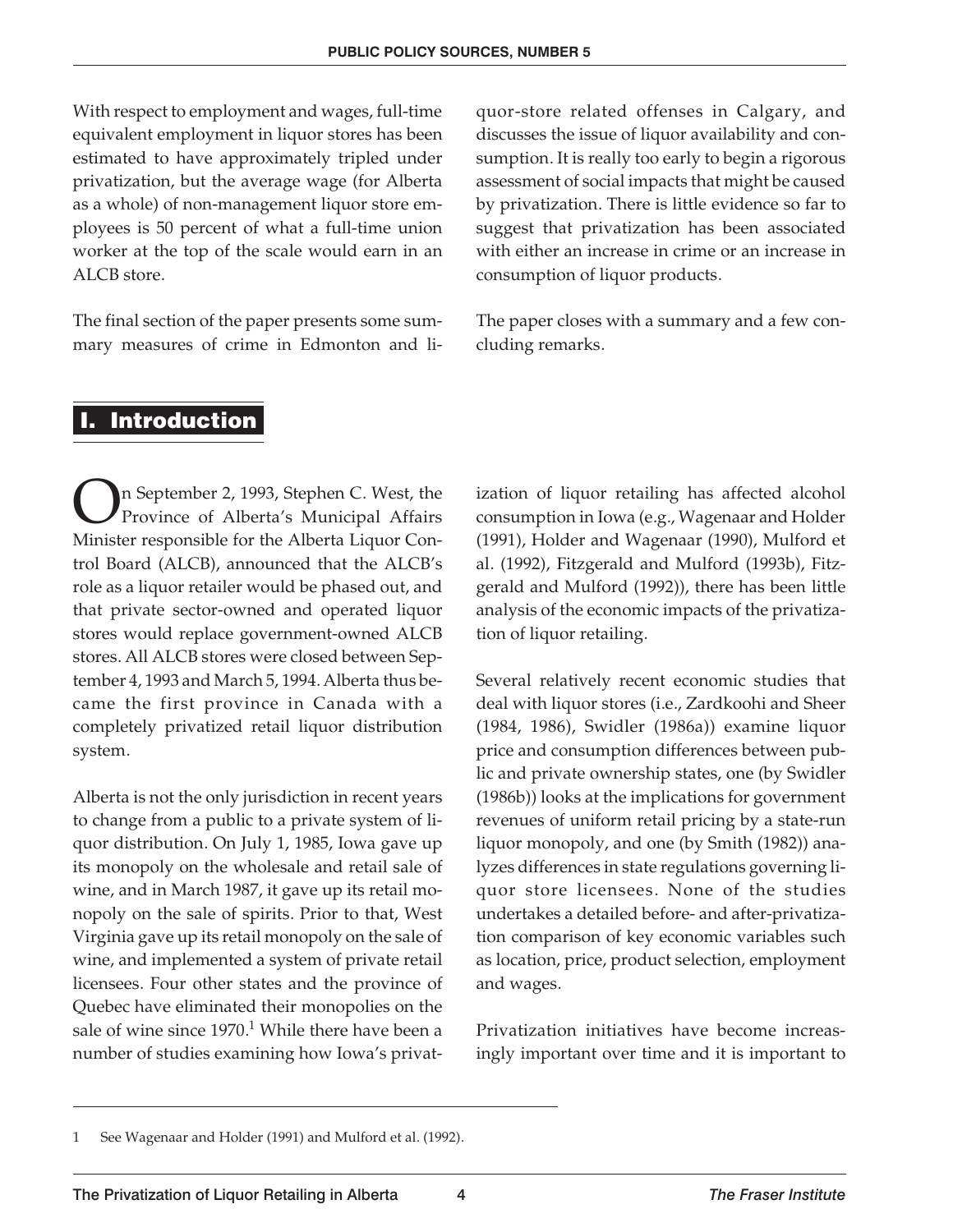study these initiatives so that the efficiency implications of their particular characteristics are well understood. This is especially important for those privatization initiatives, such as liquor retailing, that are likely to be replicated in multiple jurisdictions.

This paper takes the opportunity offered by the Alberta experience with liquor retailing privatization to examine the sort of market structure and its characteristics that are produced by market forces under privatization and to compare these with the market structure and characteristics of the government-owned and operated liquor distribution system. The impact of government imposed restrictions on the evolution of an efficient retail distribution system under privatization will also be assessed.

In the next section of this paper, some important characteristics of the government-owned liquor

distribution system in Alberta are described. This is followed in section 3 with a brief description of several models of privatization that were considered by the Alberta government. The efficiency implications of government imposed restrictions on both wholesale and retail liquor distribution are also addressed. Section 4 presents a detailed description of the privatization process, including the sale of ALCB properties, the reduction in ALCB staff, regulations governing new private liquor stores, and the new supplier arrangements.

In section 5, the economic impacts of privatization are analyzed. This analysis looks at the impact of privatization on liquor store locations, product selection, price, government revenues, and employment and wages. In section 6, some of the social impacts of privatization are discussed. Section 7 contains a summary and some concluding remarks.

# **2. The Alberta Liquor Control Board (ALCB) Before Privatization**

The Alberta Liquor Control Board (ALCB)  $\blacksquare$  was created in 1924 with the passage of the Liquor Control Act. Wholesale and retail sales of liquor products in Alberta were handled by the private sector between 1905 and 1916, prior to the creation of the ALCB, and were prohibited between 1916 (with the passage of the Liquor Act) and 1924.

For the better part of its history, the ALCB maintained a monopoly on the wholesale and retail sales of liquor products in Alberta, including beer. The ALCB was responsible for choosing retail liquor store locations, the products to be sold in these stores, the prices to be charged, and the hours of operation. The ALCB also prescribed conditions for the sale of liquor and the consumption of liquor sold under a license or permit, and determined the number of any kind of licensed premise in a municipality. The ALCB was empowered to inspect licensed premises and could suspend or cancel a license or permit in the event that the licensee or permittee failed to comply with the Liquor Control Act. The ALCB was to cover its expenses from monies that it received from its operations, and the net profits were to be paid to the Provincial Treasurer.

While the privatization of liquor retailing was announced on September 2, 1993, this largely meant that government-owned liquor stores were to be eliminated. The private sector, in fact, was already involved in selling liquor under various formats prior to September 2, 1993. These formats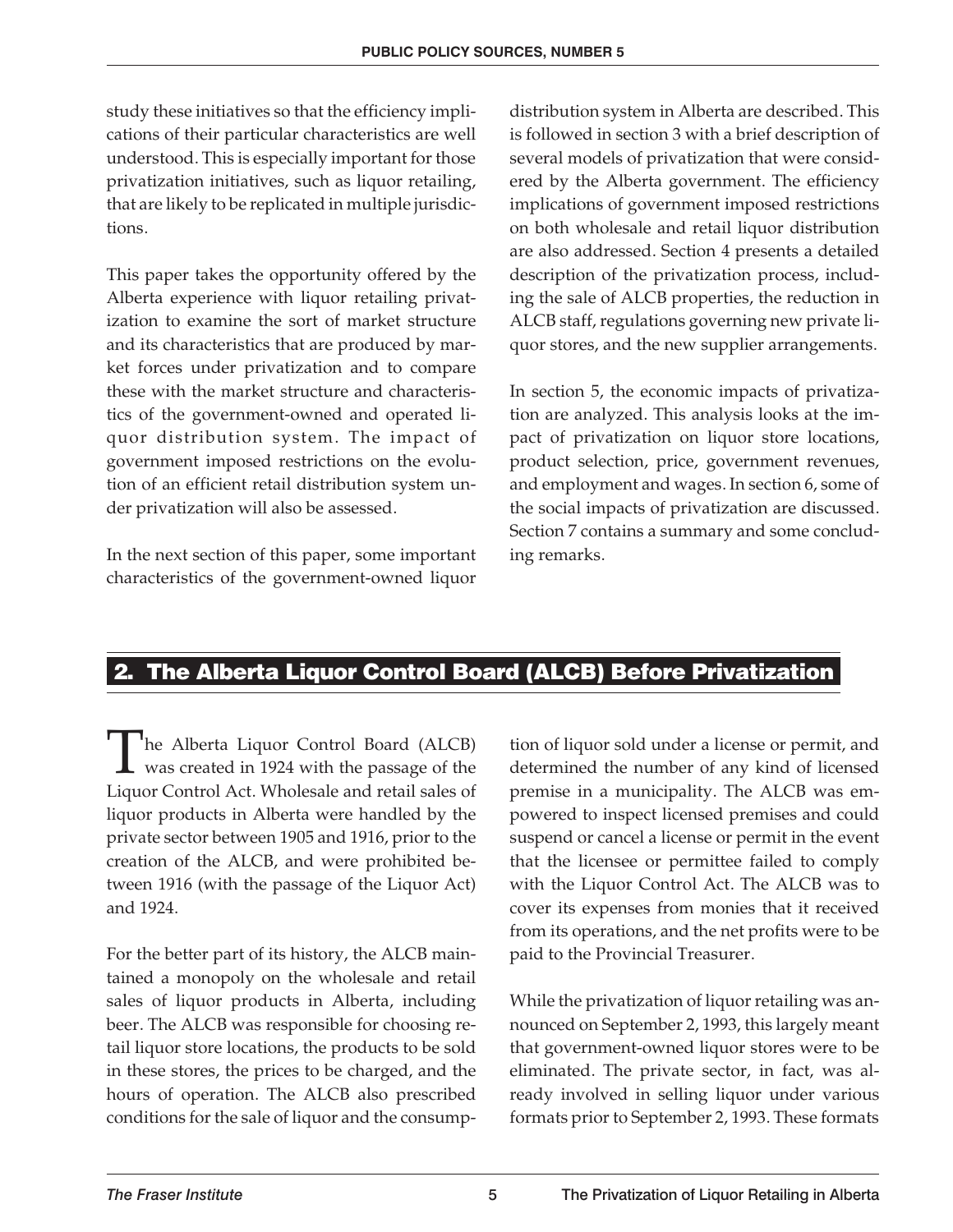| Calgary     | <b>Edmonton</b> | <b>Rest of</b><br>Alberta | <b>Total</b>                                |
|-------------|-----------------|---------------------------|---------------------------------------------|
| 24          | 23              | 158                       | 205                                         |
| $\theta$    | $\theta$        | 107                       | 107                                         |
| 12          | 11              | 41                        | 64                                          |
| 12          | 12              | 10                        | 34                                          |
|             |                 | 151                       | 153                                         |
| 204,034,981 | 165,130,430     | 348,835,024               | 718,000,435                                 |
| 8,501,458   | 7,179,584       | 2,166,677                 |                                             |
|             |                 |                           | <b>Table 1: ALCB Store Counts and Sales</b> |

\*There were three stores in the rest of Alberta whose sales are included here that were not open in August 1993.

Source: Alberta Liquor Control Board, Alphabetical Stores List, August 1, 1993; Alberta Liquor Control Board, *Seventieth Annual Report for the Fiscal Year Ended January 4, 1994*.

included 1) retail beer stores (first introduced in 1989, there were 30 of them by September 1993), 2) retail wine stores (first introduced in 1985, there were 23 of them by September 1993), 3) hotel off-sales (restricted to the sale of beer until 1990), 4) agency stores (first established in 1992, there were 49 of them by September 1993), which are general merchandise stores licensed to sell liquor from an approved area within the store, and located in rural Alberta, 5) brewery-based retail outlets (only two as of September 2, 1993), 6) winery-based retail outlets (only two as of September 2, 1993), and 7) brew pubs (only two in Alberta).

# **ALCB store locations and sales**

Besides the privately-owned outlets, there were 205 ALCB stores in Alberta in August 1993. Table 1 presents some summary information regarding ALCB store locations and store sales. There were 24 ALCB stores in Calgary in August 1993, 23 stores in Edmonton, and 158 in the rest of Alberta. In terms of product selection, ALCB stores were classified as either an "A store" with 600-700 stock keeping units (SKUs) (separate products

with their own Canada Standard Product Codes or CSPC numbers), "B store" with 1100 SKUs, "C store" with 1500-1600 SKUs, or "expanded specialty" with 2600 SKUs. Twenty-four out of 34 C stores were located in Calgary and Edmonton, while the 107 A stores were confined to the rest of Alberta. That the larger liquor stores were primarily located in Edmonton and Calgary is also reflected in the average 1992 sales per store. Stores in Edmonton had average sales in 1992 that were 3.3 times the average sales of stores in the rest of Alberta, while stores in Calgary had average sales in 1992 that were almost four times the average sales of stores in the rest of Alberta. ALCB stores were located in 153 communities in August 1993.

In terms of the size distribution of ALCB stores, 1992 sales ranged from \$134,874 to \$19,556,927 per store. The store with the smallest 1992 sales in Calgary still had sales of \$2,935,529, while the store with the smallest 1992 sales in Edmonton had sales of \$1,886,564. There were 99 stores in the rest of Alberta in 1992 with lower sales than the store in Edmonton with the lowest sales in 1992.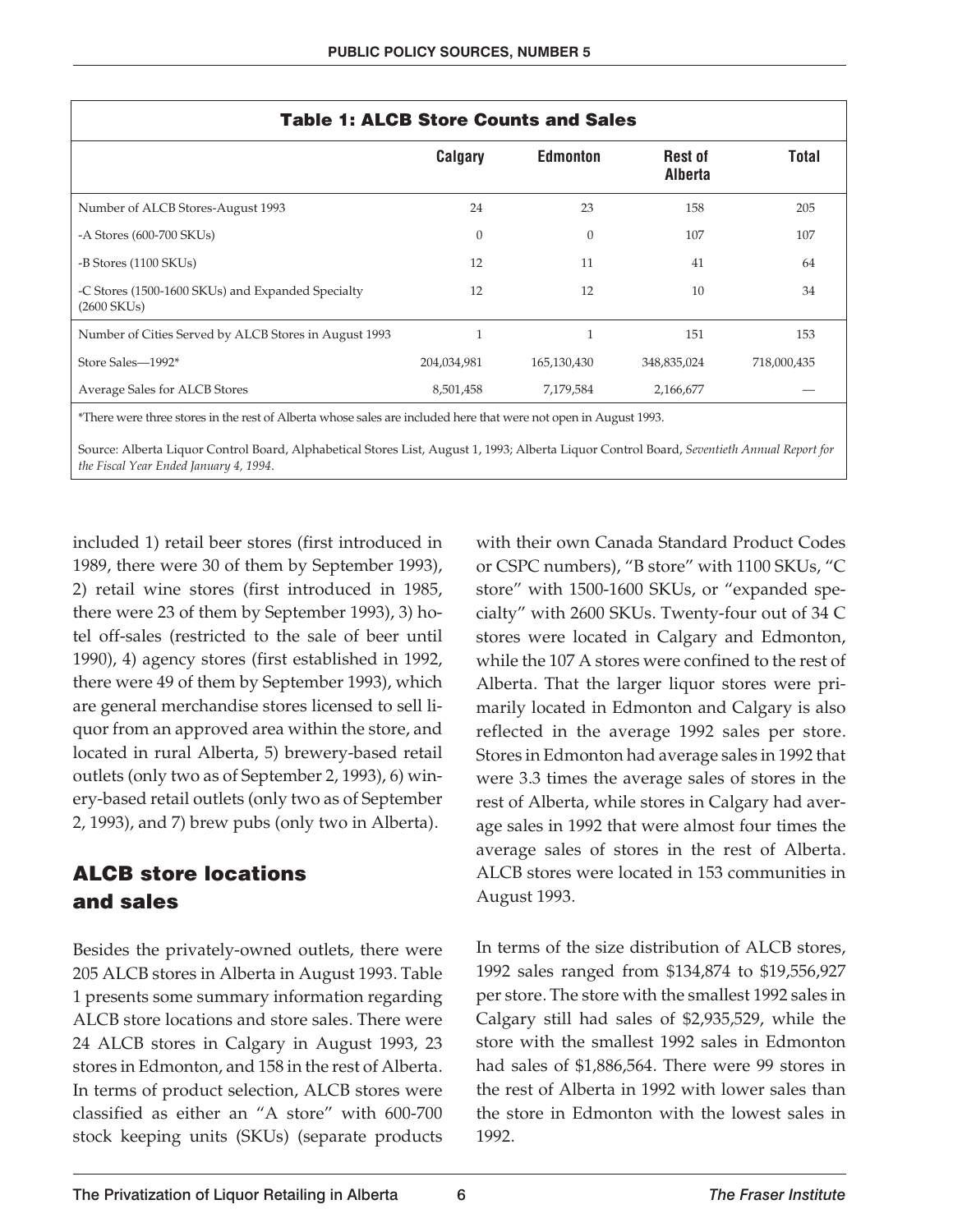#### **ALCB retail prices**

With respect to price, all ALCB stores in Alberta charged the same price for a given liquor product. The ALCB, like other government-owned liquor distribution systems in Canada, used an *ad valorem* markup system to arrive at its retail prices.

#### **ALCB supplier constraints**

The ALCB distributed all liquor products (with the exception of Alberta-produced domestic beer) from its warehouse located in St. Albert (a suburb of Edmonton).<sup>2</sup> According to the ALCB (1994), the warehouse inventory in September 1993 consisted of 2,104 ALCB catalogue listings and 1,221 listings as part of the Agent's Listing Program (products that were brought into Alberta on a consignment basis by agents, for sale to licensees, and not available for sale in ALCB stores). The ALCB maintained a warehouse inventory of \$33 million. The ALCB paid suppliers on the basis of a 30-day payment cycle, regardless of whether the product had been sold.

Under pre-privatization rules, a supplier had to apply to the ALCB for a liquor product listing, and apparently the number of rejected applications greatly exceeded the number of approvals (see ALCB, 1994, p. 31). The following criteria were used to review applications:

- projected consumer demand
- projected brand profitability
- potential of the brand within its product category and current trend in the category
- sales performance in markets outside Alberta
- product price
- continuity of supply
- supplier's marketing plan
- product testing
- packaging presentation, and
- availability of suitable existing listings for substitution.

The ALCB (1994) reports that it was difficult for a new company to break into the liquor retailing market. Once a product was listed, the ALCB required that suppliers meet certain quotas (both system-wide and on a store-by-store basis) in order to retain a listing or to receive an additional listing. It would be fair to conclude that there were significant barriers to entry for new products and new suppliers in the ALCB system.

# **ALCB employment and wages**

Just prior to privatization in September 1993, there were 1,392 people working in the ALCB's retail store operations (see ALCB, 1994). In May 1992, liquor store managers could earn between \$30,296 and \$49,173 per year, depending on their years of service and the size of the store. Warehouse workers earned between \$23,777 and \$30,169 per year. Liquor store clerks earned between \$23,865 per year (or \$12.19/hour) and \$28,174 per year (or \$14.39/hour). Benefits represented about 16 percent of payroll costs. Warehouse workers and liquor store employees were represented by the Alberta Union of Provincial Employees (AUPE).

Other characteristics of the liquor distribution system before privatization, such as quantities of product sold, government revenues from liquor sales, and product selection, will be described below in comparison with the post-privatization liquor distribution system. Models of privatization will be discussed next.

2 A second ALCB warehouse that was located in Calgary was closed in 1991.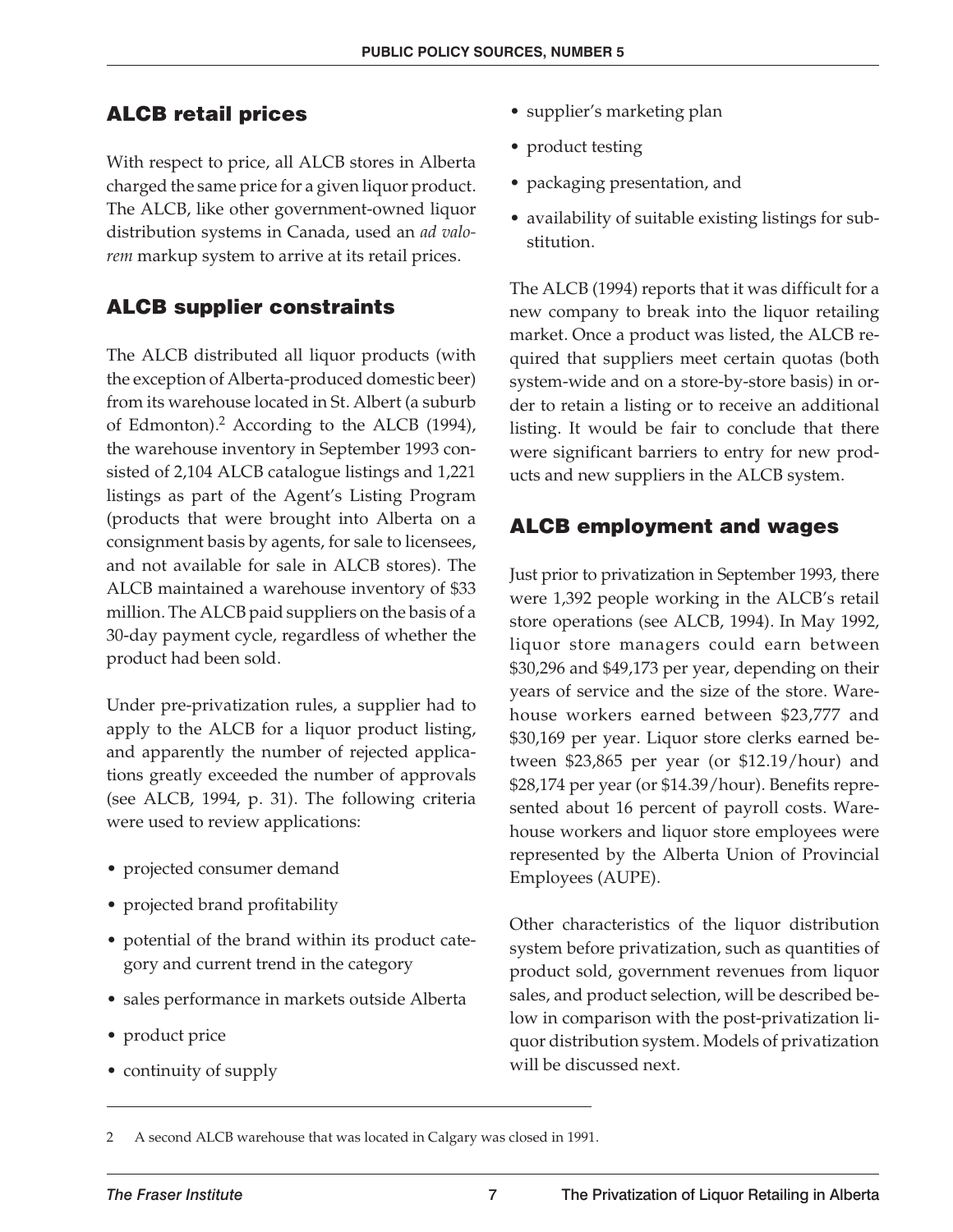# **3. Privatization Models and Government Restrictions**

**Prior to September 2, 1993, when the privat**ization of liquor retailing in Alberta was announced, the ALCB is reported to have examined several private retail liquor models used in other jurisdictions to determine which model would most effectively meet the policy objectives of the Alberta government and ensure private sector participation in liquor retailing. $3$  The three models were briefly described as follows:

(1) Require that liquor products be retailed separately from other commodities in privately-operated retail liquor stores. A limited number of liquor-related items (such as beer mugs, corkscrews, etc.) would also be allowed to be sold from these stores.

(2) Allow liquor products to be integrated with other food and non-liquor beverage products and sold in non-liquor retail stores.

(3) Sell the ALCB stores to the private sector as franchise operations, with protected territory and a restriction on the number of retail liquor stores that could be established in a given market area.

Model 1 was chosen as most likely to achieve the ALCB's policy objectives. Interestingly, constructing an efficient retail liquor distribution sys-

tem was not mentioned as an explicit policy objective, although several of the policy objectives are consistent with efficiency as a goal.

While Model 1 was chosen as the privatization model by the Alberta government, a qualified version of Model 1 was actually implemented. In particular, certain restrictions were imposed that arguably will prevent the evolution of an efficient, competitive market in liquor products. Two of the main restrictions and their anticipated effects are as follows:

• *Uniform wholesale prices* The ALCB retained the role as wholesaler of record of liquor products (although the operation of the warehouse was contracted out, as described in section 4). The wholesale price to retailers is determined by a formula which includes the supplier's price, the ALCB markup, and federal government taxes (section 4). The same liquor wholesale price list is issued to all licensees 13 times per year. (Uniform wholesale prices are mandated by the Gaming and Liquor Act, sec. 77. This act replaced the Liquor Control Act in 1996.) Wholesale price changes are permitted on a bi-weekly basis.<sup>4</sup> Individual retailers are not allowed to negotiate discounts with liquor suppliers. The prohibition of quantity discounts removes one of the primary incentives for the

<sup>3</sup> The ALCB (1994) reports that policy objectives were established for privatizing liquor retailing to ensure the following: 1) that revenues generated by the ALCB would not be negatively affected as a result of the initiative; 2) that effective control would continue to exist over the sale of liquor products to minors, intoxicated persons, and other persons unable to make responsible decisions when purchasing liquor products; 3) that new jobs would be created within the private sector to at least offset the loss of jobs at the ALCB; 4) that the initiative would make a positive contribution to the economy of Alberta by establishing several hundred new retail liquor stores and various other small businesses; 5) that ALCB properties would be attractive to prospective purchasers planning to enter the retail liquor market or to establish non-liquor store businesses; 6) that services to consumers would continue to be provided at a level at least equivalent to that which existed under the ALCB retail system; 7) that existing private sector retail liquor outlets (retail wine stores, retail beer stores, hotel off-sale outlets, and agency stores) could be readily integrated into the new model of liquor retailing in Alberta; and 8) that liquor pricing and consumer purchasing patterns would remain relatively stable.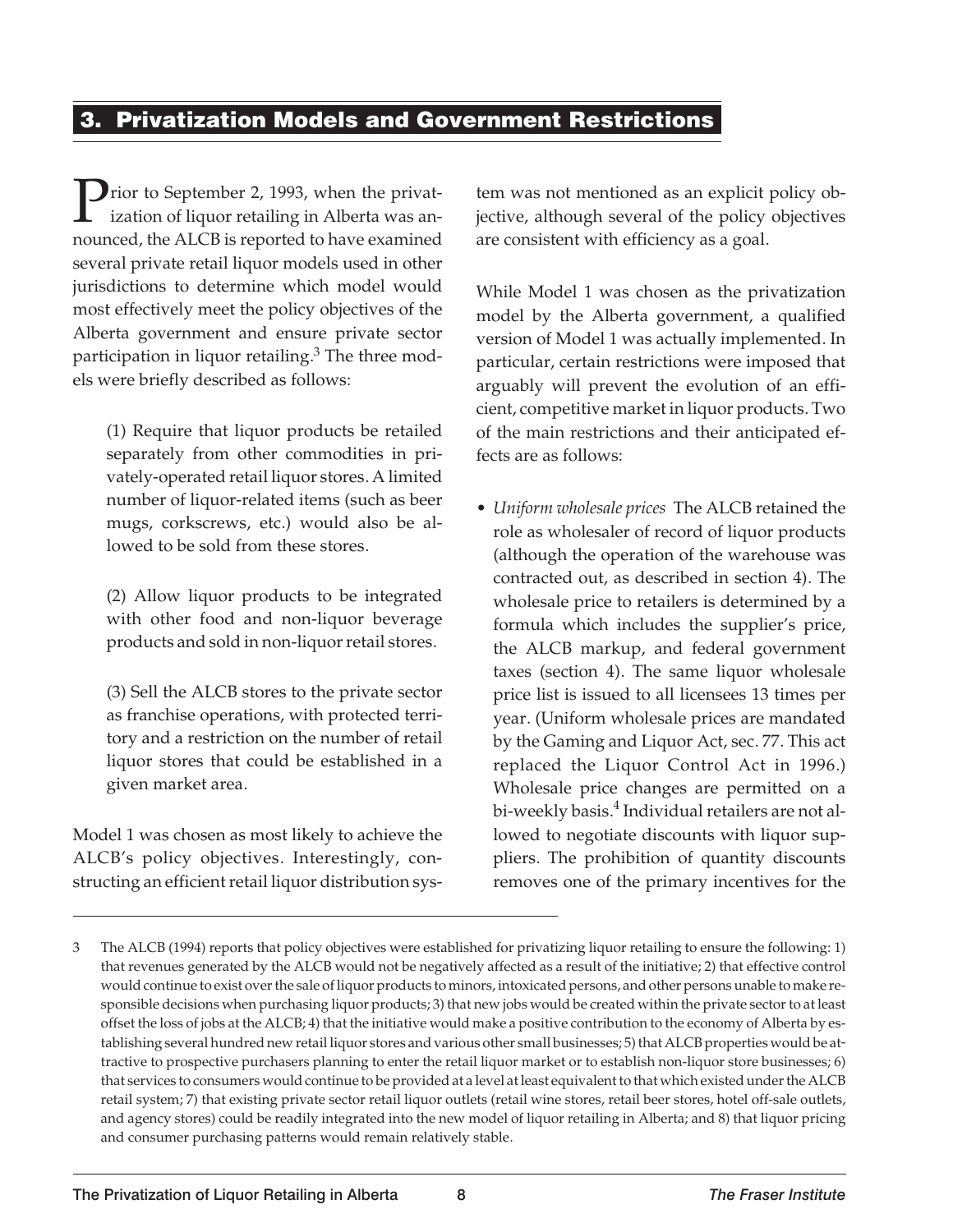formation of retail liquor store chains. Hence, one would expect to see very limited chain formation as a result of privatization under Model 1 with uniform wholesale prices imposed.

As it stands, any supplier discounts to high volume retailers would be in the form of inducements (or benefits). Most forms of inducements, however, would be violations of sections 81 and 82 of the Gaming and Liquor Regulation (Alberta Regulation 143/96) of the Gaming and Liquor Act. Inducements or benefits are defined to include money, free liquor, paid vacations, furniture, equipment, services, items considered essential to the licensee's operation, staff incentives, paid entertainment, paid advertising, or any other thing prohibited under the Gaming and Liquor Act or Alberta Gaming and Liquor Commission policy.<sup>5</sup> While evidence that a store requested and received inducements could be grounds for cancellation of a retail liquor store's license, it is costly to monitor stores and suppliers in order to gather sufficient evidence that inducements are being used. If quantity discounts could be negotiated between retailers and manufacturers, then a good part of the incentive to use inducements would be absent.

A further problem with publishing a uniform wholesale price list is that it can facilitate tacit collusion among suppliers by promoting pricing transparency. Each supplier can monitor (with a lag) every price change implemented by competing suppliers, so that if suppliers are able to reach a tacit agreement on price, cheating on the agreement can easily be detected. While the possibility of tacit collusion might not be a problem in those product classes

where there are many suppliers and many brands (e.g., wine), it remains a real possibility in product classes with a small number of firms or with one or two dominant firms.

• *Uniform warehouse transportation charges* The ALCB adopted a "postage stamp delivery system" so that the delivery charge per case shipped from the ALCB warehouse in St. Albert is the same no matter where the receiving store is located in Alberta. (Prior to May 1, 1997, stores also paid the same per case transportation charges regardless of the quality of their loading dock and regardless of the time it took to unload a truck at the customer's premises.) This is consistent with the pre-privatization policy of having all ALCB stores in Alberta charge the same price. However, under privatization, there is little reason to have uniform delivery charges. Uniform delivery charges could imply that stores located close to the warehouse are paying phantom freight, while stores located far away are having part of their freight costs absorbed by the shipper. (Whether phantom freight is being paid depends on whether freight charges are set high enough to cover total shipping costs.)

It can be shown that a policy of uniform delivered prices with an obligation to supply the entire territory is less profitable for the supplying firm than a policy of charging a single FOB price (combined with distance-based transportation costs), which in turn is less profitable than a policy of nonuniform delivered prices (with implicitly nonuniform FOB prices). The policy of uniform delivered prices with an obligation to supply the entire territory can result in the supplying firm selling to distant places at a net price that is lower than marginal cost. The

<sup>4</sup> Deadlines for bi-weekly price quotes are 4 p.m. Monday for implementation on the Monday two weeks later.

<sup>5</sup> The list of inducements is contained in a document entitled *Acknowledgment and Undertaking* that is to be signed by the liquor manufacturer or its agent.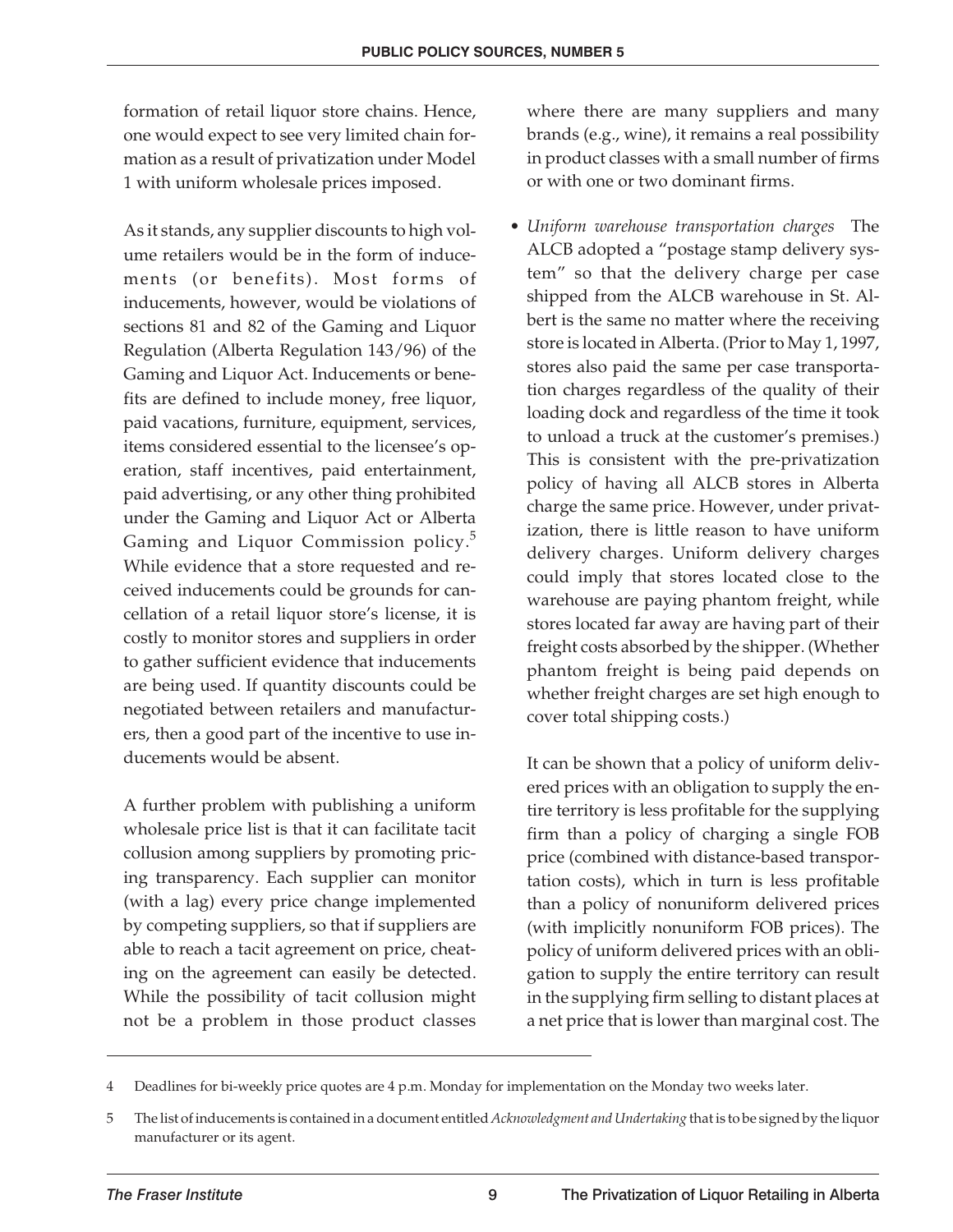supplying firm could raise its profits by restricting its territory and refusing to supply the most distant customers. (See Phlips, 1983, pp. 31-37.)

Uniform warehouse transportation charges combined with uniform wholesale prices imply that a substantial basis for different retail liquor prices in large cities and small towns is removed.

In Section 5, the impact of the restrictions on competition will be examined along with the implications of adopting privatization Model 1. What follows is a description of the privatization process.

# **4. Privatization Process**

#### **Sale of ALCB properties<sup>6</sup>**

 $\mathbf{A}$ ll ALCB stores were closed between September 4, 1993, and March 5, 1994. To dispense of its proportion that ALCB in cooperation tember 4, 1993, and March 5, 1994. To dispose of its properties, the ALCB, in cooperation with Alberta Public Works, Supply and Services, issued a call for proposals for the sale of ALCB properties and disposal of leased premises. On September 11, 1993, advertisements were placed in newspapers throughout the province explaining how to obtain both the list of ALCB properties and more information, and how proposals were to be submitted. Prospective buyers were able to obtain information on the operating costs of each ALCB store, a copy of the lease agreement (where relevant), and the total retail sales of each store (by dollars and by volume for each brand and package size, for the latest 12 month period).

The ALCB wished to dispose of properties at their appraised market value. According to the Alberta Gaming and Liquor Commission, the appraised values of ALCB properties were determined at the same time as Offers to Purchase were being received. Market values for ALCB-owned properties were determined by independent property appraisers, who were supposed to appraise the value of the property without assuming that it would remain in the liquor business. As the appraisals were being done concurrently, they were not reviewed until the offers had been received. Clearly, for ALCB-owned properties that would remain in the liquor business, some questions can be raised here regarding the reliability of market value appraisals in the absence of accurate forecasts regarding how many new liquor stores would be established in each community. It is not known whether market value appraisers had information regarding the privatization of wine and liquor stores in Iowa in 1985 and 1987, or whether the Iowa privatization experience was used to help make forecasts of the number of private stores that would likely open in Alberta.

The ALCB received 640 proposals by the closing date of September 30, 1993. Proposals were reviewed in the following way:

(i) A security deposit of \$5,000 was required with each offer made on a specific property.

(ii) Where the highest offer was greater than or equal to the appraised value, the offer was accepted.

<sup>6</sup> The following description of the privatization process is largely drawn from ALCB (1994).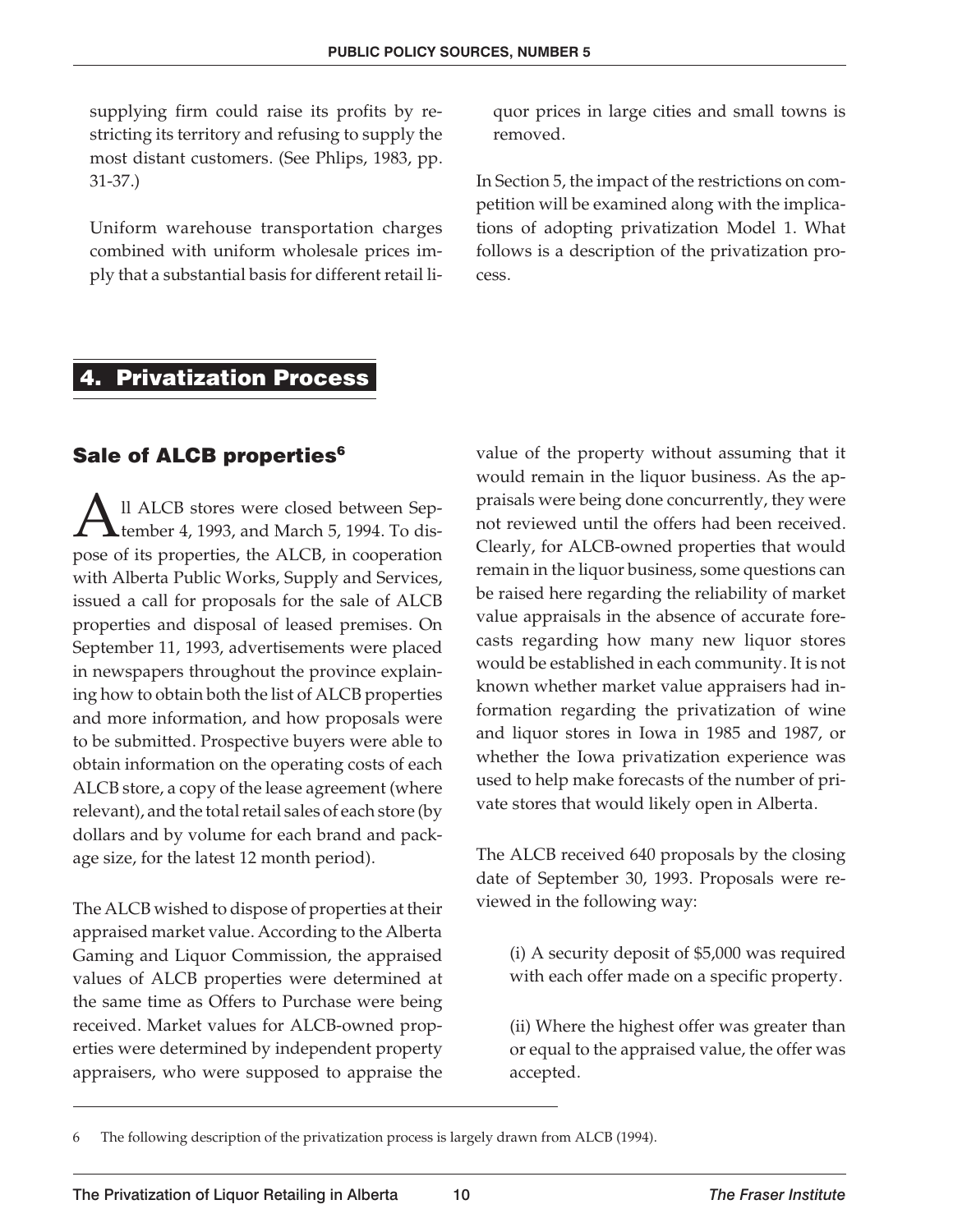(iii) If more than one offer was received on a particular property, negotiations commenced with the party submitting the highest bid. If negotiations were unsuccessful, then negotiations were commenced with the party submitting the second highest bid, etc.

(iv) If the offer was less than the appraised value, negotiations commenced to try and obtain the appraised value.

(v) Properties not sold following initial proposal were listed with real estate agents and re-advertised for sale in newspapers.

(vi) All sale agreements were required to receive ALCB approval first, then Ministerial and Cabinet approval and an Order in Council before the sale was finalized.

(vii) It was not required that a liquor store be operated from the premises.

With respect to leased properties, some leases were terminated, while others were surrendered to the landlord or assigned to a new tenant. Most leases were subleased. Prepaid leases were sold to the highest bidder.

The ALCB reports that as of October 1, 1995, 148 ALCB properties were sold (including the ALCB warehouse in Calgary and six land parcels; the Calgary warehouse was in fact closed in 1991 and sold for \$9 million, which was greater than its \$8 million appraised value). Seventy-six properties were sold at a price greater than or equal to the appraised value. Of these, 43 were stores that were converted from ALCB to private liquor stores. Overall, 65 of the ALCB properties that were sold were converted to private liquor stores. On the ALCB properties that were sold as of October 1, 1995, the appraised value was \$46,977,650 and the properties were sold for \$51,242,403.

# **Reduction in ALCB staff**

On the employment side, between September 2, 1993 and December 1, 1994, 90 percent of total ALCB staff were released. This amounted to 1,866 permanent, part-time, and casual employees. Of these, 1,392 had worked in ALCB retail store operations (see ALCB, 1994). A voluntary severance program was established for all full-time ALCB employees whose positions were eliminated by privatization. The package consisted of up to a maximum of 43 weeks of severance pay, depending on the length of service, plus a \$3,500 bonus. The ALCB paid out \$17 million in severance benefits. Part-time employees simply received notice in accordance with Alberta's Employment Standards Code.

The Alberta Union of Public Employees claims that it received no prior notice regarding the government's plans to privatize the liquor stores. On June 4, 1993 (three months prior to the privatization announcement), a new two-year collective agreement had been signed between the ALCB and AUPE.

During the period when the ALCB was negotiating the sale of its liquor stores, concerns were raised by some potential buyers about whether AUPE would have successor rights in former ALCB stores. Under the successorship provisions (section 44(1)) of Alberta's Labour Relations Code

44(1) When a business or undertaking or part of it is sold, leased, transferred or merged with another business or undertaking or part of it, or otherwise disposed of so that the control, management or supervision of it passes to the purchaser, lessee, transferee or person acquiring it, that purchaser, lessee, transferee or person is, where there have been proceedings under this Act, bound by those proceedings and the proceedings shall continue as if no change had occurred, and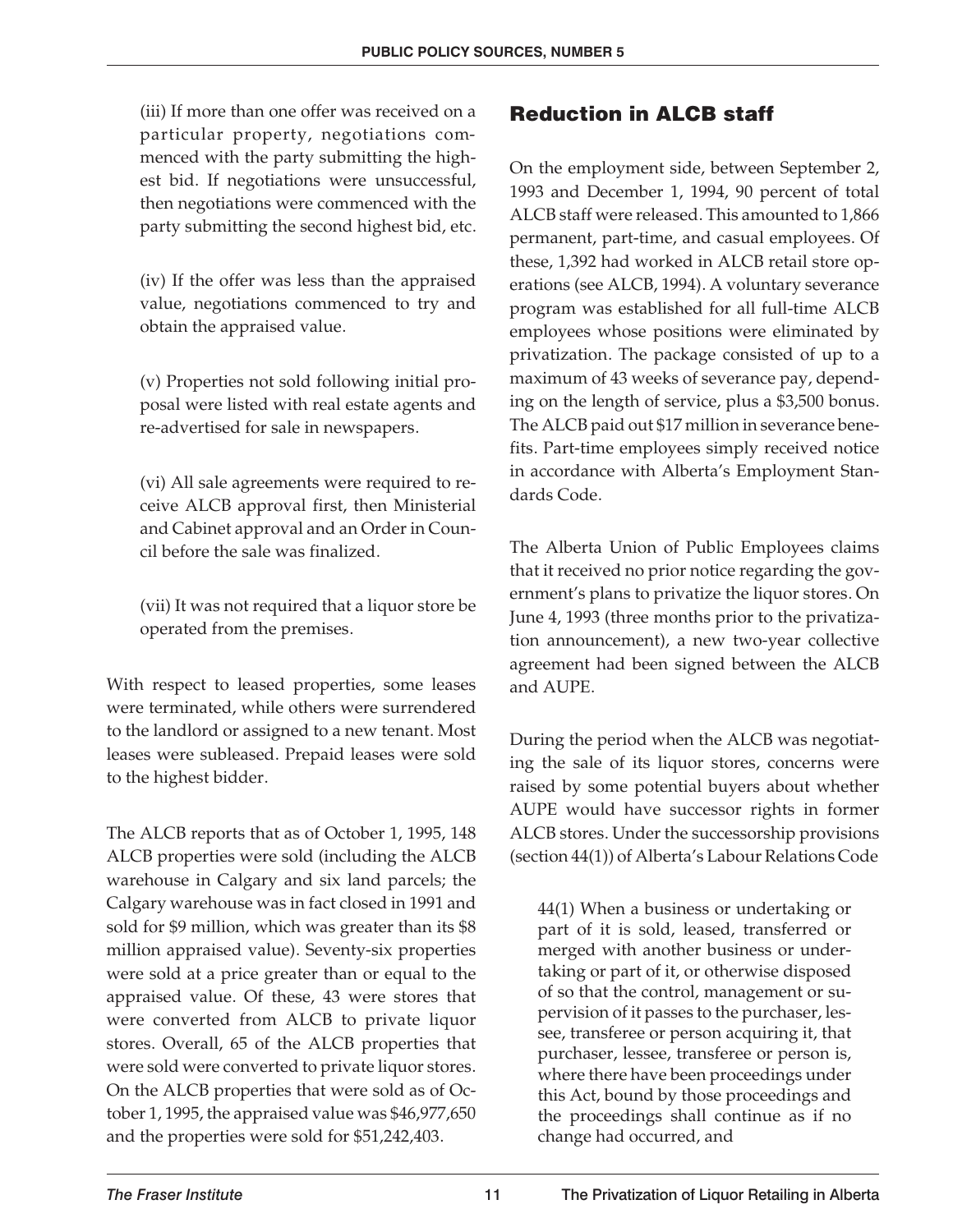(a) if a trade union is certified, the certification remains in effect and applies to the purchaser, lessee, transferee or person acquiring the business or undertaking or part of it, and

(b) if a collective agreement is in force, the collective agreement binds the purchaser, lessee, transferee or person acquiring the business or undertaking or part of it as if the collective agreement had been signed by him.

(2) Where a question arises under this section, the Board, on the application of any employer, trade union or person affected, may determine what rights, privileges and duties have been acquired or retained and the Board may, for that purpose, make any inquiries and direct the taking of any votes that it considers necessary and decide any questions arising under this section...

In fact, AUPE filed applications with the Labour Relations Board for successor rights and a common employer declaration<sup>7</sup> with respect to two former ALCB stores, a free standing cold beer store, and a new private liquor store. AUPE was under the understanding that while each successorship application would be decided by the Labour Relations Board individually, those stores in the same category (e.g., former ALCB stores) would be dealt with in substantially a similar manner as the test case in each category.

Prior to the Labour Relations Board hearing on the successorship applications, the new owners of the former ALCB stores reached an agreement with AUPE whereby successor rights would have been granted subject to a successful vote of the affected employees. The settlement also required that AUPE withdraw its common employer declaration, but the Labour Relations Board denied that request. AUPE also withdrew its successorship applications affecting the cold beer store and the new private liquor store, preferring to proceed with its best case first (former ALCB stores).

As it turned out, AUPE lost the employee votes at the former ALCB stores. AUPE also had its application for a common employer declaration denied by the Labour Relations Board. Neither the ALCB nor the Crown was found to exercise sufficient control or direction over the private stores to warrant a common employer designation.<sup>8</sup>

# **Regulations governing private liquor stores**

The Gaming and Liquor Regulation of the Gaming and Liquor Act spells out the conditions that must be satisfied in order for an individual to receive a Class D license to operate a retail liquor store. Maximum hours of operation for liquor stores are set at 10:00 a.m. to 2:00 a.m., seven days a week (except for Christmas Day and during polling hours of provincial elections). The primary sales of a licensed liquor store (at least 90 percent of sales) must be beverage alcohol. Liquor related items can be sold from a retail liquor store. A retail liquor store must either be a free standing building, or if it is in a building in which there are other businesses (i.e., in the "building envelope" where there are other businesses), the liquor store

<sup>7</sup> Under section 45(1) of Alberta's Labour Relations Code, *Statutes of Alberta*, vol. 8, "On the application of an employer or a trade union affected, when, in the opinion of the Board, associated or related activities or businesses, undertakings or other activities are carried on under common control or direction by or through more than 1 corporation, partnership, person or association of persons, the Board may declare the corporations, partnerships, persons or associations of persons to be 1 employer for the purpose of this Act."

<sup>8</sup> This summary of the successorship proceedings is based on two AUPE inter-office memos, dated September 7, 1994 and April 8, 1994, provided to the author by AUPE.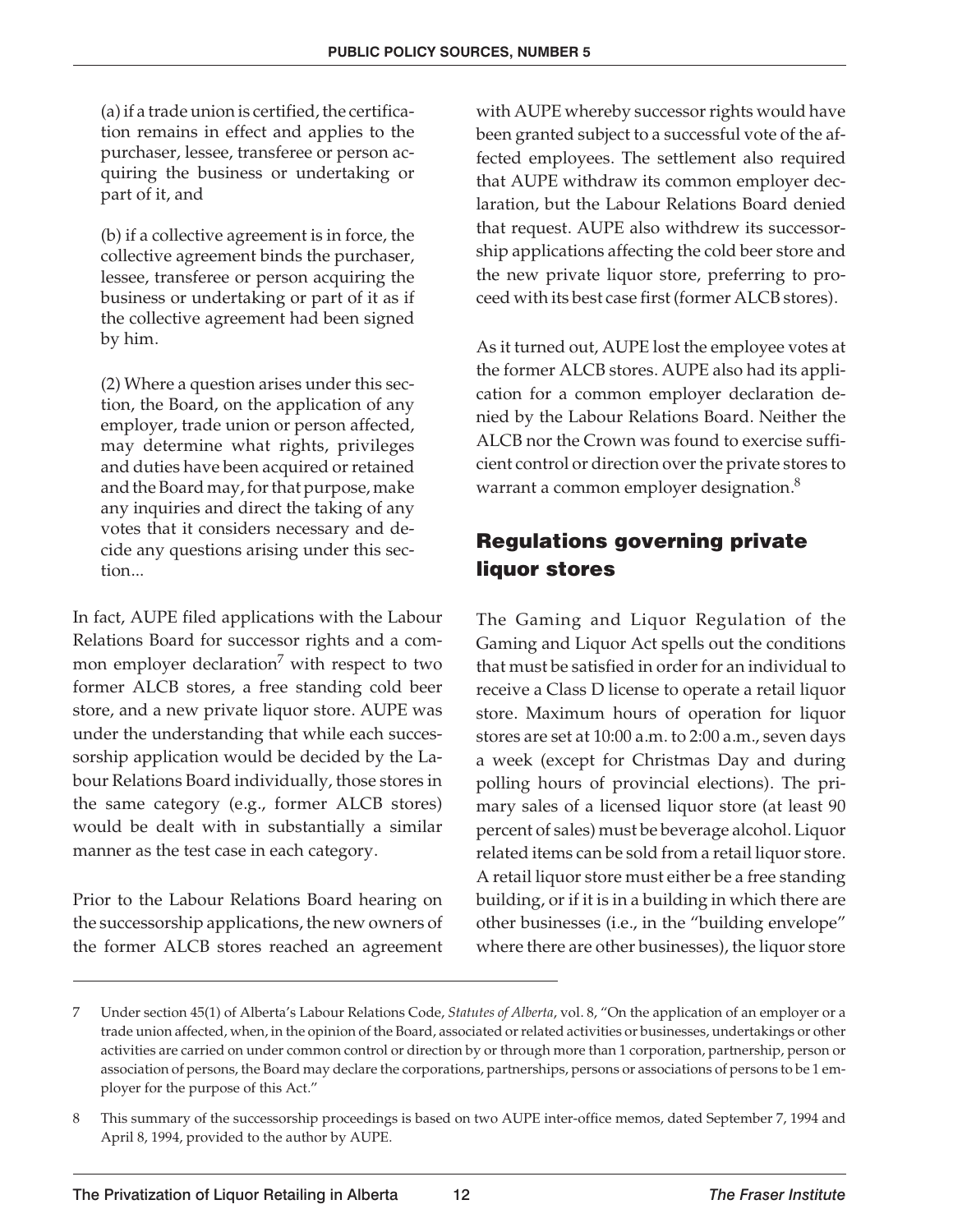must have its own entrance and exit separate from those of another business, have a common wall between the liquor store and the other business, and have its own receiving and storage area separate from any other business. In the case of a retail store—a supermarket, for example—that is larger than 929 square metres, the owner of that store can apply for a license to operate a liquor store within the same commercial development as the supermarket, but the premises proposed for the liquor store must be physically separate and detached from the premises occupied by the supermarket.<sup>9</sup> Supermarkets are allowed to use their name on the liquor stores that they own.

A person may own more than one retail liquor store and/or other licensed premise (excluding a Class E manufacturer's license), and operate them under the same name. Hence, the regulations permit the establishment of retail liquor store chains (although government imposed restrictions may inhibit their development). While retail liquor stores must normally store their liquor products on site, the ALCB may approve a separate warehouse to enable a retail liquor store licensee to serve multiple liquor stores operated by the licensee. Warehouses may not be established for the purpose of supplying other licensees.<sup>10</sup>

Retail liquor store records are subject to review by the ALCB, and areas subject to audit include invoices, permit sales, cash register sales records, inventory records, and annual financial statements.

Retail liquor stores are permitted to promote specific brands of liquor within their stores by displaying brand posters or banners, giving away small value items with brand logos, holding contests, etc. Retail liquor stores may give away merchandise, other than liquor or food, to promote the store, provided the merchandise identifies the store and is not given to the store by manufacturers.

ALCB inspectors must be given full and unrestricted access to licensed premises, and are required to ensure compliance with legislation and operating guidelines, investigate complaints, and respond to requests from store operators to discuss operational concerns. Inspectors are required to report all violations to the ALCB.

Liquor stores are free to set their own retail prices. There are no restrictions on liquor store sales to other retail liquor stores, other types of licensees, or agency stores. Retail liquor stores may adjust prices based on the customer, the amount of sale or any factor deemed relevant, at the discretion of the retail liquor store operator.

The ALCB remains the sole importer of liquor products into Alberta.<sup>11</sup> Retail liquor stores must purchase liquor products at wholesale prices through the ALCB warehouse, or through the ALCB from a manufacturer authorized to warehouse and distribute products, or from other Class D licensees or agency stores. A number of domestic beers are purchased from the ALCB by placing orders with the respective brewery. Breweries may set minimum order quantities for delivery service. Retail stores are required to pay for products ordered before they are released from the warehouse. Payment must be made by Bank Guarantee Letter or certified cheque.

<sup>9</sup> See Schedule 2 of the Gaming and Liquor Regulation, Alberta Regulation 143/96, Consolidated July 11, 1996.

<sup>10</sup> See the *Retail Liquor Store Operating Guidelines*, section 1.3.10. Other aspects of retail store operations described below are taken from the *Guidelines*.

<sup>11</sup> That government is the sole importer of liquor into a province is a requirement of the federal Importation of Intoxicating Liquor Act. All liquor products are shipped to Alberta on a consignment basis. For customs purposes, the ALCB is the purchaser (importer of record) while the agent is the consignee. Shipment is made to the consignee in care of the ALCB.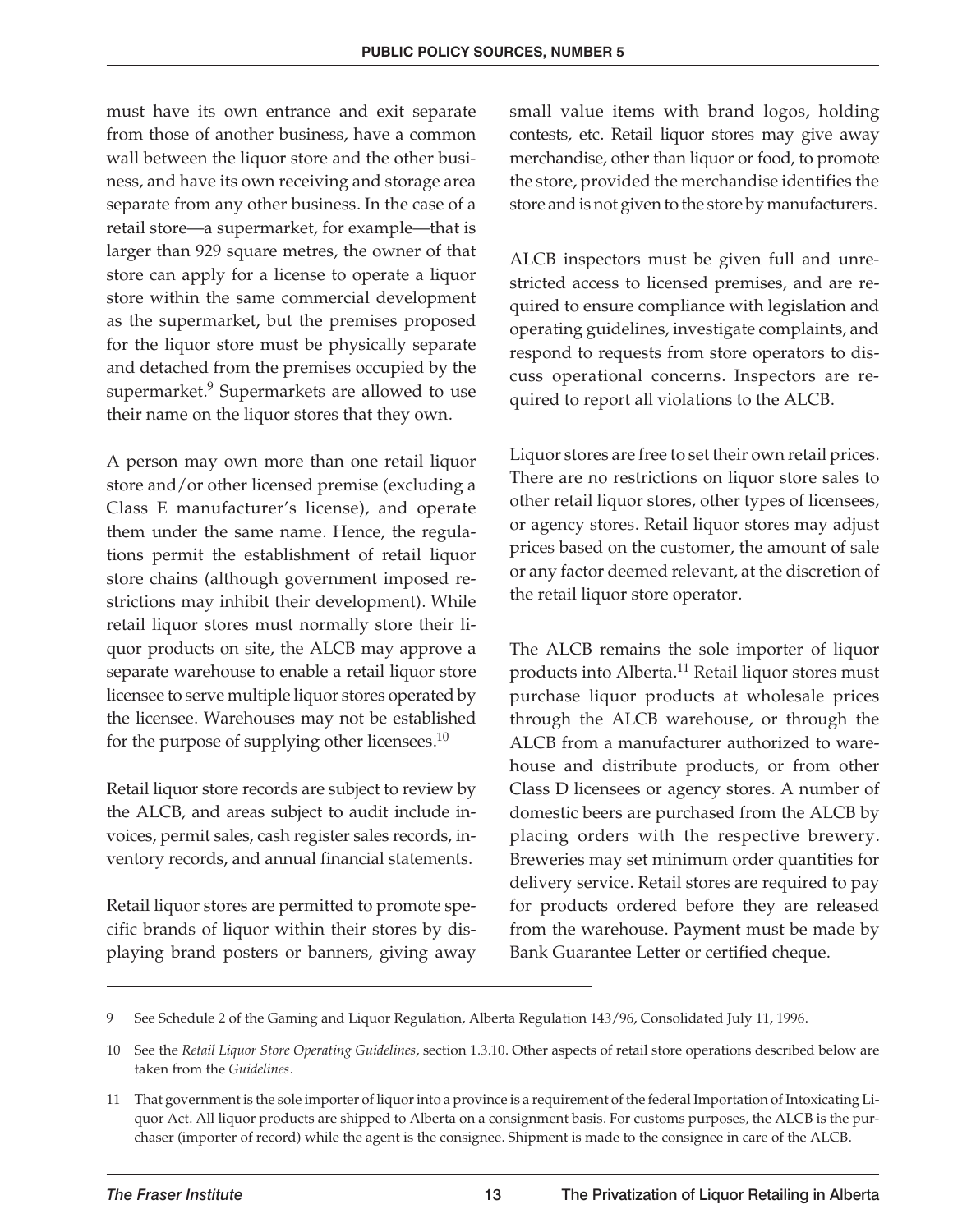With respect to liquor store advertising, advertising in any medium is permitted (subject to restrictions imposed by advertising policy guidelines). Liquor stores are allowed to advertise the name of the store, location, hours of operation, products available and product price. Comparative price advertising is permitted provided the ad does not disparage another company, business or product. The common owner/operator of a retail liquor store and another business or company may not conduct cross-market advertising or promotions between the retail liquor store and the other business or company (see section 50 of the Gaming and Liquor Regulation).

While the regulations allow liquor stores to advertise, casual empiricism suggests that they collectively do very little advertising. In addition, the small number and size of retail chains may also be part of the explanation. Larger chains might advertise more in order to promote the store brand, and they would also be able to exploit scale economies.

# **Supplier arrangements and wholesale distribution**

In order to import liquor into Alberta, manufacturers must use a liquor agency registered with the ALCB. There were 120 agents listed in the December 25, 1995 edition of the ALCB's *Liquor Wholesale Price List*.

Effective January 5, 1994, the ALCB adopted a consignment system of inventory management. Under this system, the ordering, consolidation, shipment, and ownership of all inventory are the

responsibility of suppliers and/or agents representing the suppliers. The ALCB remits payments to suppliers and/or their agents within seven days of the product being sold to retailers or other businesses.

Suppliers and/or their agents determine which products will be sold in Alberta. Agents and manufacturers are responsible for promoting and marketing their products to retailers.

Supplier price changes are permitted on a bi-weekly basis, and the ALCB requires that there be one wholesale price quoted for each product.

Under privatization, the ALCB markup has been replaced by a flat markup the rates of which were to be set to raise the same amount of revenue for the government as the ALCB markup.<sup>12</sup> The flat markup is added to the supplier's price quotation and is levied in dollars per litre and varies by product class (i.e., spirits, wine with less than 16 percent alcohol, fortified wine with greater than 16 percent alcohol, coolers, and beer). The ALCB does not impose a separate wholesale markup (but there are warehouse storage, handling, order processing and distribution charges collected by the warehouse operator). The first set of flat markup rates was established in November 1993. They were revised downward in August 1994, although 10 percent surcharges were imposed that were to be removed at the rate of one percentage point per month. Thus, the May 1995 flat markup rates contain no surcharges. Some of the flat markup rates were lowered again in January 1996 in order to try and restore the revenue neutrality of the flat markup. Table 2 contains the various sets of flat markup rates.

<sup>12</sup> See ALCB (1994, p. 42). Other motivations for adopting the flat markup included "(1) simplifying the system of calculating the markup, (2) removing the opportunity for 'creative invoicing' to impact the amount of markup collected, the wholesale price of products, or the retail price of products, (3) removing all hidden or discriminatory cost elements to avoid future disputes under trade agreements (as occurred in 1991 with GATT findings on beer), (4) correcting an ever widening price range among product categories caused by the *ad valorem* markup system, and (5) minimizing the ALCB's role influencing wholesale prices to retailers and retail prices to consumers."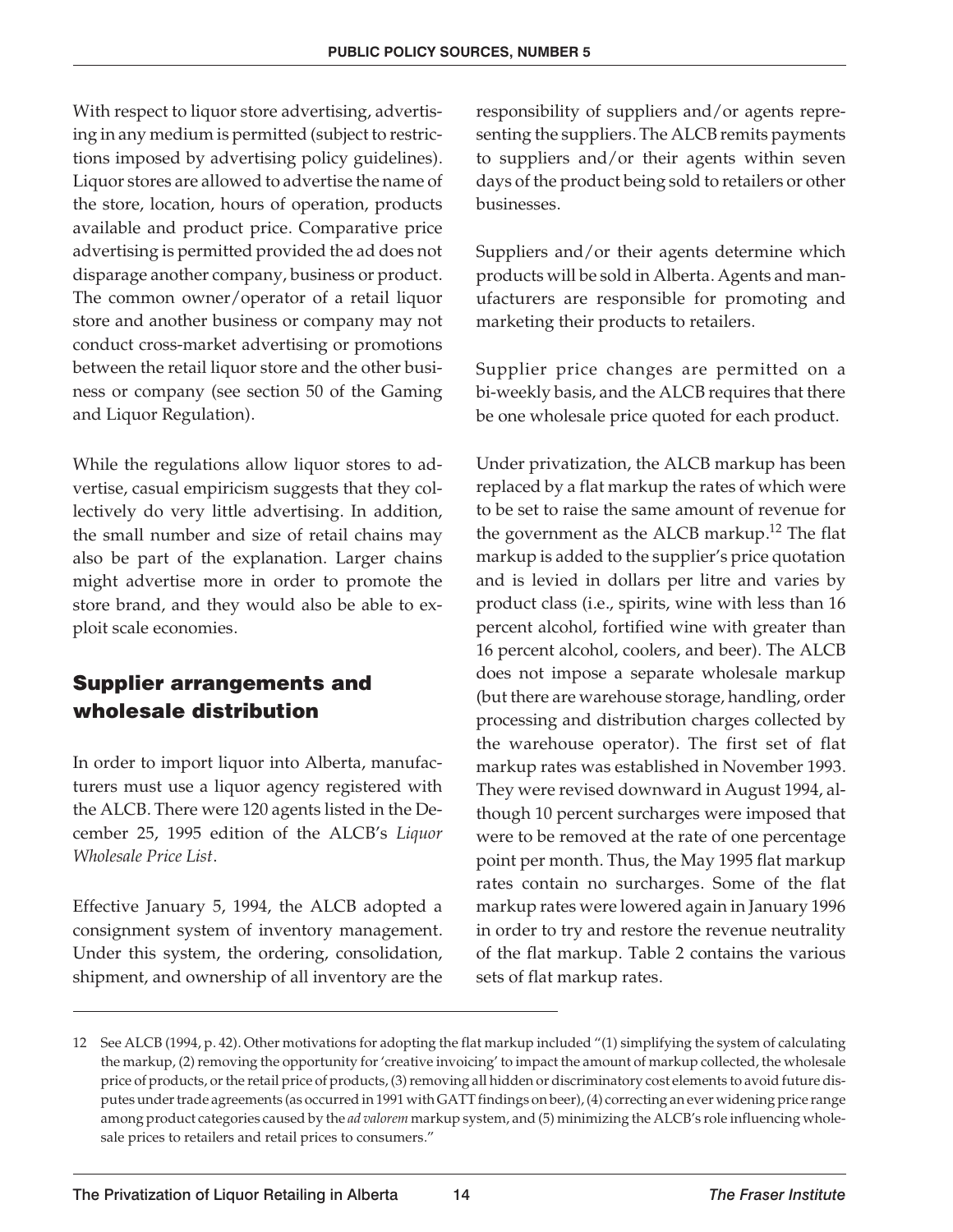|                                                              |                  |          | <b>Table 2: Flat Markup Rates</b>                                 |                 |                  |
|--------------------------------------------------------------|------------------|----------|-------------------------------------------------------------------|-----------------|------------------|
| <b>Product</b>                                               | <b>November</b>  |          | August 1994                                                       | <b>May 1995</b> | January          |
|                                                              | 1993<br>\$/Litre | \$/Litre | <b>Surcharge</b>                                                  | \$/Litre        | 1996<br>\$/Litre |
| Spirits                                                      | 14.95            | 12.95    | 10% of landed cost if landed cost is greater<br>than \$9.60/litre | 12.95           | 12.50            |
| Wine (alcohol<br>content 16% or less)                        | 4.35             | 3.30     | 10% of landed cost if landed cost is greater<br>than \$4.60/litre | 3.30            | 3.20             |
| Fortified Wine<br>(alcohol content greater)<br>than $16\%$ ) | 6.20             | 5.50     | 10% of landed cost if landed cost is greater<br>than \$7.50/litre | 5.50            | 5.50             |
| Coolers                                                      | 2.10             | 1.50     | 10% of landed cost if landed cost is greater<br>than \$2.75/litre | 1.50            | 1.50             |
| Beer                                                         | 1.06             | .92      | 10% of landed cost if landed cost is greater<br>than \$1.95/litre | .92             | .89              |

In order to arrive at the wholesale price, the following formula is now used:

wholesale price  $= c.i.f.$  invoice price (supplier cost including freight) + federal duty + federal excise tax + ALCB flat markup + environmental levy (if applicable) + federal GST (goods and services tax) at 7% + bottle deposit

According to the ALCB's *Seventieth Annual Report for the Fiscal Year Ended January 4, 1994*, the change to a flat markup resulted in the ALCB's gross profit being reduced by an amount approximately equal to six percent of ALCB total revenue, or about \$60 million over a 12 month period. This reduction in gross profit was offset by a similar reduction in operating costs. (The ALCB as a whole had operating expenses of \$89,477,000 in fiscal 1992, \$83,451,000 in 1993, and \$29,487,000 in the 64 week fiscal year of 1994.) "The underlying objective of this policy decision was to ensure that sufficient incentive was provided to the private sector to participate in this new retailing initiative, while at the same time achieving ALCB income neutrality."<sup>13</sup>

With respect to warehouse operations, the ALCB made a decision to contract out the operation of the warehouse (while still retaining its role as sole wholesaler and importer of liquor in Alberta). On December 3, 1993, the ALCB advertised in Calgary, Edmonton, Vancouver, and Toronto newspapers, requesting that companies interested in managing and operating the ALCB warehouse present their credentials to Alberta Public Works, Supply and Services. The closing date for the companies to make their submissions was December 17, 1993. The ALCB issued a request for proposals to each of 16 pre-qualified companies (out of 20 that made submissions) on January 21, 1994.<sup>14</sup> On the closing date, March 7, the ALCB received seven formal responses to the RFP. Coopers and Lybrand Consulting Group was retained to review the RFP process, provide the ALCB with advice and assistance on the evaluation of proposals, and to review the proposals.

<sup>13</sup> See the ALCB's *Seventieth Annual Report for the Fiscal Year Ended January 4, 1994*, p. 3.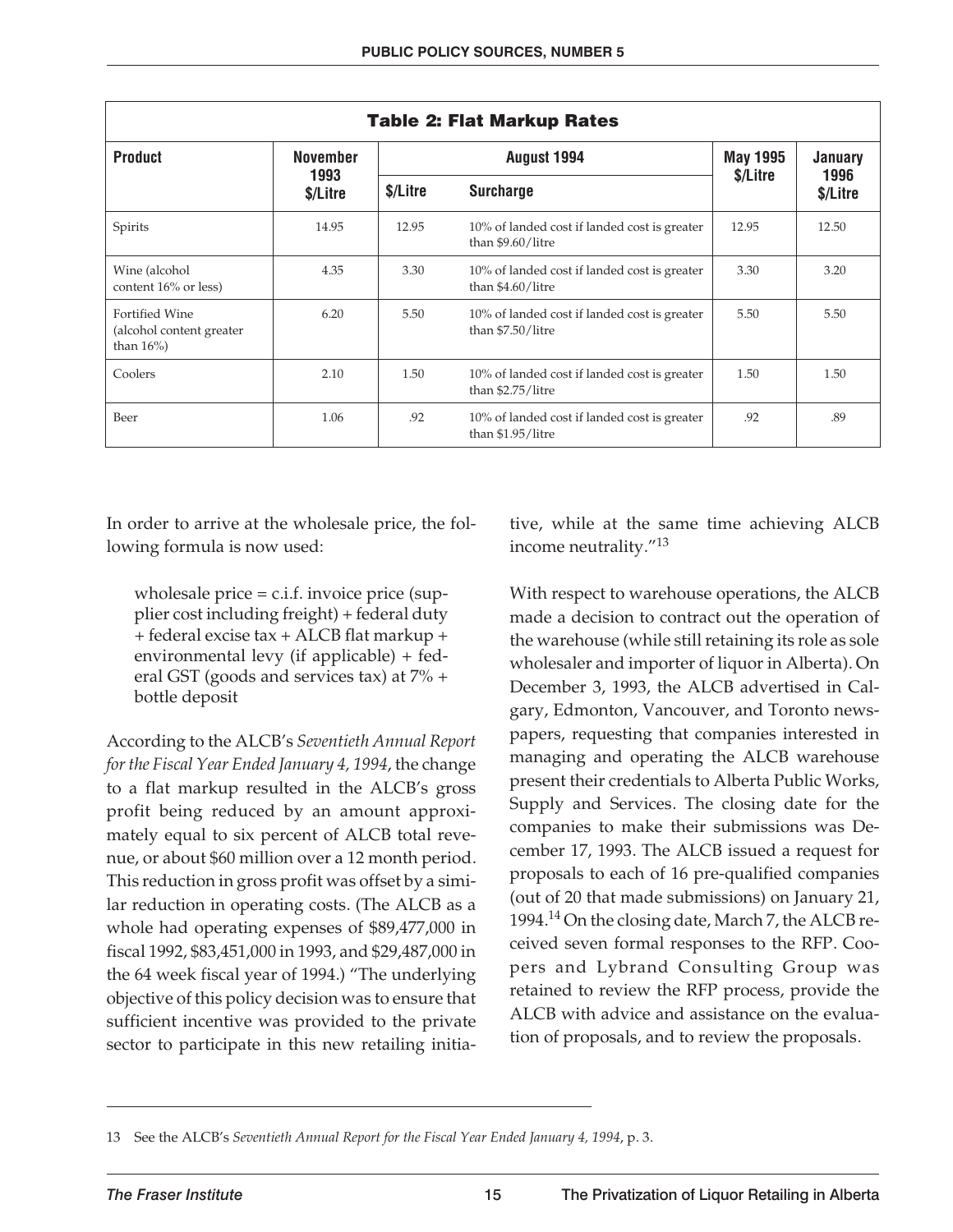The firm Tibbett and Britten Group Canada Inc. was chosen to take over the operation of the ALCB warehouse. This took place on June 20, 1994, under the company's subsidiary, Connect Logistics Services Inc. Connect Logistics was given the option to purchase the warehouse after one year. The option was not exercised, but Connect Logistics did exercise the option to lease for a second year.<sup>15</sup> On June 17, 1994, all ALCB positions in the St. Albert warehouse were abolished. According to the ALCB (1994, p. 23), "Each employee received a severance package equivalent to that received by employees whose positions were abolished as a result of the termination of the ALCB store operations." Connect Logistics made offers of employment to 80 percent of the former ALCB employees. However, the wages offered were lower than the union wages paid by the ALCB. The warehouse operation remains non-unionized at the present time.

According to the ALCB's *Liquor Wholesale Price List, December 25, 1995*, wholesale prices are available to customers based on minimum case orders of 25 cases if shipped from the St. Albert warehouse. Customers are subject to order processing and distribution charges based on delivery schedule (emergency or regular), pickup or delivery, and the number of cases ordered. Manufacturers are charged for warehouse handling and storage.

Wholesale prices are also available on beer purchased directly from a number of Alberta breweries. At present, Alberta brewers manufacture, warehouse, and distribute their own products to licensees. The ALCB collects the wholesale price and in turn remits to the brewer its portion of the wholesale price (called the landed cost of the product). See ALCB (1994, p. 52).

In its report on privatization, the ALCB (1994, p. 52) stated that it was examining how most effectively to achieve the privatization of the wholesale function. Two approaches were being considered. Under a two-tiered liquor wholesaling approach, the manufacturer is the wholesaler, selling directly to the licensee. Manufacturers would receive payment for liquor products on behalf of the ALCB and pay the net amount to the ALCB. (Alberta brewers are in a position to implement two-tiered wholesaling.) Under three-tiered wholesaling, a manufacturer or its agent ships product to a wholesaler's warehouse. Purchasers of the liquor from the wholesaler pay the wholesaler, who pays taxes to both provincial and federal governments, and landed costs to the manufacturer, while retaining its own costs. The ALCB stated that it would initiate controls and audit trails to ensure that the ALCB's flat markup and federal taxes were paid by the wholesaler. The Alberta Gaming and Liquor Commission, which has taken over the administrative func-

<sup>14</sup> See ALCB (1994, pp. 47-49). The request for proposals contained information relevant to the ALCB warehouse operation, including 1) description of warehouse operations and capacities, 2) physical description of the warehouse and office facility, 3) summary of collective agreements and other human resources data, 4) historical case volumes, and 5) summary of historical warehouse and distribution costs. According to the ALCB (1994, p. 48), "The RFP also outlined the proposal evaluation process, the criteria to be used in evaluating the proposals, the selection process and a variety of specific technical bid conditions. Among the criteria which needed to be met, the prospective operator had to: meet the detailed requirements set out in the RFP, ensure the ALCB revenue stream was not jeopardized, have a substantial track record in similar warehousing and distribution operations, have technical expertise in operating similar facilities, present a comprehensive transition plan for the transfer of responsibility from the ALCB, have the necessary financial resources and management skills to operate a large and complex warehouse and distribution operation." The ALCB also required that applicants make specific proposals to provide ALCB warehouse personnel with continued employment.

<sup>15</sup> The ALCB St. Albert warehouse and office complex consists of a 430,000 square foot automated warehouse, 150,000 square foot five-story office building, and a 31,000 square foot link between the two. The entire complex had an appraised value of \$25 million in 1994.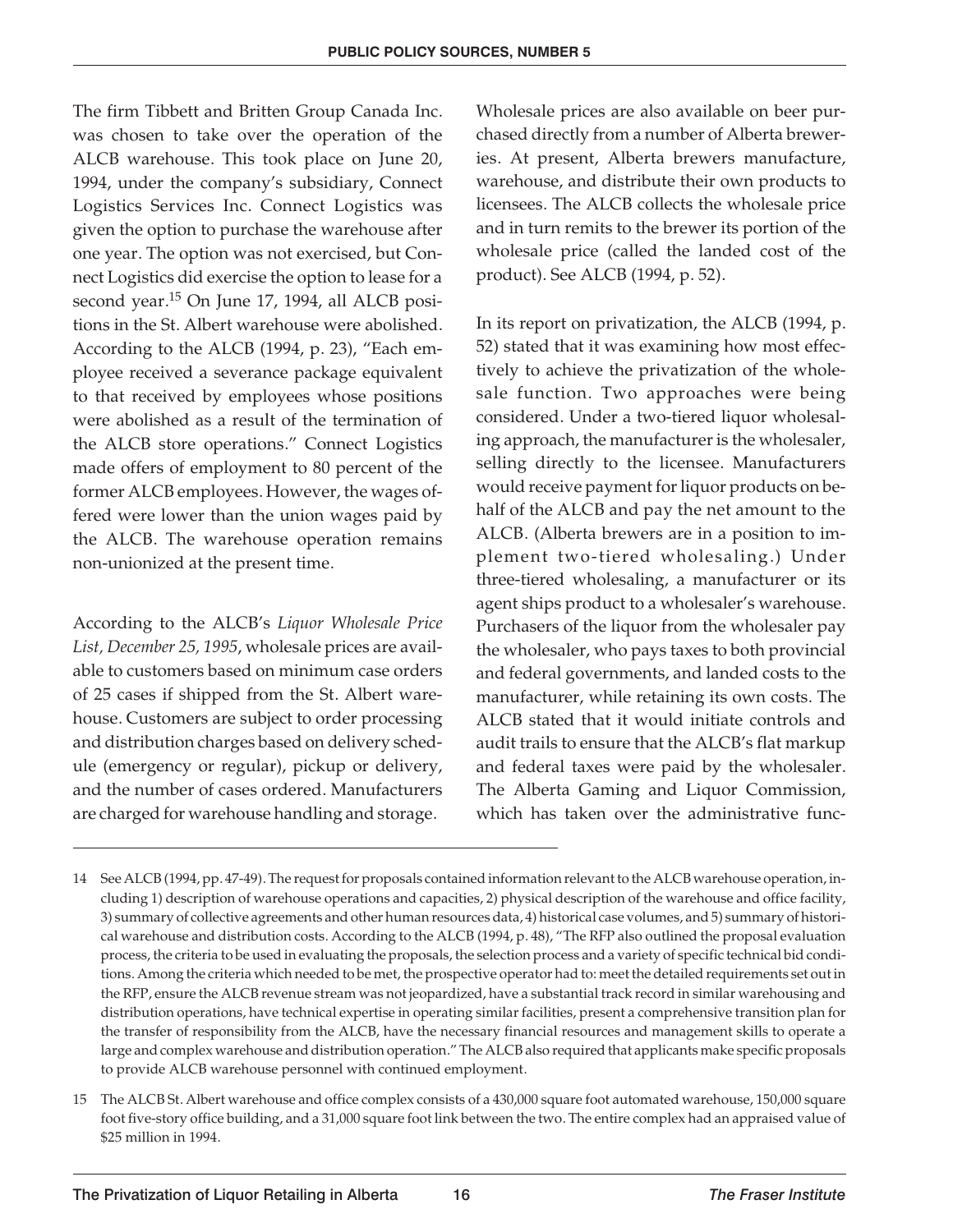tions of the ALCB, is still considering adopting the two-tiered and/or three-tiered approach to a privatized wholesale function.

#### **Current status of the ALCB**

The Liquor Control Act was last amended in August 1995. An act to replace the Liquor Control Act, the Gaming and Liquor Act, was introduced during the 1995 Fall session of the Alberta legislature. The Act was redrafted and reintroduced during the 1996 Spring Session as Bill 6. Under the new Act, the ALCB is continued as the Alberta Gaming and Liquor Commission. The Gaming and Liquor Act received Royal assent on May 24, 1996, and was proclaimed in force July 15, 1996.

# **5. The Economic Impacts of Privatization**

The privatization of liquor retailing in Alberta<br>has had quantifiable impacts on liquor store has had quantifiable impacts on liquor store locations, product selection, prices, wages, employment, and government revenues. These impacts will be examined in detail in this section.

#### **Liquor store locations**

Table 3 contains some data summarizing the expansion in the number of liquor stores in Alberta. The first two lines of the table show that there were 205 ALCB stores and 53 beer and wine stores in Alberta in August 1993.<sup>16</sup> By December 1, 1995, there were 115 licensed, private liquor stores in Calgary, 100 in Edmonton, and 390 in the rest of Alberta. The total number of private liquor stores by December 1, 1995—605—is a 134 percent increase over the combined number of ALCB stores, wine stores, and beer stores as of August 1993.

Many of the ALCB stores were purchased and converted to private liquor stores. In Calgary, all 24 of the ALCB stores were converted to private stores, while in Edmonton 20 out of 23 were converted, and in the rest of Alberta 71 of 158 were converted. The high conversion rates in Calgary and Edmonton are partly explained by the fact that these cities were slow to issue new business licenses in the months just following privatization. In order to set up in the liquor business prior to the 1993 Christmas season, an existing ALCB store had to be purchased and converted to a private liquor store. The relatively small number of ALCB stores converted to private stores in the rest of Alberta can be explained by the fact that in many small communities, the ALCB store was one of the highest priced retail properties in the community. Many ALCB stores were also regarded as too large given the increased competition in liquor retailing. While it might be possible for a private operator to cover the costs of owning and operating a former ALCB store if there is only one liquor store in town, it might be impossible to cover these costs if there are four or five. Many of the ALCB stores in the rest of Alberta apparently were more highly valued in alternative (non-liquor store) uses.

The number of municipalities (or communities) containing private liquor stores is 178, which is an increase over the 155 municipalities or communities that contained ALCB stores. However, there

<sup>16</sup> The breakdown of beer and wine stores by area is our best estimate based on phone book entries and licensing date information.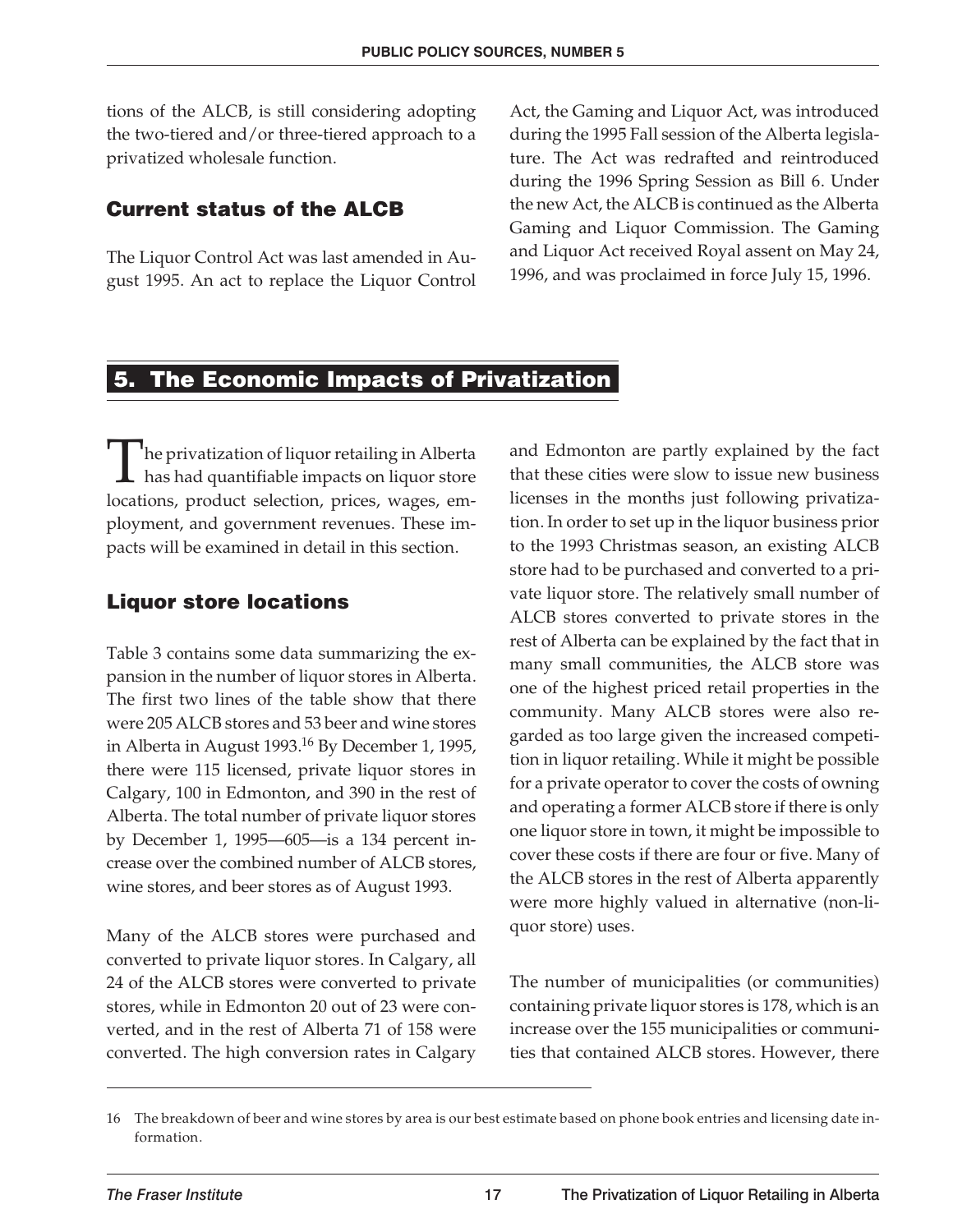| <b>Table 3: Store and Sales Comparisons: Pre-and Post-Privatization</b>              |              |                 |                                  |              |
|--------------------------------------------------------------------------------------|--------------|-----------------|----------------------------------|--------------|
|                                                                                      | Calgary      | <b>Edmonton</b> | <b>Rest of</b><br><b>Alberta</b> | <b>Total</b> |
| 1. Number of ALCB Stores—August 1993                                                 | 24           | 23              | 158                              | 205          |
| Number of Wine and Cold Beer Stores<br>(pre-privatization of ALCB stores)            | 17           | 18              | 18                               | 53           |
| 2. Number of Licensed Private Stores-December 1, 1995                                | 115          | 100             | 390                              | 605          |
| 3. Number of ALCB Stores Converted to Private                                        | 24           | 20              | 71                               | 115          |
| 4. Number of Cities Containing ALCB Stores in<br>August 1993                         | $\mathbf{1}$ | $\mathbf{1}$    | 153                              | 155          |
| 5. Number of Cities Containing Private Stores                                        | 1            | 1               | 176                              | 178          |
| 6. Number of Cities that Contained ALCB Stores that<br>Do Not Contain Private Stores |              |                 | 18                               | 18           |
| 7. Number of Cities Containing Private Stores that<br>Did Not Contain ALCB Stores    |              |                 | 41                               | 41           |
| 8. Store Sales-1992*                                                                 | 204,034,981  | 165,130,430     | 348,835,024                      | 718,000,435  |
| 9. Average Sales for ALCB Stores                                                     | 8,501,458    | 7,179,584       | 2,166,677                        |              |
| 10. Estimated 1995 Sales per Store**                                                 | 2,868,988    | 2,670,283       | 1,446,362                        |              |
| 11. Store Closures Sept. 1993 to Dec. 1, 1995                                        | 6            | 6               | 16                               | 28           |

\*There were three stores in the rest of Alberta whose sales were included here that were not open in August 1993.

\*\*Retail sales per store are estimated as follows: take the 1992 sales proportion for the area, multiply it by the fiscal 1995 domestic and import warehouse liquor sales, add a 20 percent retail markup, and divide by the number of private retail liquor stores as of December 1, 1995.

are 18 municipalities or communities that contained ALCB stores that do not contain private liquor stores, and 41 municipalities or communities that contain private liquor stores that did not contain ALCB stores.

Lines 8 and 9 in table 3 contain figures on 1992 retail liquor store sales for Calgary, Edmonton, and the rest of Alberta, and the corresponding average sales for ALCB stores. In the absence of retail sales data for private liquor stores, an attempt has been made to estimate what the sales per private store might be in 1995. This was done as follows: first, we take the 1992 sales proportion for the area (like Calgary), multiply it by the fiscal 1995 (April 1, 1995 to March 31, 1996) domestic and import warehouse liquor sales, add a 20 percent retail markup, and divide by the number of private liquor stores as of December 1, 1995.<sup>17</sup> Using this procedure, Calgary's 1995 estimated sales per store are \$2,868,988, Edmonton's are \$2,670,283, while the rest of Alberta has an average estimated sales per store of \$1,446,362. The increased liquor store count under privatization implies much

<sup>17</sup> The 20 percent retail markup is just a bit higher than the average markup of 18.85 (19.25) percent on all liquor products found by the January 1995 (January 1996) "Retail Liquor Price Survey—Alberta Liquor Stores" conducted by Westridge Marketing Services.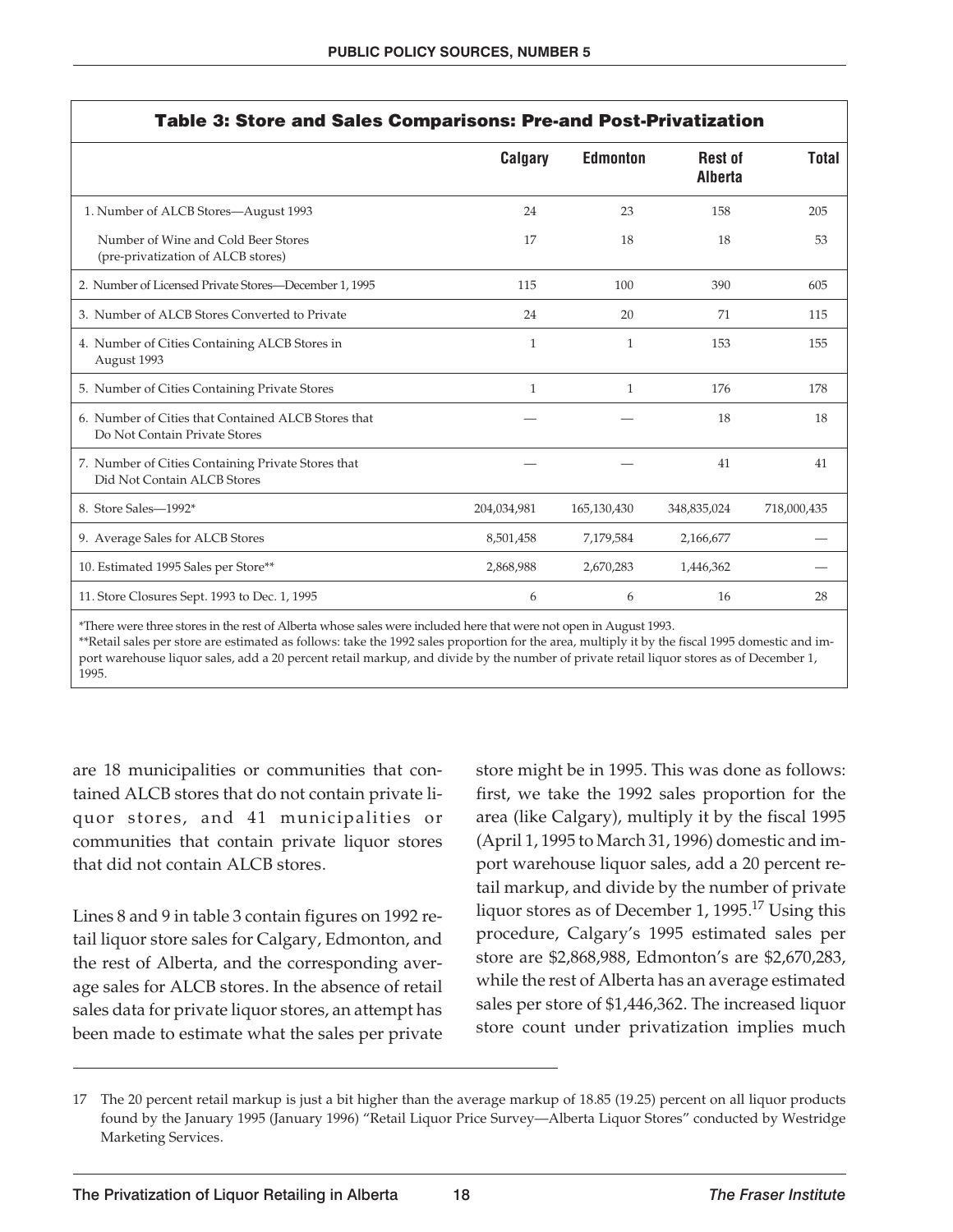lower sales per store compared to ALCB stores, with the largest reductions occurring in Calgary and Edmonton.

Under privatization, 15 communities have experienced an increase in their liquor store count by more than a factor of four, and 11 have had their store count increase by a factor of four. The most dramatic increase occurred in Grande Prairie, where the number of liquor stores increased from one to ten. In Banff, the number of liquor stores increased from one to seven.

One interpretation of these numbers is that the ALCB, as a retail liquor monopolist, chose the profit-maximizing number of stores to serve each community. Multiple liquor stores in smaller communities would lead to higher average costs for the ALCB as scale economies at the store level would be less fully exploited. With relatively free entry under privatization, new private stores would be established in communities until potential entrants perceived that additional entry would result in losses.

Two other characteristics of the location data deserve comment: the number of store closures since privatization, and the growth of liquor store chains. Store closures have been relatively few between September 1993 and December 1, 1995. Only six stores in Calgary, six stores in Edmonton, and 16 stores in the rest of Alberta were closed as of December 1, 1995. These 28 closures represent less than five percent of the 632 private liquor stores that had been licensed as of December 1, 1995. (As of April 30, 1996, only eight stores in Calgary, 11 stores in Edmonton, and 25 stores in the rest of Alberta have been closed. These 44 closures represent 6.5 percent of the 672 private liquor stores that had been licensed as of April 30, 1996.)

With respect to retail chains, privatization under Model 1 could theoretically create incentives for

the growth of liquor store chains. However, it was argued in Section 3 that the imposition of uniform wholesale prices removes much of this incentive. As of December 1, 1995, well under 10 percent of the private liquor stores in Alberta were members of chains. The low level of chain development can be interpreted as an inefficient outcome resulting from the adoption of Model 1 and its associated restrictions. A liquor store market populated by independent retailers does little to economize on consumer search costs. A liquor store chain can promote its store brand and establish a reputation for carrying a certain variety and for charging the same prices at all of its stores in a given geographic market. An increase in the proportion of chain stores in a market should reduce the amount of price dispersion, and hence the overall level of search costs.

Table 4 is designed to show how the liquor store size distribution has likely shifted under privatization. The first two columns of table 4 show the number of communities with average ALCB store sales of a given amount. (Only eight communities had more than one ALCB store.) The third column shows the number of communities with average sales per private store of a given amount. The average sales per private store in a community are calculated on the basis of 1992 ALCB store sales to the community, and the number of private stores in the community as of December 1, 1995. There are only 18 of 137 communities that used to contain ALCB stores that now contain private liquor stores that have average estimated sales per private store of more than \$1.5 million. In contrast, there were 66 of 155 communities that used to contain ALCB stores that had average sales per store of more than \$1.5 million.

Another way of seeing how privatization has affected the liquor store distribution is with the aid of a diagram. Figure 1 plots liquor stores on a map of Edmonton. The squiggly line running through the middle of Edmonton represents the North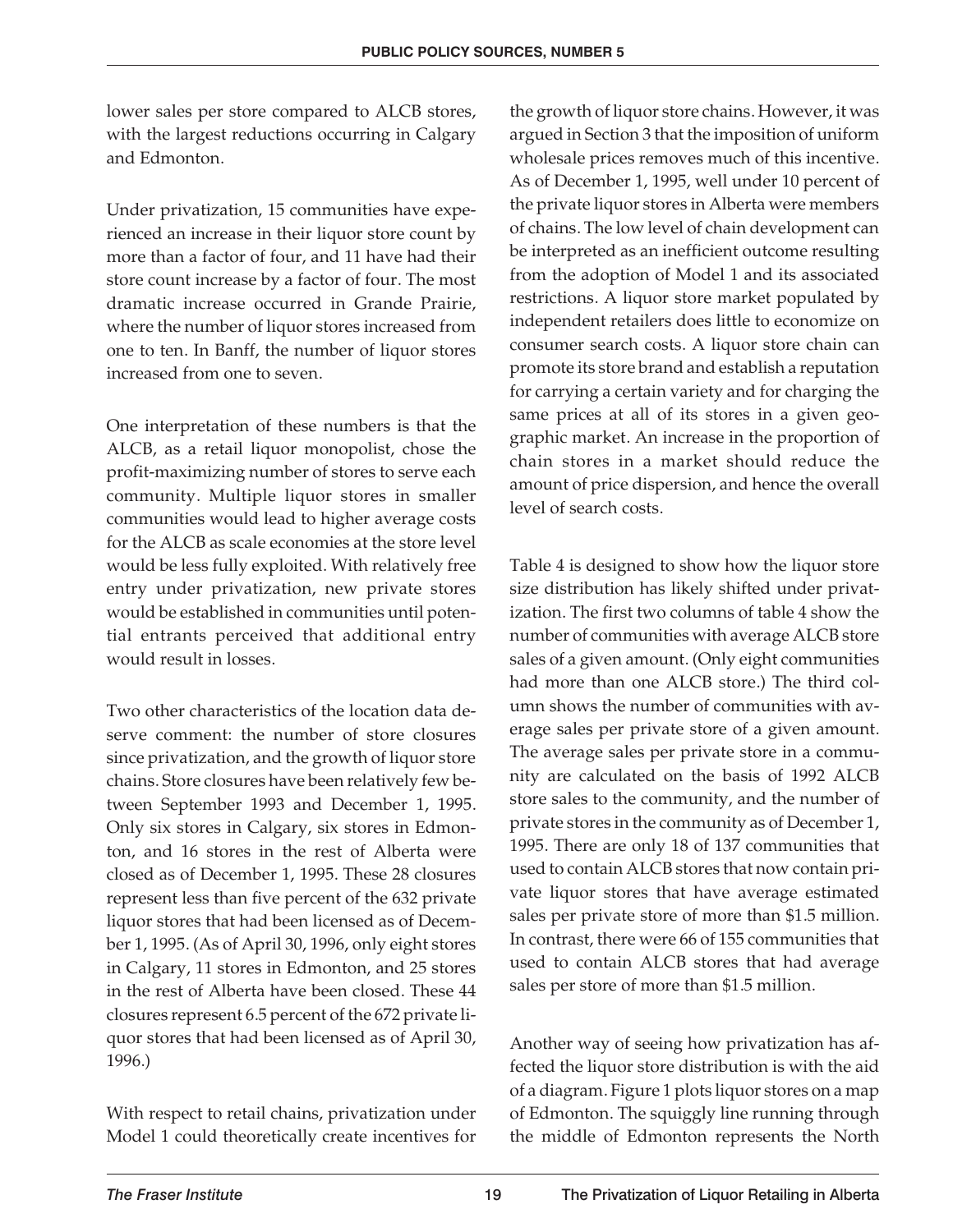| <b>Sales</b><br>(thousands) | Number of<br><b>Communities</b><br>with Average<br><b>ALCB Store</b><br>Sales of: | <b>Number of</b><br><b>Communities</b><br>with Average<br>Sales per<br><b>Private Store</b><br>of:* |
|-----------------------------|-----------------------------------------------------------------------------------|-----------------------------------------------------------------------------------------------------|
| 100-200                     | 4                                                                                 | 1                                                                                                   |
| 201-300                     | 3                                                                                 | 7                                                                                                   |
| 301-400                     | 10                                                                                | 9                                                                                                   |
| 401-500                     | 6                                                                                 | 14                                                                                                  |
| 501-600                     | 16                                                                                | 13                                                                                                  |
| 601-700                     | 7                                                                                 | 8                                                                                                   |
| 701-800                     | 6                                                                                 | 11                                                                                                  |
| 801-900                     | 12                                                                                | 12                                                                                                  |
| 901-1,000                   | 10                                                                                | 12                                                                                                  |
| 1,001-1,100                 | 2                                                                                 | 7                                                                                                   |
| 1,101-1,200                 | $\overline{4}$                                                                    | 8                                                                                                   |
| 1,201-1,300                 | 5                                                                                 | 7                                                                                                   |
| 1,301-1,400                 | 2                                                                                 | 8                                                                                                   |
| 1,401-1,500                 | 2                                                                                 | $\overline{2}$                                                                                      |
| 1,501-1,600                 | 3                                                                                 | 4                                                                                                   |
| 1,601-1,700                 | $\overline{2}$                                                                    | 3                                                                                                   |
| 1,701-1,800                 | 3                                                                                 | 3                                                                                                   |
| 1,801-1,900                 | $\overline{2}$                                                                    | $\overline{2}$                                                                                      |
| 1,901-2,000                 | 1                                                                                 | 3                                                                                                   |
| 2,001-3,000                 | 15                                                                                | 1                                                                                                   |
| 3,001-4,000                 | 21                                                                                | $\overline{2}$                                                                                      |
| 4,001-5,000                 | $\overline{4}$                                                                    |                                                                                                     |
| 5,001-6,000                 | $\overline{4}$                                                                    |                                                                                                     |
| 6,001-7,000                 | 7                                                                                 |                                                                                                     |
| 7,001-8,000                 | 2                                                                                 |                                                                                                     |
| 8,001-9,000                 | $\mathbf{1}$                                                                      |                                                                                                     |
| 9,001-10,000                | 0                                                                                 |                                                                                                     |
| 10,001-11,000               | 0                                                                                 |                                                                                                     |
| $11,001+$                   | 1                                                                                 |                                                                                                     |

on the basis of 1992 ALCB store sales to the community, and the number of private stores in the community as of December 1, 1995.

Saskatchewan River that divides Edmonton into north and south pieces. The 19 closed and numbered diamonds on the map are the locations of ALCB stores that are now privately operated. The three open diamonds on the map are the locations of ALCB stores that were not converted to private liquor stores. The half open, half closed diamond on the map (store 32) is the location of the one ALCB store that was converted to a private liquor store, but closed prior to December 1, 1995. The polygon within which each of the former ALCB stores is contained is the nearest point set of the store. On the assumption that all stores are identical and charge the same prices, that transportation costs are an increasing function of Euclidean distance, and that consumers are cost minimizers and minimize distance travelled, these nearest point sets represent the market areas or trade areas of the stores. (Each trade area contains all consumers living closer to it than to any other store. The boundary between two stores is the perpendicular bisector between the stores' locations.) The trade areas help to illustrate how areas once served by one ALCB store are now served by a multiplicity of private liquor stores.

The black dots on the map represent the locations of private liquor stores listed in the 1995 Edmonton Yellow Pages that are still open as of December 1, 1995. (The 1995 Edmonton Yellow Pages is based on location data that would have been effective as of October 1994, about one year after privatization.) The five open dots are the locations of private liquor stores that were listed in the 1995 Yellow Pages, but that closed prior to December 1, 1995. The Xs mark the locations of 22 private liquor stores that were not in the 1995 Yellow Pages, but that were open as of December 1, 1995.

Liquor outlet density has increased the most in the area formerly served by ALCB store 59. There are nine private stores located in that area, where formerly there was one ALCB store. The neigh-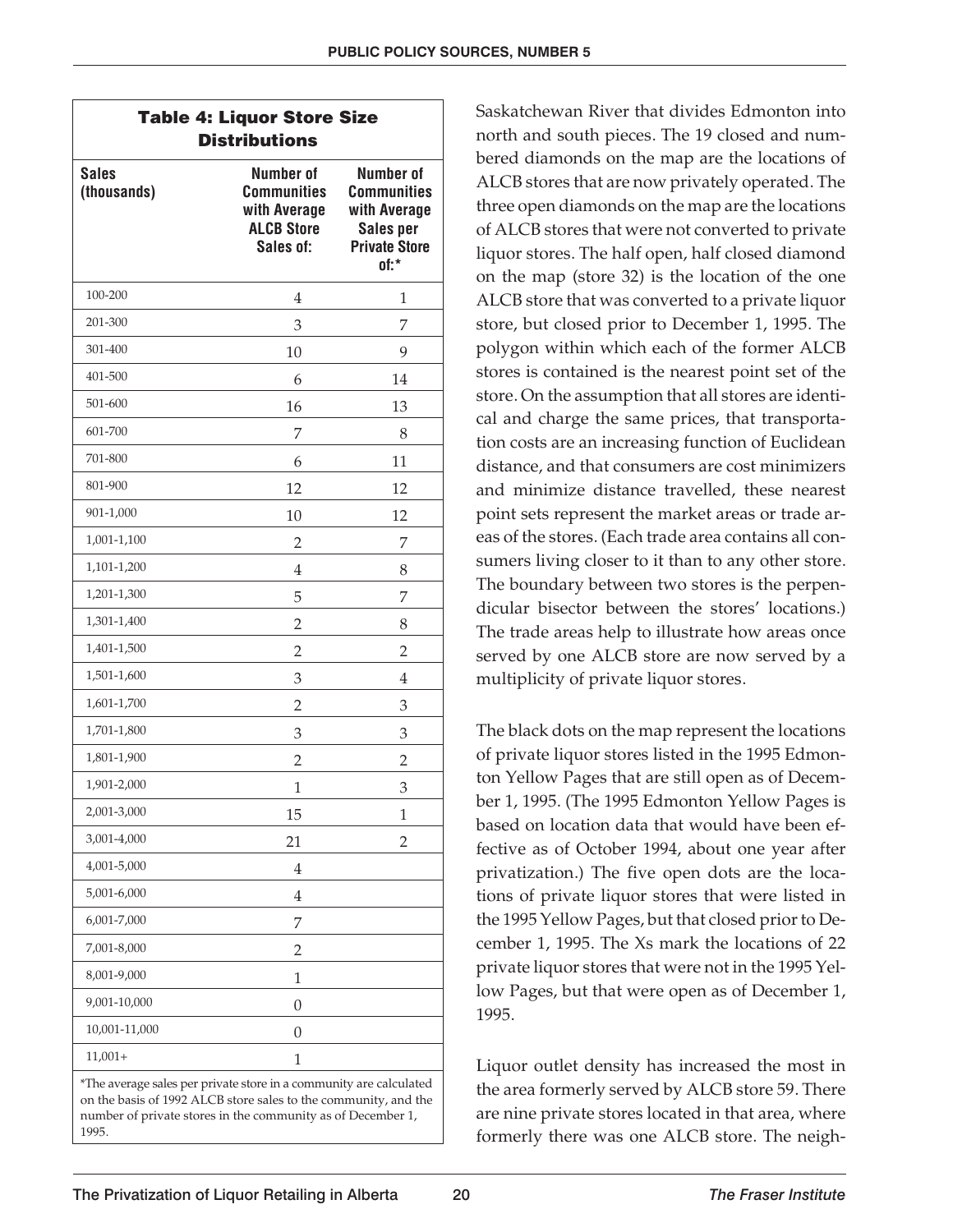#### **Figure 1—Private Liquor Store Locations: Former ALCB Store Locations and Market Areas in Edmonton**

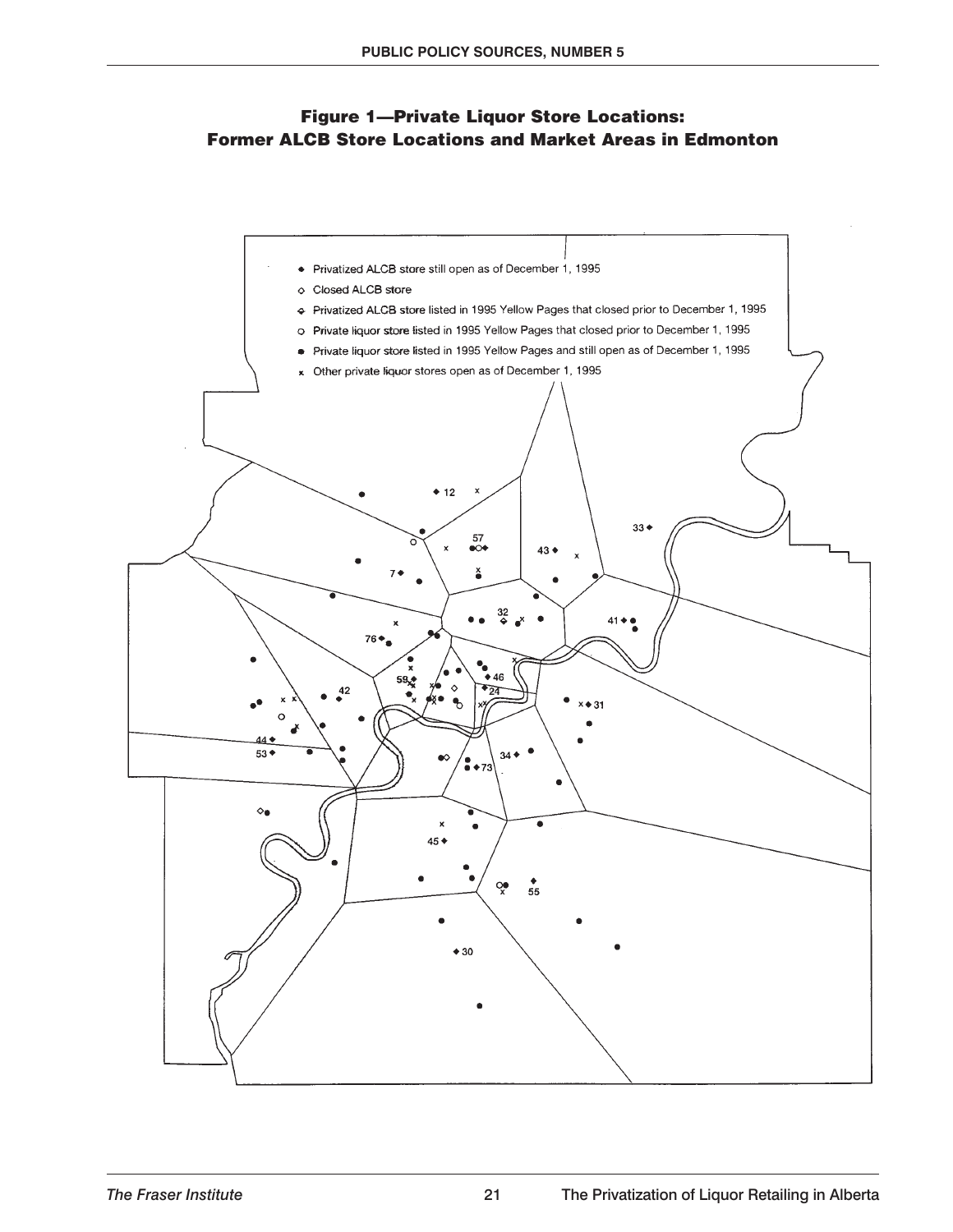

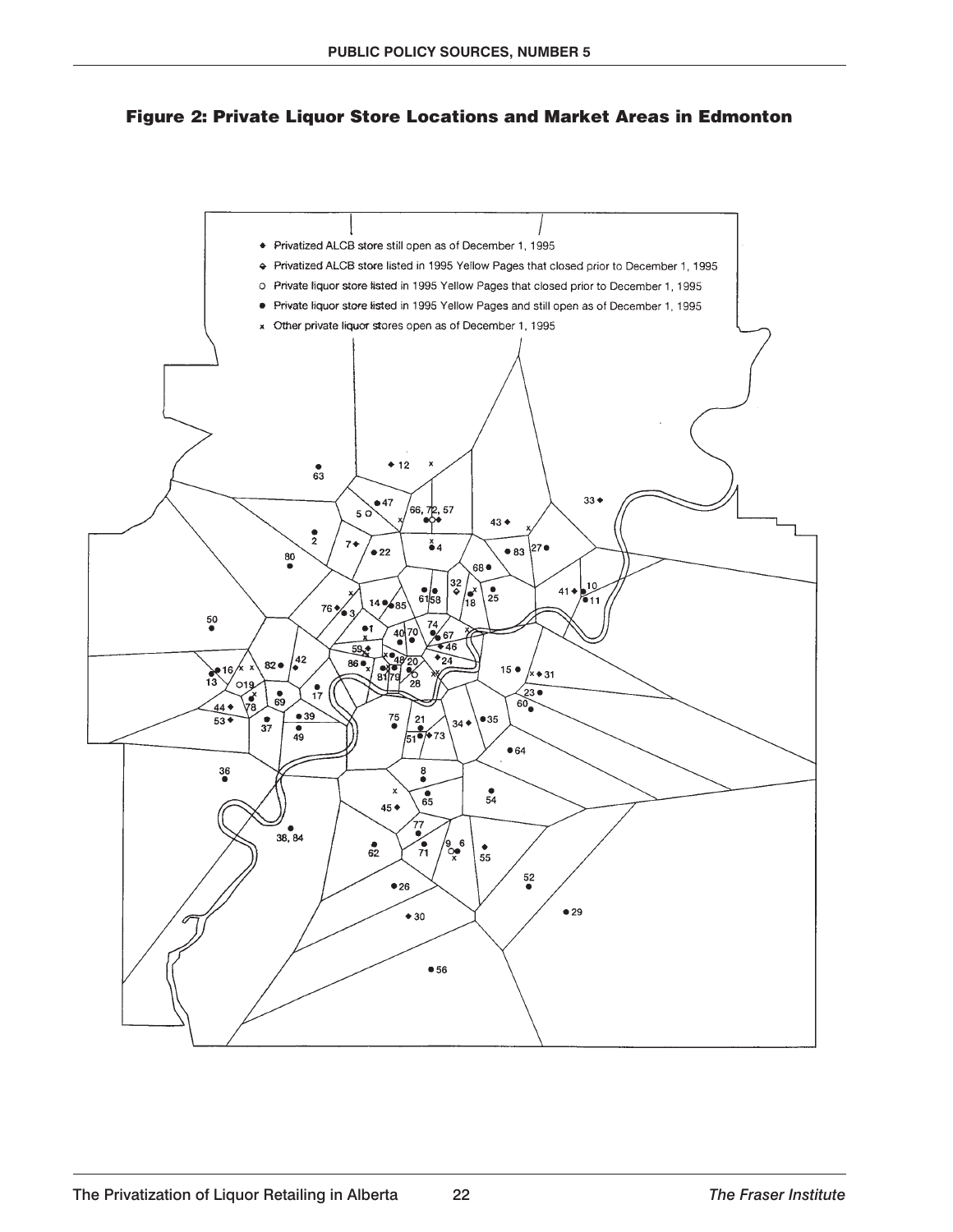bouring area has an outlet density of eight, where there used to be one ALCB store. Areas with stores 24 and 46 now have three and four stores, respectively. These four ALCB store trade areas contain the "inner city," the downtown area, and many of the apartment and condominium highrises west of the downtown area. Twenty-four private liquor stores have replaced four ALCB stores in these areas.

A second part of the city where there has been a noticeable proliferation of liquor store outlets is in the areas marked by stores 44 and 42. Thirteen private liquor stores have replaced the two ALCB stores serving these areas.

Figure 2 re-plots all of the same stores as plotted on Figure 1, except for the three closed ALCB stores (marked with open diamonds on Figure 1). The market areas plotted on Figure 2 are for the numbered store locations. These are the private liquor stores that were listed in the 1995 Edmonton Yellow Pages. The figure illustrates how relatively small some of the nearest point set trade areas have become, especially in the downtown area and area just west of downtown. Even some of these plotted trade areas contain additional liquor stores (marked by Xs) that were not listed in the 1995 Edmonton Yellow Pages, but that were open as of December 1, 1995. Even so, there was only one store closure (store 28) in the downtown area between September 1993 and December 1, 1995. Figure 2 also illustrates how dispersed the private liquor store locations have become. The lower density of liquor stores on the periphery of the city reflects the lower population density on the urban periphery.

With respect to chain store locations, two of the chains have adopted dispersed locations and their stores do not share market area boundaries. One of these chains, Liquor Barn, has stores that are numbered 30-34, while the other, Liquor Stop, has stores numbered 41-45. The third chain, Liquor Depot, has stores numbered 35-38. Stores 36 and 37 are neighbours, and so are stores 36 and 38 (although the latter stores are separated by the North Saskatchewan River). With the small number of dispersed locations occupied by chain stores, one would have difficulty finding any locational evidence to support a finding of strategic locational behaviour on the part of liquor store chains.

Finally, Calgary store locations need to be discussed. Calgary's store locations could have been plotted in the same way as Edmonton's and similar results would have been obtained. In Calgary, there were 24 ALCB stores in August 1993. In the October 1995 Calgary Yellow Pages (which probably contains liquor store locations as of June 1995), there were 102 liquor stores listed. Four of these had closed by December 1, 1995, while an additional 17 stores had opened, for a total of 115 liquor stores by December 1, 1995. Liquor store locations are dispersed, and liquor store chains also have dispersed stores. Only the Royal Liquor Merchants chain has stores that are relatively close to one another, but there are only three of them.

To sum up our findings with respect to liquor store locations, there has been a 134 percent increase in the number of liquor stores in Alberta (as of December 1, 1995) over the combined number of beer, wine, and ALCB stores in August 1993. Most of the ALCB stores in Calgary and Edmonton were converted to private liquor stores, but less than half of the ALCB stores in the rest of Alberta were converted to private liquor stores. The number of communities served by liquor stores has increased under privatization. There have been relatively few closures of private liquor stores between September 1993 and December 1995, and this might be partly explained by the fact that the growth of retail liquor store chains has been slow. Less than 10 percent of private liquor stores in Alberta are members of chains. Li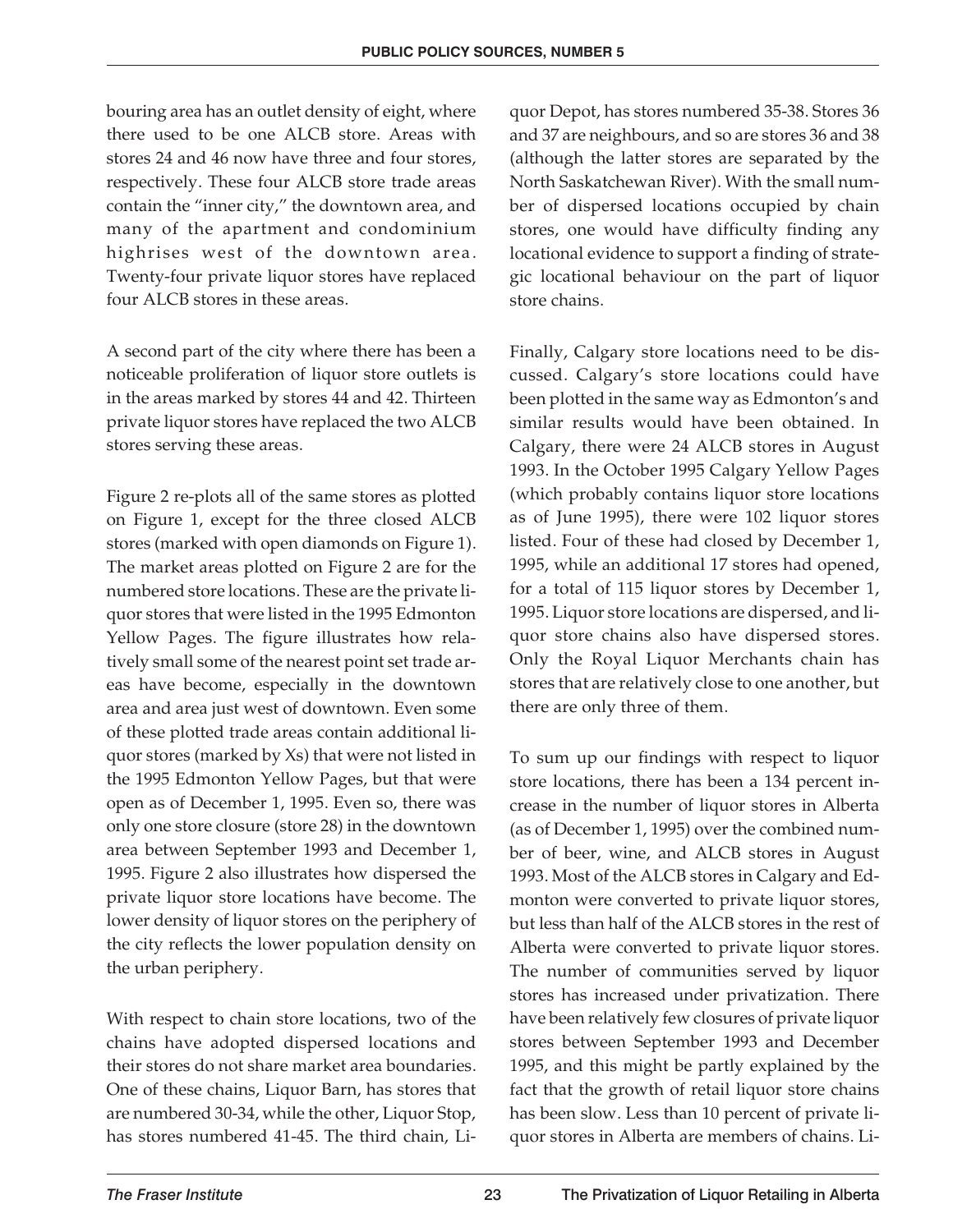quor store chains have generally chosen to locate in a dispersed fashion within communities, so it would be difficult to find any locational evidence to support a finding of strategic locational behaviour on the part of liquor store chains.

#### **Product selection**

With respect to product selection, one would expect a government owned liquor store monopolist to choose product selection to maximize profits. Under privatization Model 1, product selection becomes a vehicle for non-price competition between stores. Increasing product selection at a given store should increase the demand enjoyed by the store since more selection reduces a consumer's search costs. (It does so by increasing the probability that consumers will find their most desired products when they visit the store.) In addition, stores will have an incentive under privatization to carry a larger selection than under government ownership because a store that does not stock a consumer's most desired product may not be chosen on a subsequent liquor shopping trip—something that a government owned store would not be concerned about. Hence, one might expect product selection to increase on average as a result of privatization.

Section 2 reported that the product selection at ALCB stores varied depending on whether the store was an A store (with 600-700 stock keeping units (or SKUs)), a B store (with 1100 SKUs), a regular C store (with 1500-1600 SKUs), or an expanded specialty C store (with 2600 SKUs). A given brand that comes in, say, five different package sizes would have five different CSPC numbers and be counted as five SKUs. With information on the store type for each ALCB store, one can calculate the weighted average number of SKUs of ALCB stores by area; the results appear at the bottom of table 5. Calgary ALCB stores had an average product selection of 1,369 SKUs, Edmonton ALCB stores had an average of 1,380 SKUs, and the rest of the province's ALCB stores averaged 824 SKUs. The provincial average product selection for ALCB stores is 950.

In order to compare the ALCB store product selection with the private liquor store product selection, survey data on product selection in Alberta liquor stores are required. Westridge Marketing Services carried out a survey of product selection in 100 liquor stores in Alberta in February 1996. Twenty-eight of the surveyed stores were located in Edmonton, 28 were located in Calgary and 44 were located in a variety of smaller communities across Alberta. Product selection data were collected by product type, and the results of the survey are reported in table 5. For the province as a whole, the average number of SKUs per private liquor store was 1,052, which is higher than the weighted average number of SKUs per ALCB store (i.e., 950). Table 5's next three columns look at the average numbers of SKUs in private liquor stores in Calgary, Edmonton, and the rest of Alberta. For Calgary, the average number of SKUs was 1,284, while for Edmonton, the average number of SKUs was 1,142. While these numbers are less than the average product selection available at ALCB stores in Calgary and Edmonton, there were a number of sample stores in Calgary (four) and Edmonton (six) with a product selection that exceeded the 1,600 SKUs of an ALCB "C" store. For the rest of Alberta, the average number of SKUs was 847, and this figure exceeds the weighted average product selection available at ALCB stores in the rest of Alberta. The product selection range in the 100 store sample is from 183 SKUs in a small rural store to 4,191 SKUs in a Calgary store. The latter figure substantially exceeds the 2,600 SKUs available in an expanded specialty ALCB store.

Looking at product selection data by category in table 5, it is evident that, on average, product selection in Calgary and Edmonton stores is greater than that in stores in the rest of Alberta in every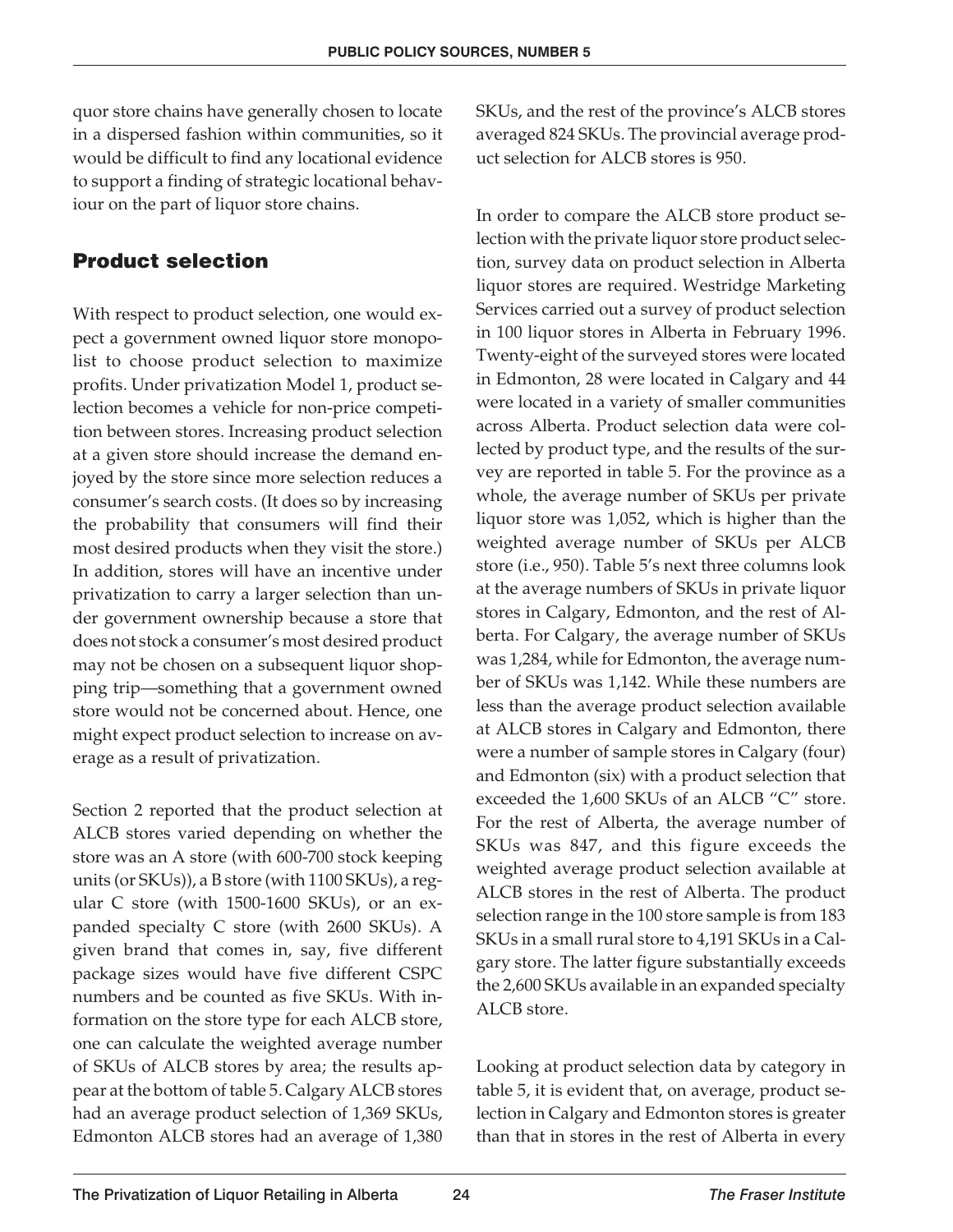|                                                                                      |                                                  |                                         | Pre- and Post-Privatization <sup>a</sup> |                                                                 | <b>Table 5: Product Selection in Retail Liquor Stores and ALCB Warehouse</b> |                                                                                      |                                                                            |
|--------------------------------------------------------------------------------------|--------------------------------------------------|-----------------------------------------|------------------------------------------|-----------------------------------------------------------------|------------------------------------------------------------------------------|--------------------------------------------------------------------------------------|----------------------------------------------------------------------------|
|                                                                                      | <b>Provincial</b><br><b>Average</b><br>$(n=100)$ | <b>Calgary</b><br>Average<br>$(n=28)$   | <b>Edmonton</b><br>Average<br>$(n=28)$   | <b>Rest of</b><br><b>Province</b><br><b>Average</b><br>$(n=44)$ | St. Albert<br><b>Warehouse</b><br><b>SKUs (Oct</b><br>$1993)^{b}$            | <b>St. Albert</b><br><b>Warehouse</b><br><b>SKUs</b><br>(Dec.<br>$1994$ <sup>c</sup> | <b>St. Albert</b><br><b>Wareouse</b><br><b>SKUs</b><br>(Dec<br>$1995)^{c}$ |
| Beer                                                                                 | 132                                              | 144                                     | 139                                      | 119                                                             | 98                                                                           | 310                                                                                  | 429                                                                        |
| Wine                                                                                 | 431                                              | 588                                     | 468                                      | 307                                                             | 1,238                                                                        | 2,521                                                                                | 2,713                                                                      |
| Canadian Whisky                                                                      | 80                                               | 83                                      | 85                                       | 74                                                              | 90                                                                           | 117                                                                                  | 147                                                                        |
| Scotch                                                                               | 38                                               | 46                                      | 45                                       | 28                                                              | 58                                                                           | 77                                                                                   | 115                                                                        |
| Vodka                                                                                | 56                                               | 63                                      | 64                                       | 47                                                              | 79                                                                           | 114                                                                                  | 145                                                                        |
| Rum                                                                                  | 74                                               | 83                                      | 87                                       | 59                                                              | 84                                                                           | 133                                                                                  | 169                                                                        |
| Brandy/Cognac                                                                        | 24                                               | 30                                      | 26                                       | 19                                                              | 47                                                                           | 84                                                                                   | 111                                                                        |
| Gin, Tequila, Other<br>Spirits                                                       | 30                                               | 36                                      | 29                                       | 27                                                              | 62                                                                           | 105                                                                                  | 173                                                                        |
| Liqueur                                                                              | 90                                               | 94                                      | 99                                       | 82                                                              | 134                                                                          | 225                                                                                  | 319                                                                        |
| Coolers, Cider                                                                       | 82                                               | 92                                      | 90                                       | 71                                                              | 55                                                                           | 110                                                                                  | 149                                                                        |
| Other                                                                                | 16                                               | 25                                      | 8                                        | 15                                                              | 12                                                                           | 61                                                                                   | 43                                                                         |
| All Products                                                                         | 1,052                                            | 1,284                                   | 1,142                                    | 847                                                             | 1,957                                                                        | 3,857                                                                                | 4,513                                                                      |
| Pre-Privatization<br><b>ALCB</b> Store Product<br>Selection<br>(Weighted<br>Average) | Provincial<br>Average<br>$(n=205)$<br>950        | Calgary<br>Average<br>$(n=24)$<br>1,369 | Edmonton<br>Average<br>$(n=23)$<br>1,380 | Rest of<br>Province<br>Average<br>$(n=158)$<br>824              |                                                                              |                                                                                      |                                                                            |

<sup>a</sup>Post-privatization figures are derived from the February 1996 liquor store survey carried out by Westridge Marketing Services. The product selection range in the 100 store sample is from 183 in a small rural store to

4,191 in a large urban store.

b<sub>These</sub> figures are derived from the ALCB stock catalogue and do not include SKUs carried in the warehouse as part of the Agent's Listing Program.

<sup>c</sup>These figures are derived from the ALCB's Liquor Wholesale Price List and do not include limited supply products available in the ALCB warehouse but not listed on the wholesale price list.

product category. It is also evident that the difference in product selection between stores in Calgary-Edmonton and in the rest of Alberta is largely due to the greater variety of wine available in Calgary-Edmonton liquor stores.

The ALCB has provided some product selection figures for a few stores in Edmonton and Calgary and for five liquor store chains.<sup>18</sup> One chain was reported to have 3 ,900 SKUs per store, while the other four chains reportedly ranged from 1,400 SKUs to 2,000 SKUs per store. The chains have

<sup>18</sup> The figures were provided in December 1995.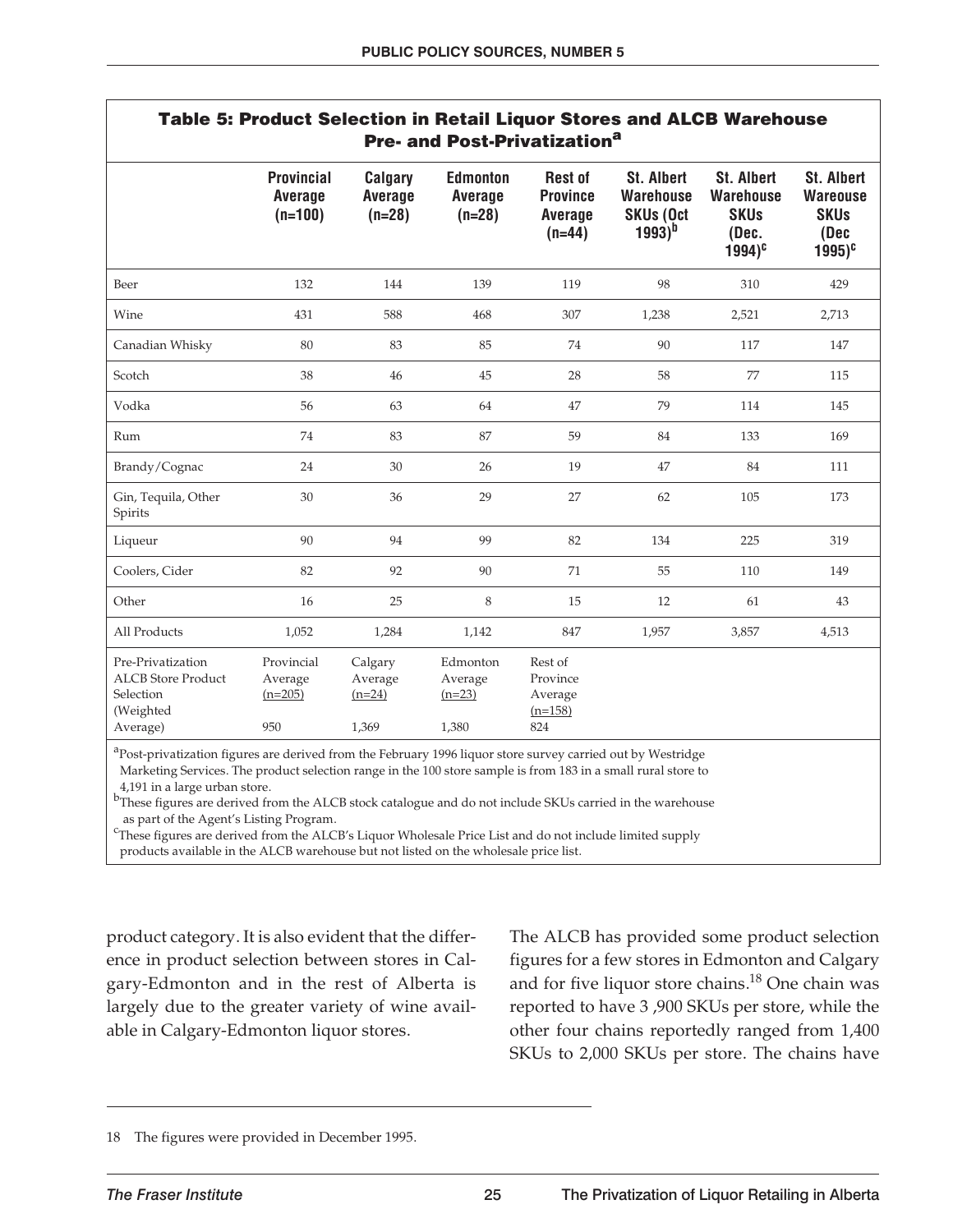most of their stores in Calgary and Edmonton. Product selection for one independent Edmonton store and five independent Calgary stores reportedly ranged from 2,500 to 3,500 SKUs. It seems clear that at least some private liquor stores provide a product selection that surpasses the 2,600 SKUs of the ALCB's expanded specialty stores (of which there was one in Calgary and one in Edmonton).

The final measure of product selection that can be examined relates to the number of SKUs available at the St. Albert ALCB warehouse. At the time of privatization, there were 1,957 SKUs listed in the general stock, specialty stock, and expanded specialty stock catalogues and carried in the ALCB warehouse (see table  $5$ ).<sup>19</sup> There were also reported to be 1,221 SKUs carried in the warehouse as part of the Agent's Listing Program that were not listed in the stock catalogues. By December 1994 the number of SKUs in the ALCB warehouse had increased to 3,857. By December 1995 the number of SKUs in the ALCB warehouse had increased further to  $4,513$ <sup>20</sup> Some product categories, like wine, scotch, and rum, had double the SKUs in December 1995 compared to October 1993. Other product categories, like beer, gin/tequila/other spirits, liqueur, and coolers/cider, had substantially more than double (quadruple in the case of beer) the SKUs in December 1995 compared to October 1993.

As mentioned previously, all of the products in the warehouse are now on consignment from suppliers. Suppliers make the decisions regarding which products to bring into the warehouse, and bear the handling and storage costs of poor decisions. Suppliers, freed from the entry and listing restrictions imposed on them by the ALCB, have greatly increased the variety of products available to retailers. Retailers have found it in their interest to engage in non-price competition by increasing the selection of products available to consumers.

Is the increase in selection due to the proliferation of brands in particular product classes, or an increase in the variety of package sizes? Consider Canadian whisky first. In October 1993, there were 35 different Canadian whisky brands and 90 SKUs represented by 10 agents. In December 1995, there were 43 different Canadian whisky brands (a 23 percent increase) and 147 SKUs (a 63 percent increase), represented by 15 agents (a 50 percent increase).

Next, consider Canadian beer. In October 1993, there were 42 brands of Canadian beer and 70 SKUs, produced by six different breweries. In December 1995, there were 114 different brands of Canadian beer (a 171 percent increase), and 257 SKUs (a 267 percent increase), produced by 20 different breweries (a 233 percent increase).

It is clear that in the cases of Canadian whisky and Canadian beer, the number of brands, number of package sizes, and number of producers listing products on the wholesale price list have all increased since privatization. In percentage terms, the variety of package sizes carried in the warehouse has increased more than the number of brands.

In terms of the impact that privatization has had on product selection, then, for a sample from 100 private liquor stores across Alberta, the average number of SKUs per private liquor store is higher than the weighted average number of SKUs per

<sup>19</sup> This figure is derived from the October 1993 general stock, specialty stock, and expanded specialty stock catalogues.

<sup>20</sup> This figure was obtained from the December 1995 *Liquor Wholesale Price List*. There were also 1,987 limited supply products available in the ALCB warehouse in December 1995 that were not listed in the wholesale price list.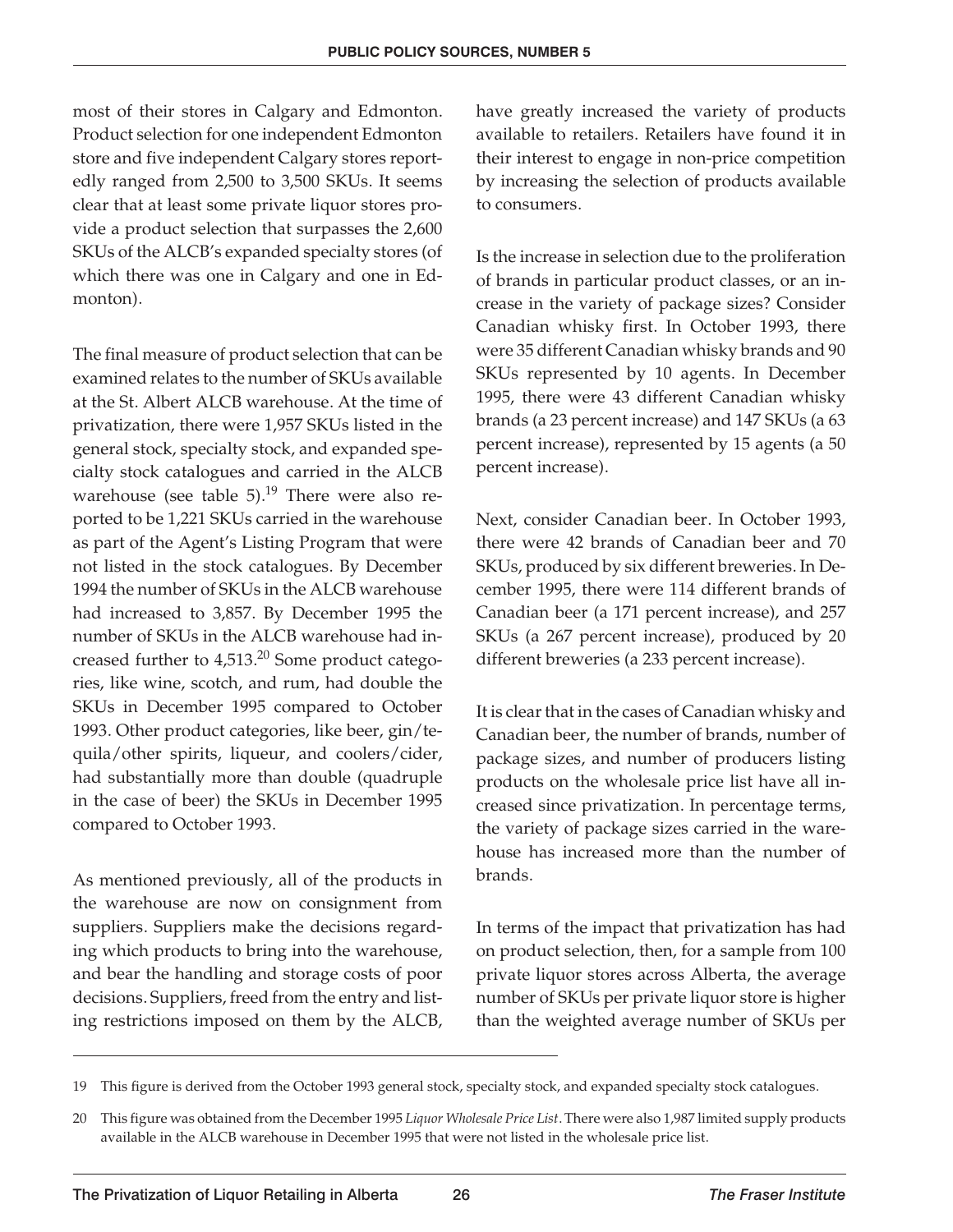ALCB store. Product selection in Calgary and Edmonton stores is greater than in stores in the rest of Alberta in every product category, but particularly in the wine category. The number of SKUs available at the ALCB warehouse has more than doubled under privatization, and this increase reflects both an increase in the number of brands in particular product classes, and an increase in the variety of package sizes.

#### **Price**

It can be argued that liquor store privatization will not necessarily result in significant changes in retail prices or government revenues if the government's objective with respect to the sale of liquor products both before and after privatization is net revenue maximization. However, some changes in retail price would be expected to the extent that privatization resulted in 1) lower retailer costs (from the expansion of retail chains or lower labour costs for example), 2) higher supplier costs (from the higher warehouse storage and handling costs and delivery costs from the warehouse, the higher marketing costs incurred by trying to sell products to the large number of private liquor stores, or a non-revenue neutral change in the government's markup), 3) more intense spatial competition due to an increasing number of stores serving the market, and 4) moving from a market in which all stores charge the same price to one in which there will be price dispersion due to imperfect information and costly consumer searching. We have already seen that the expansion of retail liquor store chains in Alberta has been quite modest, and so overall efficiencies resulting from chain formation are not expected to be large. The other sources of price change after privatization cannot so easily be discounted.

To assess the impact of privatization on retail prices of liquor products, we use survey price data contained in a *Retail Price Survey* for Alberta Liquor Stores. The survey is carried out each month by Westridge Marketing Services. In the survey dated January 15, 1996, data on 187 product prices were collected from 100 private liquor stores in Alberta. Twenty-eight stores are sampled in both Calgary and Edmonton (seven in each of four quadrants of each city), and 44 in the rest of the province. The average price in each city quadrant or community is reported for each product, along with the highest and lowest sampled price, provincial average retail price, wholesale price, and average markup on wholesale. Many of the products included in each month's price survey have been chosen at the request of specific suppliers. Still, each product category is represented in the survey, and many well known, high volume products are also included. The *Retail Price Survey* carried out by Westridge is the most comprehensive survey of liquor prices available for Alberta, and the fact that a similar price survey was conducted in January 1995 means that price comparisons over time are possible.

Table 6 reports the results from calculating the price changes of products listed in the January 1996 *Retail Price Survey* and the October 1993 ALCB *General Stock Catalogue*. The private liquor store prices used are the provincial average prices reported in the *Retail Price Survey*. Some product categories, like Canadian whisky, vodka, and beer, are reasonably represented in the price survey, while others, like wine and coolers, are not. (See the last column of table 6 for the number of SKUs in the ALCB warehouse in December 1995, by product category.) Looking at the average percentage change in price column, the overall average increase in price for 143 products from October 1993 to January 1996 is calculated to be 8.46 percent. There is quite a lot of variation in the average percentage change in price across product categories. Red and white wine have the largest percentage price increases (at 15.39 and 14.53 percent, respectively) but there were only 17 of these wine products included in the price survey. Closer to the average percentage price change are Canadian whisky (7.84 percent), vodka (8.36 percent), and beer (9.21 percent).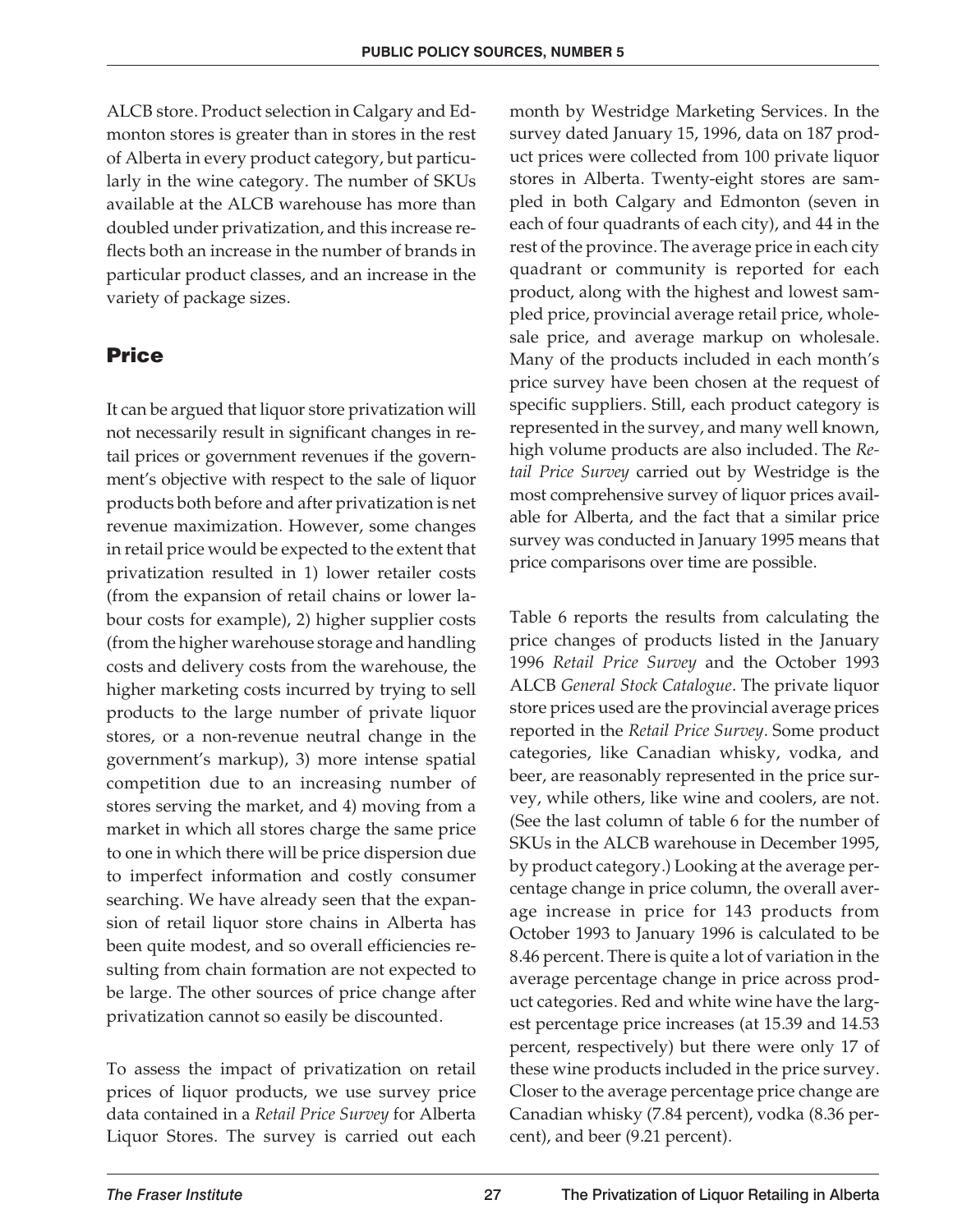|                                                | Table 6: Liquor Produ |                                                                       |                       | ct Price Changes Between October 1993 and January 1996* |                                           |                                  |                                             |                                             |                                                                |
|------------------------------------------------|-----------------------|-----------------------------------------------------------------------|-----------------------|---------------------------------------------------------|-------------------------------------------|----------------------------------|---------------------------------------------|---------------------------------------------|----------------------------------------------------------------|
| <b>Product Category</b>                        | Number of<br>Products | Percentage<br>$\frac{1}{e}$<br>Average<br>$\bullet$<br>Chango<br>Pric | Deviation<br>Standard | Number of<br>Changes<br>Positive<br>Price               | Number of<br>Negative<br>Changes<br>Price | Unchanged<br>Number of<br>Prices | Percentage<br>Change in<br>Minimum<br>Price | Percentage<br>Change in<br>Maximum<br>Price | <b>Warehouse</b><br><b>Total SKUs</b><br>St. Albert<br>in ALCB |
| Canadian Whisky                                | 29                    | 7.84                                                                  | 2.73                  | $\overline{29}$                                         | $\circ$                                   | $\circ$                          | 1.44                                        | 12.79                                       | 147                                                            |
| Scotch                                         | ${}^{\circ}$          | .19                                                                   | 5.55                  | 4                                                       | 4                                         | $\circ$                          | $-6.17$                                     | 10.08                                       | 115                                                            |
| Vodka                                          | $\overline{16}$       | 8.36                                                                  | 3.72                  | $\frac{1}{6}$                                           | $\circ$                                   | $\circ$                          | 2.13                                        | 14.76                                       | 145                                                            |
| Rum                                            | 12                    | $11.80\,$                                                             | 1.52                  | $\overline{12}$                                         | $\circ$                                   | $\circ$                          | 9.84                                        | 14.46                                       | 169                                                            |
| Other Spirits/Liqueurs                         | 10                    | 6.25                                                                  | 12.72                 | $\circ$                                                 | 3                                         | $\overline{\phantom{0}}$         | $-21.90$                                    | 18.27                                       | 559                                                            |
| White Wine                                     | $\overline{10}$       | 14.53                                                                 | 6.73                  | $\Box$                                                  | $\circ$                                   | $\circ$                          | 4.58                                        | 24.41                                       | 1,265                                                          |
| Red Wine                                       | $\sim$                | 15.39                                                                 | 6.50                  | $\overline{ }$                                          | $\circ$                                   | $\circ$                          | 1.35                                        | 24.38                                       | 1,092                                                          |
| Other Wine                                     | 5                     | $-2.64$                                                               | 16.26                 | 3                                                       | $\sim$                                    | $\circ$                          | $-29.59$                                    | 13.42                                       | 202                                                            |
| Coolers                                        | 3                     | 2.60                                                                  | 99                    | 3                                                       | $\circ$                                   | $\circ$                          | 1.25                                        | 3.61                                        | 113                                                            |
| Beer                                           | 43                    | 9.21                                                                  | 4.37                  | $\overline{43}$                                         | $\circ$                                   | $\circ$                          | 66                                          | 25.81                                       | 429                                                            |
| $\overline{a}$                                 | 143                   | 8.46                                                                  | 7.20                  | 133                                                     | $\sigma$                                  |                                  | $-29.59$                                    | 25.81                                       | 4,236                                                          |
| All (Excluding wine and some<br>beer products) | 115                   | 8.01                                                                  | 5.89                  | 107                                                     | $\sigma$                                  |                                  | $-29.59$                                    | 25.81                                       |                                                                |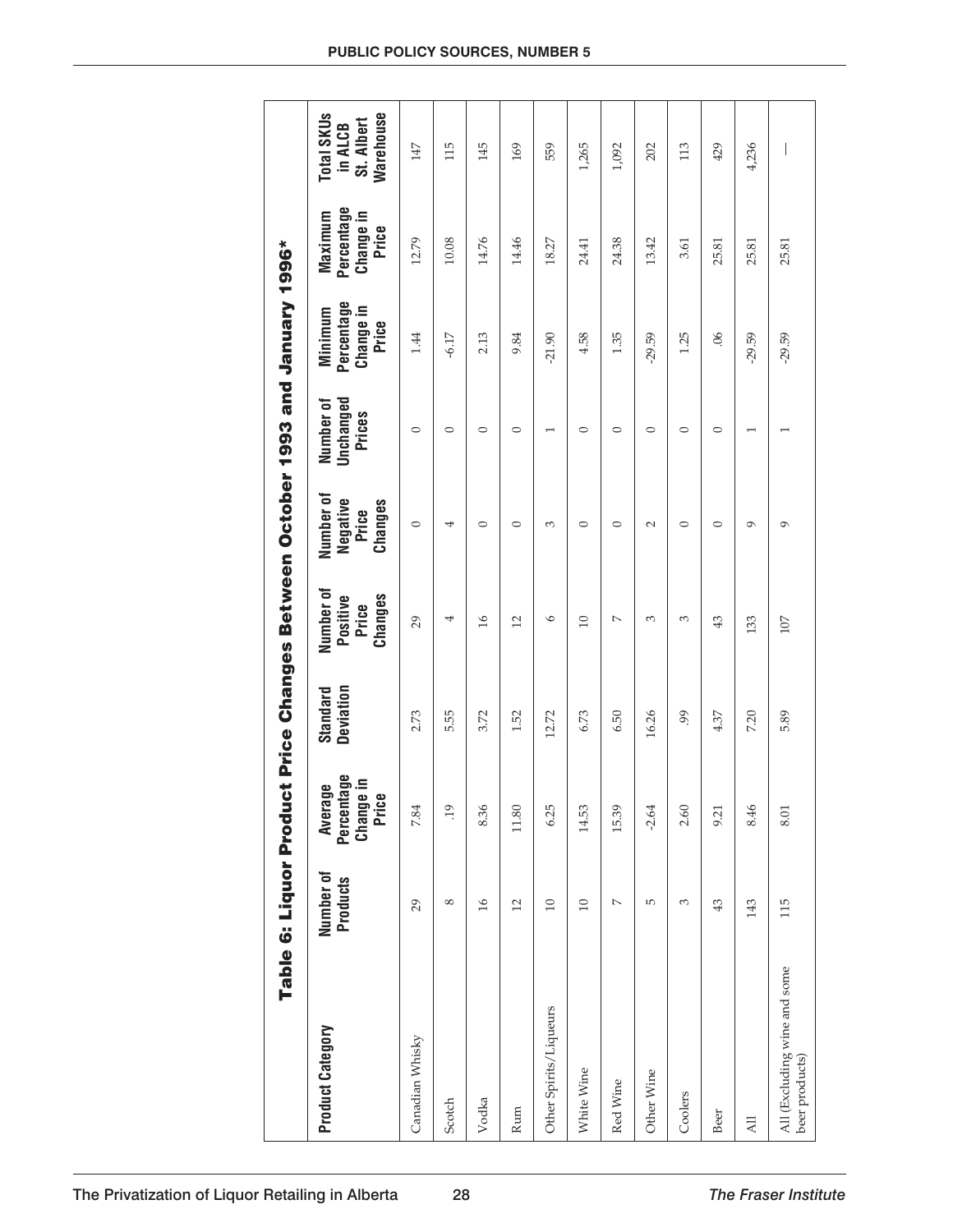Three of the columns in table 6 count up the direction of price change for the various products. In total, 133 products had price increases from October 1993 to January 1996, nine had price reductions, and one had an unchanged price. The largest percentage price reduction was 29.59 percent for a champagne product while the largest percentage price increase was 25.81 percent for a beer product.

By way of comparison, the Consumer Price Index for Alberta increased about 4.1 percent from October 1993 to January 1996, while the Consumer Price Index for Canada increased about 2.4 percent. In real terms, the average percentage price increase was about half the nominal increase of 8.46 percent.<sup>21</sup> When discussing price changes, one should also take into account the average consumer's lower transportation costs brought about by the increase in the number of liquor stores under privatization. Everything else being equal, lower transportation costs under privatization would have lowered the delivered price of the product, which is the sum of the price at the store and transportation costs. So any increase in the price of a liquor product at the store will be offset to some extent by a reduction in transportation costs for many consumers.

Another approach to summarizing the price changes is to calculate price indices for the liquor products contained in the price survey. We can calculate both the Laspeyres price index, which uses base period quantities as weights, and can be written as  $\mathcal{L}_p = \sum p^t x^b / \sum p^b x^b$ , and the Paasche price index, which can be written as  $P_p = \sum p^t x^t / \sum p^b x^t$ and which uses the given period's quantities as weights.<sup>22</sup> With October 1993 as the base period,

and January 1995 as the given period, the Laspeyres price index is 1.0857. With 1993 as the base period, and January 1996 as the given period, the Laspeyres price index is 1.0990. Thus, the Laspeyres price index indicates almost a 10 percent price increase from October 1993 to January 1996, which is slightly higher than the 8.46 percent price increase obtained by simply averaging price changes.

With October 1993 as the base period, and January 1996 as the given period, the Paasche price index is 1.0904, and with January 1995 as the base period and January 1996 as the given period, the Paasche price index is 1.0093. The Paasche price index indicates about a 9 percent increase in price for October 1993 to January 1996. Both the Laspeyres and Paasche price indices indicate that most of the price increase between October 1993 and January 1996 occurred by January 1995.

One possible source of the retail price change from October 1993 to January 1996 could be an increase in wholesale prices, brought about by supplier price increases, increases in storage and handling costs, or the implementation of the flat markup. Table 7 provides calculations of wholesale price changes from November 1993 to December 1995 for products that were contained in both the January 1995 and January 1996 *Retail Price Surveys*. (Wine products have been excluded.) In all product categories, the average percentage change in wholesale price is negative. Beer had the smallest percentage price change (i.e., -.11 percent), while vodka had the largest (-9.27 percent). Over all 115 products for which the calculation was made, the average percentage wholesale price reduction was 3.37 percent. The last line of table 6 shows that the average increase

<sup>21</sup> The last ALCB price increase prior to privatization occurred on May 23, 1990. From May 1990 to September 1993, the Consumer Price Index for Alberta and Canada increased about 10.0 percent.

<sup>22</sup> Data on the quantities sold of liquor products appearing in the price survey, for monthly periods ending November 9, 1993, January 31, 1995, and January 31, 1996, were provided to the author by the ALCB.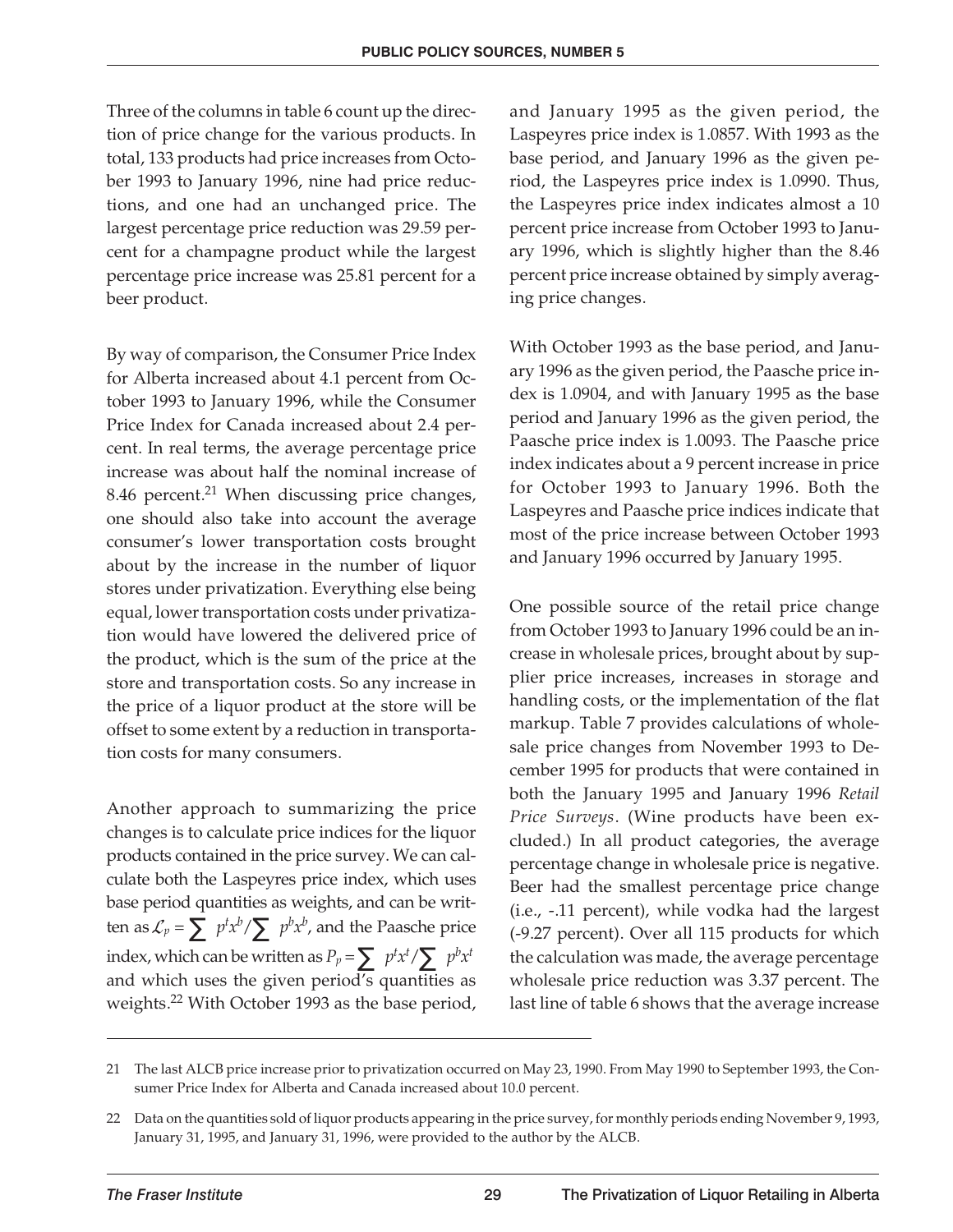| Table 7: Changes in Wholesale Prices: November 1993 to December 1995 |                                        |                                                         |                                     |                                                                          |                                                                          |                                                     |                                                                |                                                              |
|----------------------------------------------------------------------|----------------------------------------|---------------------------------------------------------|-------------------------------------|--------------------------------------------------------------------------|--------------------------------------------------------------------------|-----------------------------------------------------|----------------------------------------------------------------|--------------------------------------------------------------|
| <b>Category</b>                                                      | <b>Number</b><br>0f<br><b>Products</b> | <b>Average</b><br>Percent-<br>age<br>Change<br>in Price | <b>Standard</b><br><b>Deviation</b> | <b>Number</b><br>0f<br><b>Positive</b><br><b>Price</b><br><b>Changes</b> | <b>Number</b><br>0f<br><b>Negative</b><br><b>Price</b><br><b>Changes</b> | <b>Number</b><br>of Un-<br>changed<br><b>Prices</b> | <b>Minimum</b><br><b>Percent-</b><br>age<br>Change<br>in Price | Maxi-<br>mum<br>Percent-<br>age<br><b>Change</b><br>in Price |
| Canadian Whisky                                                      | 29                                     | $-4.40$                                                 | 2.50                                | $\overline{0}$                                                           | 29                                                                       | $\overline{0}$                                      | $-11.53$                                                       | $-1.18$                                                      |
| Scotch                                                               | 8                                      | $-2.46$                                                 | 5.68                                | 3                                                                        | 5                                                                        | $\overline{0}$                                      | $-7.86$                                                        | 6.06                                                         |
| Vodka                                                                | 16                                     | $-9.27$                                                 | 4.23                                | $\overline{0}$                                                           | 16                                                                       | $\mathbf{0}$                                        | $-13.88$                                                       | $-.83$                                                       |
| Rum                                                                  | 12                                     | $-3.11$                                                 | 2.17                                | $\overline{0}$                                                           | 12                                                                       | $\boldsymbol{0}$                                    | $-9.01$                                                        | $-0.56$                                                      |
| Other Spirits/<br>Liqueurs                                           | 10                                     | $-1.70$                                                 | 2.87                                | 3                                                                        | 7                                                                        | $\overline{0}$                                      | $-7.33$                                                        | 2.35                                                         |
| Coolers                                                              | 3                                      | $-10.10$                                                | 1.15                                | $\overline{0}$                                                           | 3                                                                        | $\boldsymbol{0}$                                    | $-11.71$                                                       | $-9.15$                                                      |
| Beer                                                                 | 37                                     | $-.11$                                                  | 4.53                                | 17                                                                       | 19                                                                       | $\mathbf{1}$                                        | $-10.03$                                                       | 11.68                                                        |
| All                                                                  | 115                                    | $-3.37$                                                 | 4.90                                | 23                                                                       | 91                                                                       | $\mathbf{1}$                                        | $-13.88$                                                       | 11.68                                                        |

in the retail price for the same set of products was 8.01 percent from October 1993 to January 1996. One possible explanation for these results is that retailers have increased their profit margins and markups over wholesale prices between October 1993 and January 1996. (Some small increase in markup of retail price over wholesale price is evident from data contained in the January 1995 and January 1996 *Retail Price Surveys*.) The other possible explanation for the result is that retail prices could have increased by more than 8 percent on average at the time of privatization, so that wholesale price reductions from November 1993 to December 1995 could have been met with retail price reductions and still leave average prices higher than they were just before privatization.

Other results reported in table 7 are that there were almost four times as many wholesale price reductions as price increases over the November 1993-December 1995 period, with beer products having almost as many wholesale price increases as price reductions. Over all products, the largest wholesale price reduction is 13.88 percent, while the largest wholesale price increase is 11.68 percent.

Given imperfect information regarding retail liquor store prices, and the fact that consumers have to engage in costly searches to learn about prices, one would expect a significant degree of retail price dispersion within cities and towns (see Carlson and McAfee (1983) and Dahlby and West (1986)). One measure of dispersion is the coefficient of variation, which can be calculated by dividing the standard deviation by the mean. The January 1996 *Retail Price Survey* reports the average price for sample stores in each of eight quadrants that make up Calgary and Edmonton (four quadrants in each city), and the average price for sample stores in 24 other communities in the rest of Alberta. The coefficient of variation can be calculated using these 32 observations on average prices, and for a subset of 67 products, the average coefficient of variation is calculated to be 2.77 percent. The individual coefficients of variation ranged from 1.34 percent to 8.76 percent. Given that these coefficients of variation have been cal-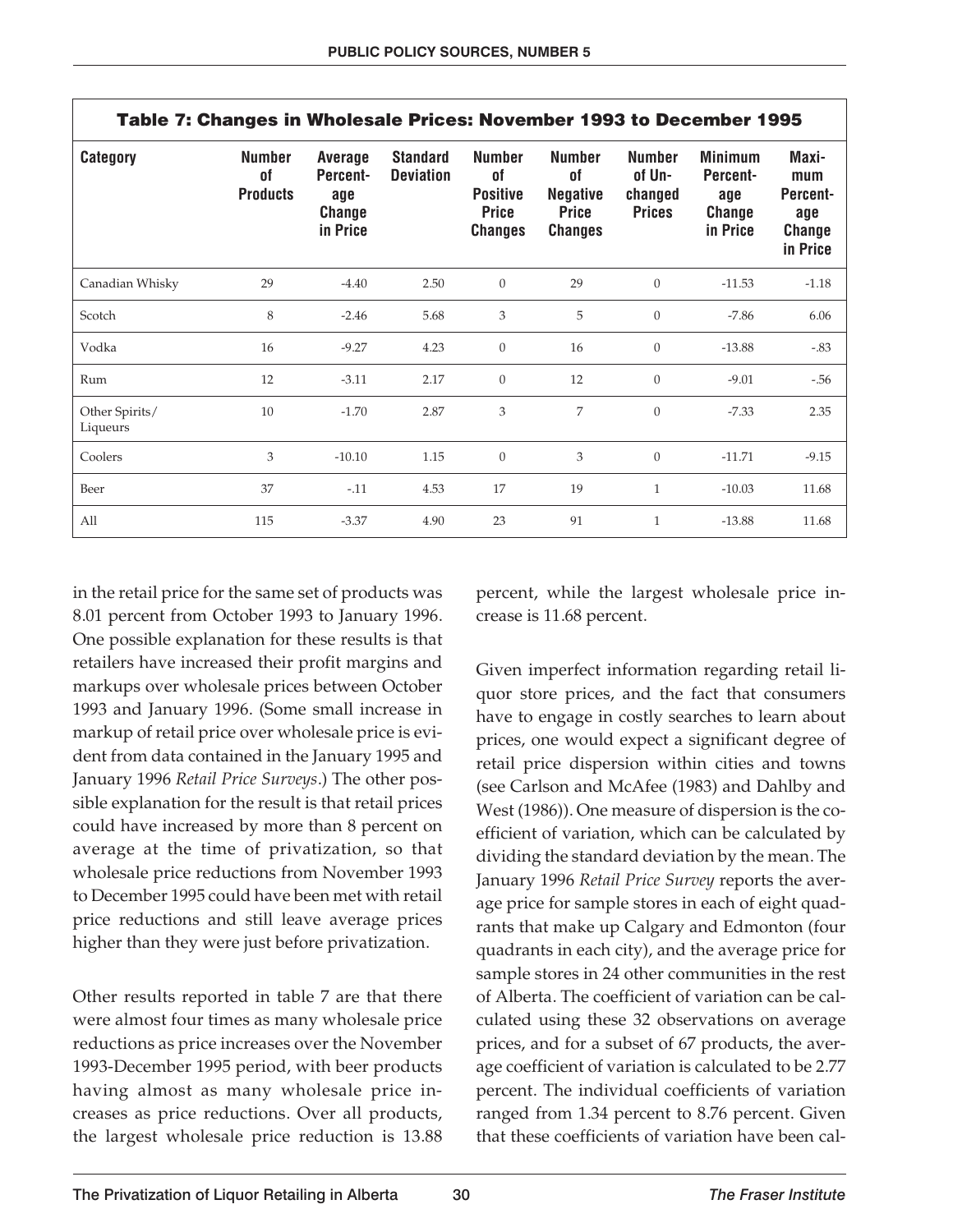| Table 8: Schedule of Payments to Governments (in thousands)                                    |                                                                  |                                                                  |                                                                        |                                                                                |                                                               |
|------------------------------------------------------------------------------------------------|------------------------------------------------------------------|------------------------------------------------------------------|------------------------------------------------------------------------|--------------------------------------------------------------------------------|---------------------------------------------------------------|
|                                                                                                | <b>Fiscal Year</b><br><b>End March</b><br>31, 1996 (52<br>weeks) | <b>Fiscal Year</b><br><b>End March</b><br>31, 1995 (64<br>weeks) | <b>Fiscal Year</b><br><b>End January</b><br>4,<br>1994<br>$(52$ weeks) | <b>Fiscal Year</b><br><b>End</b><br>January 5,<br>1993<br>$(52 \text{ weeks})$ | <b>Fiscal Year</b><br>End<br>January 7,<br>1992<br>(52 weeks) |
| Federal Government                                                                             |                                                                  |                                                                  |                                                                        |                                                                                |                                                               |
| <b>Excise and Duty Taxes</b>                                                                   | \$79,031                                                         | \$106,429                                                        | \$79,816                                                               | \$83,908                                                                       | \$85,373                                                      |
| Goods and Services Tax                                                                         | 66,790                                                           | 92,079                                                           | 71,772                                                                 | 67,710                                                                         | 60,205                                                        |
| Total                                                                                          | 145,821                                                          | 198,508                                                          | 151,588                                                                | 151,618                                                                        | 145,578                                                       |
| Remittances to Provincial Government                                                           | 485,000                                                          | 483,000                                                          | 454,500                                                                | 434,500                                                                        | 439,000                                                       |
| (Profit on Sales) <sup>a</sup>                                                                 | 410,458                                                          | 525,157                                                          | 423,599                                                                | 402,779                                                                        | 405,727                                                       |
| Municipal Governments                                                                          |                                                                  |                                                                  |                                                                        |                                                                                |                                                               |
| <b>Property Taxes</b>                                                                          | 1,001                                                            | 1,965                                                            | 3,179                                                                  | 3,123                                                                          | 3,137                                                         |
| <b>Business Taxes</b>                                                                          | 28                                                               | 90                                                               | 617                                                                    | 543                                                                            | 786                                                           |
| Total                                                                                          | 1,029                                                            | 2,055                                                            | 3,796                                                                  | 3,666                                                                          | 3,923                                                         |
| Payments to Governments by ALCB                                                                | 631,850                                                          | 683,563                                                          | 609,884                                                                | 589,784                                                                        | 588,501                                                       |
| Alberta Brewers<br>excise taxes paid to federal government                                     | 46,768                                                           | 65,694                                                           | 51,723                                                                 | 51,377                                                                         | 45,399                                                        |
| <b>Total Payments to Governments</b>                                                           | \$678,618                                                        | \$749,257                                                        | \$661,607                                                              | \$641,161                                                                      | \$633,900                                                     |
| <sup>a</sup> Profit on sales is calculated as Sales - Cost of Goods Sold - Operating Expenses. |                                                                  |                                                                  |                                                                        |                                                                                |                                                               |

Source: Sixty-ninth, Seventieth, Seventy-first, and Seventy-second *Annual Reports of the ALCB*.

culated from observations of average prices in a sample of communities, the actual extent of price dispersion is higher than that reflected in the reported coefficient of variation statistics. Substantial price dispersion would appear to characterize retail liquor prices in Alberta.

Results on changes in retail liquor prices since privatization suggest that in spite of any lower private retailer operating costs that could have been achieved by reducing labour costs, for example, and in spite of more intense spatial competition among liquor retailers and evidence of falling wholesale liquor prices (on average), average nominal retail liquor prices have increased since privatization. Assuming that the government was already charging monopoly prices for liquor products prior to privatization, one would not expect the move under privatization to a market where there is price dispersion due to imperfect information, and high consumer search costs to lead to an increase in price. However, it is possible that part of the explanation for increasing retail liquor prices could be a non-revenue neutral change in the provincial government's markup accompanying privatization. The next section will examine the Alberta government's liquor revenue figures.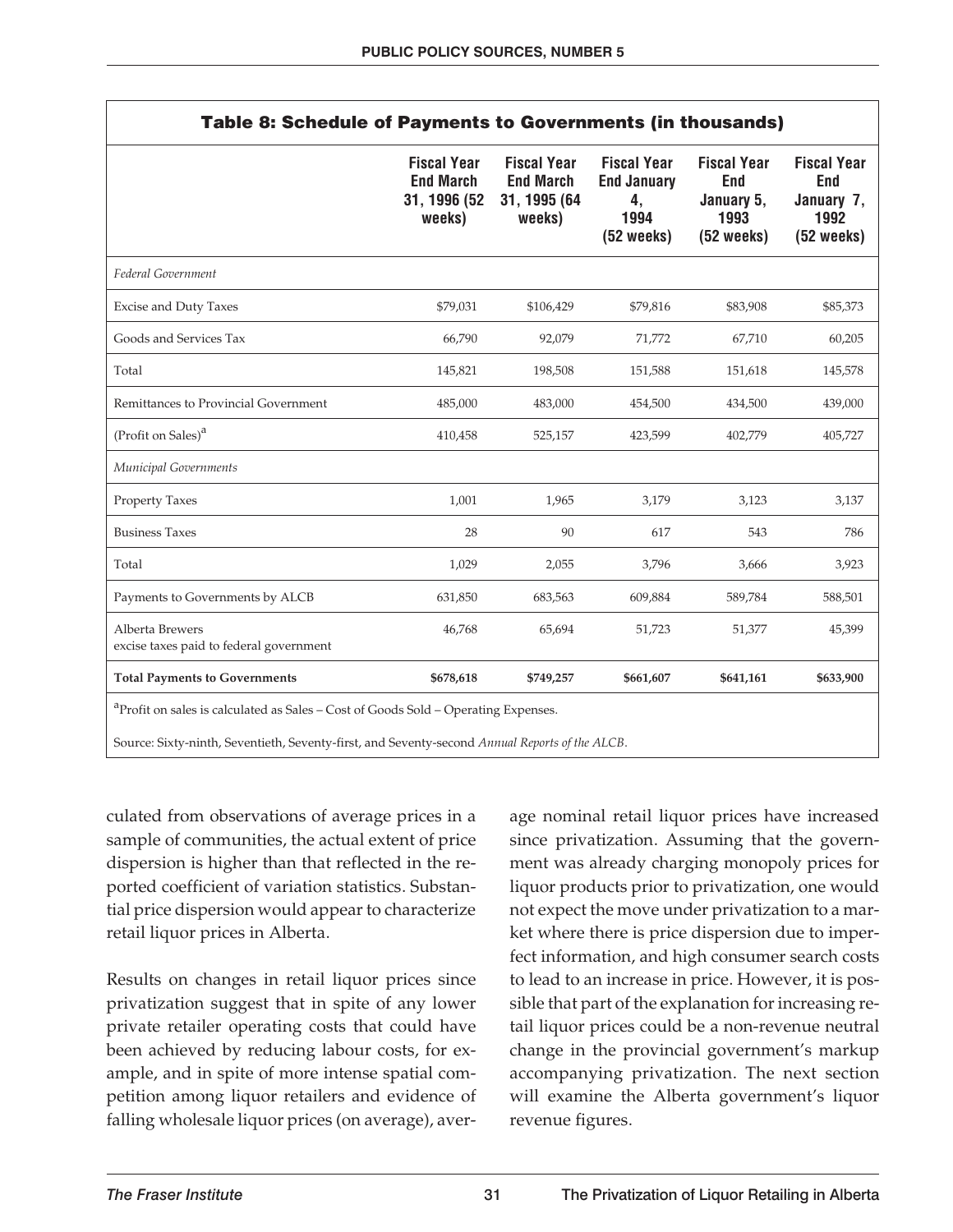#### **Government revenues**

If the government's policy with respect to the sale of liquor products is net revenue maximization both before and after privatization, then it will wish to choose its liquor price markup after privatization to achieve that objective. The implication here is that the government should seek to implement a revenue neutral markup and that goal was in fact the Alberta government's stated objective at the time that the flat markup was introduced. (Recall that in economic terms, the flat markup is like a specific tax imposed at the wholesale level so that it is one component of the wholesale price.)

Table 8 contains the schedule of payments to governments for the last five fiscal years. The payments to the federal government are relatively flat for the 1991-1993 fiscal years, and would have increased for the 1994 fiscal year if we adjust the reported figure to reflect a 52-week (instead of 64-week) fiscal year. Remittances by the ALCB to the Alberta government increased from 1991 to 1993. The figure for the 1994 fiscal year shows remittances to the provincial government increasing, but when adjusted to a 52-week basis, the figure would show remittances falling. This is partly due to the fact that the ALCB began the fiscal year with \$100 million in remittances in excess of net unappropriated income.

What is perhaps more revealing is the ALCB's profit on sales, reported in table 8. (Profit is calculated as Sales – Cost of Goods Sold – Operating Expenses.) Profits fell marginally between 1991 and 1992, but increased by 5.2 percent in 1993—the year in which privatization occurred. Profits increased marginally again in 1994 when the profit figure is adjusted to a 52-week basis. The Alberta government reduced its flat markup rates in August 1994 and January 1996 in an effort to maintain revenue neutrality. The ALCB's profit on sales reported for the fiscal year ending

March 31, 1996 has, in fact, fallen to a level just two percent above what it earned in the last pre-privatization fiscal year of 1992. There is thus some evidence to support the hypothesis that the change from an *ad valorem* to a flat markup at the time of privatization was not revenue neutral, but rather led to a modest increase in government revenues. This increase could at least partly explain the observed increase in the average retail liquor price under privatization.

In choosing its markup, the Alberta government must take into account the retail liquor prices in neighbouring jurisdictions. If Alberta's retail liquor prices are significantly higher than those in neighbouring jurisdictions, one would expect some Alberta consumers (particularly those living near provincial borders) to shop for liquor in other jurisdictions. One might also observe an increase in illegal imports and sales of liquor products in Alberta. We have no estimate of the magnitude of cross-border shopping for liquor, nor the extent of smuggling activity as it relates to liquor products. We do, however, have data on the quantities of liquor products sold (by category) in Alberta; these figures appear in table 9. Figures for fiscal year 1994 were converted to a 52-week basis by multiplying them by 52/64.

From 1991 to 1992, the quantities of liquor products sold fell in every category except other spirits and draft beer. From 1992 to 1993, the quantities of liquor products sold increased in every category except other spirits and coolers/ciders. Part of this increase might be attributed to the opening of private liquor stores in the last quarter of 1993, and the need to stock their shelves. From 1993 to 1994 (adjusted), the quantities of liquor product sold fell in every category except coolers/ciders. However, the drop in quantities sold, which is not large, is likely overstated by the crude correction used to put fiscal 1994 on a 52-week basis. The quantities of product sold during the last quarter of 1994, which includes the Christmas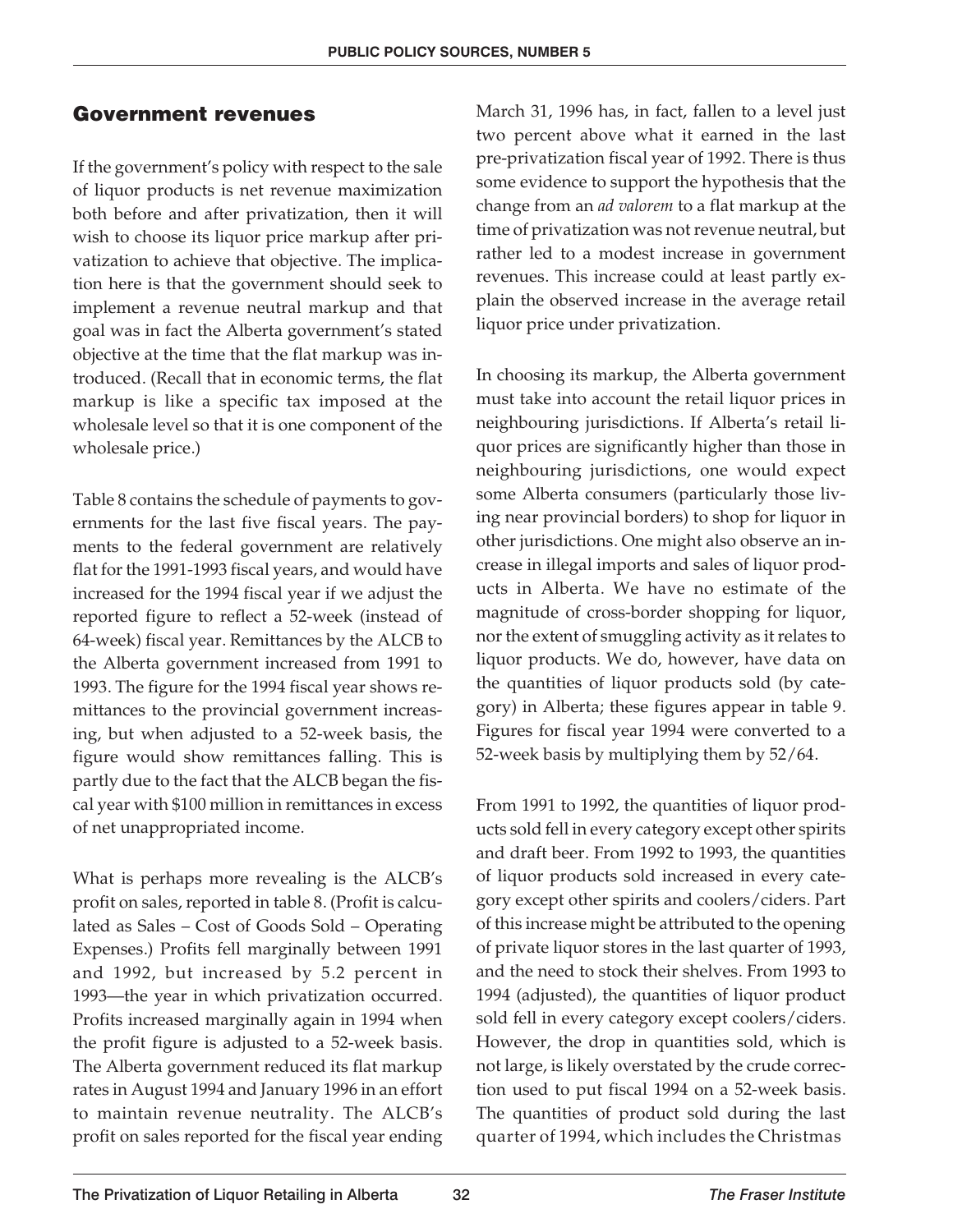|                                                                                                                                                                                                                                                                                |                            | Table 9: Quanti                      | ities (Hectolitres) of Liquor Products Sold by Category |                             |                                        | Fiscal Year        |                                          |                      |                                        |                              |
|--------------------------------------------------------------------------------------------------------------------------------------------------------------------------------------------------------------------------------------------------------------------------------|----------------------------|--------------------------------------|---------------------------------------------------------|-----------------------------|----------------------------------------|--------------------|------------------------------------------|----------------------|----------------------------------------|------------------------------|
|                                                                                                                                                                                                                                                                                | (52 weeks)<br>1995         | centage<br>1994-95<br>Change<br>Per- | (64 weeks)<br>1994                                      | (52-week<br>1994*<br>basis) | 1993-1994<br>centage<br>Change<br>Per- | (52 weeks)<br>1993 | 1992-1993<br>Change**<br>centage<br>Per- | (52 weeks)<br>1992   | 1991-1992<br>centage<br>Change<br>Per- | (52 weeks)<br>1991           |
| Spirits                                                                                                                                                                                                                                                                        |                            |                                      |                                                         |                             |                                        |                    |                                          |                      |                                        |                              |
| Whisky                                                                                                                                                                                                                                                                         | 62,916                     | $-9.12$                              | 85,208                                                  | 69,231                      | $-4.52$                                | 72,508             | 4.22                                     | 69,569               | $-7.16$                                | 74,937                       |
| $\rm{Gin}$                                                                                                                                                                                                                                                                     | 3,387                      | $-6.72$                              | 4,469                                                   | 3,631                       | $-7.06$                                | 3,907              | 3.22                                     | 3,785                | $-11.15$                               | 4,260                        |
| Liqueurs                                                                                                                                                                                                                                                                       | 18,899                     | 2.22                                 | 22,756                                                  | 18,489                      | $-1.98$                                | 18,863             | 5.17                                     | 17,935               | $-4.92$                                | 18,863                       |
| Rum                                                                                                                                                                                                                                                                            | 30,828                     | $-0.89$                              | 38,282                                                  | 31,104                      | $-5.59$                                | 32,946             | 7.38                                     | 30,682               | $-2.96$                                | 31,617                       |
| Vodka                                                                                                                                                                                                                                                                          | 38,272                     | $-0.81$                              | 47,490                                                  | 38,586                      | $-2.13$                                | 39,424             | 4.90                                     | 37,582               | $-5.99$                                | 39,976                       |
| Others                                                                                                                                                                                                                                                                         | 8,946                      | 113.10                               | 5,167                                                   | 4,198                       | $-3.03$                                | 4,329              | $-0.41$                                  | 4,347                | 3.87                                   | 4,185                        |
| Wine                                                                                                                                                                                                                                                                           |                            |                                      |                                                         |                             |                                        |                    |                                          |                      |                                        |                              |
| Dessert                                                                                                                                                                                                                                                                        | 8,031                      | $-13.14$                             | 11,380                                                  | 9,246                       | $-7.56$                                | 10,002             |                                          | 7,868                | 5.52                                   | 8,328                        |
| Table/Sparkling                                                                                                                                                                                                                                                                | 144,885                    | $-1.41$                              | 180,871                                                 | 146,958                     | $-3.49$                                | 152,269            |                                          | 144,959              | $-5.29$                                | 153,062                      |
| Other                                                                                                                                                                                                                                                                          |                            |                                      |                                                         |                             |                                        |                    |                                          | 3,150                | $-2.26$                                | 3,223                        |
| Coolers/Ciders                                                                                                                                                                                                                                                                 | 45,805                     | 32.11                                | 42,673                                                  | 34,672                      | 0.22                                   | 34,597             | $-1.33$                                  | 35,062               | $-6.20$                                | 37,379                       |
| Beer                                                                                                                                                                                                                                                                           |                            |                                      |                                                         |                             |                                        |                    |                                          |                      |                                        |                              |
| Packaged                                                                                                                                                                                                                                                                       | $\overline{5}$<br>1,524,67 | 2.88                                 | $\overline{ }$<br>1,824,07                              | 1,482,06<br>3               | $-0.32$                                | 1,486,83           | 2.74                                     | 1,447,24<br>$\sigma$ | $-4.33$                                | $\triangleright$<br>1,512,77 |
| Draft                                                                                                                                                                                                                                                                          | 312,618                    | 0.57                                 | 386,954                                                 | 314,400                     | $-6.85$                                | 337,527            | 3.36                                     | 326,568              | 6.25                                   | 307,358                      |
| Source: Sixty-eighth, Sixty-ninth, Seventieth, Seventy-first, and Seventy-second Annual Reports of the ALCB.<br>*The 52-week basis is obtained by multiplying fiscal 1994 quantities of products sold by 52/64.<br>**Percentage changes are not calculated for wine because of |                            |                                      | a redefinition of the categories.                       |                             |                                        |                    |                                          |                      |                                        |                              |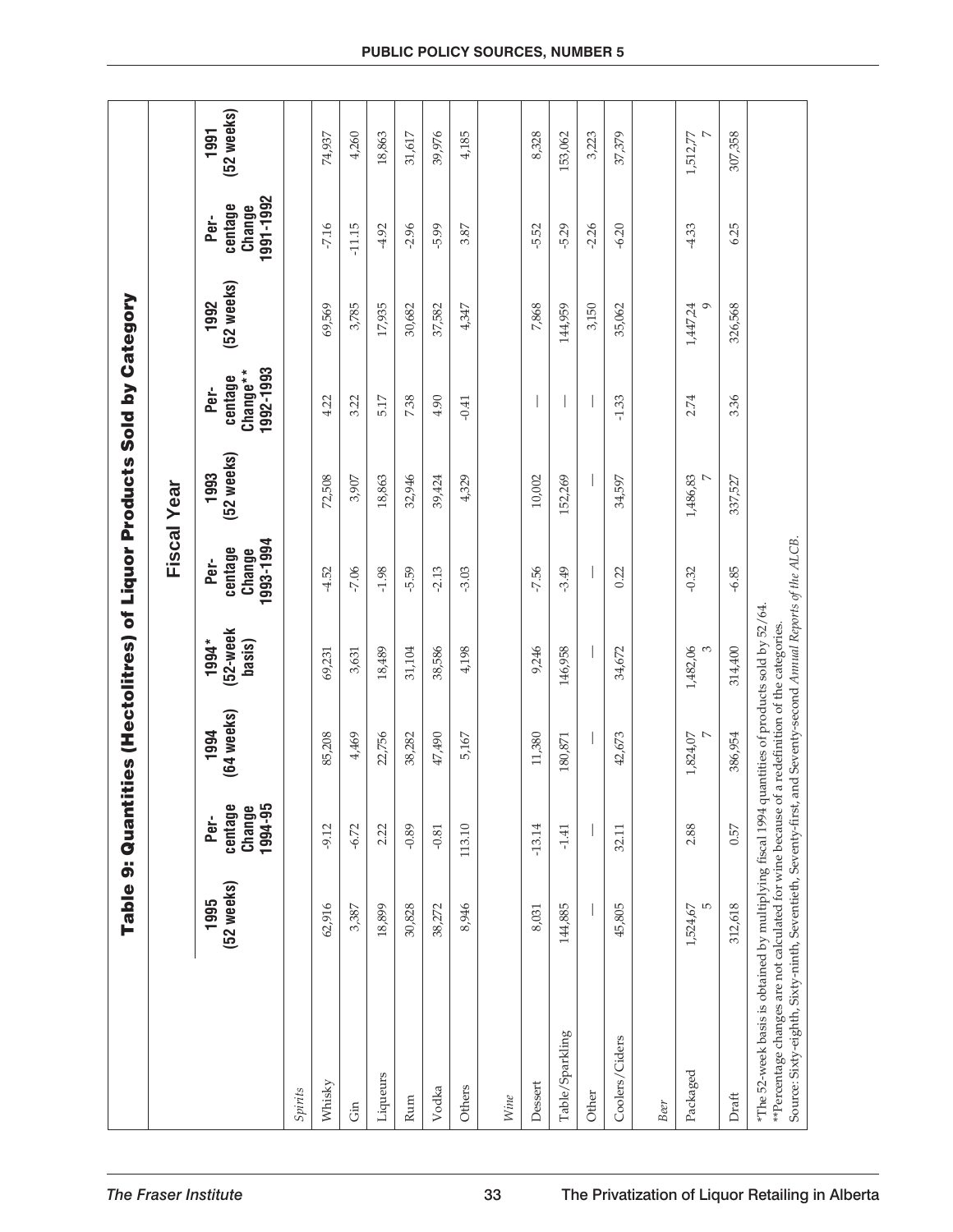|                                   |                                                                  |                            | with Alberta-January 1996                                                    |                             |                                                                     |                              |
|-----------------------------------|------------------------------------------------------------------|----------------------------|------------------------------------------------------------------------------|-----------------------------|---------------------------------------------------------------------|------------------------------|
|                                   | Alberta-B.C.                                                     |                            | Alberta-Saskatchewan                                                         |                             | Alberta-Ontario                                                     |                              |
| <b>Product</b><br><b>Category</b> | Number of<br>Products in<br><b>BC-Alberta</b><br>Compari-<br>son | $P_{BC}P_{AB}$<br>$P_{AB}$ | Number of<br>Products in<br>Saskatche-<br>wan-<br>Alberta<br>Compari-<br>son | $P_{SK}-P_{AB}$<br>$P_{AB}$ | Number of<br>Products in<br>Ontario-Al-<br>berta<br>Compari-<br>son | $-P_{ON}-P_{AB}$<br>$P_{AB}$ |
| Canadian Whisky                   | 26                                                               | $-10.19$                   | 26                                                                           | $-3.78$                     | 25                                                                  | $-7.77$                      |
| Scotch                            | $\,8\,$                                                          | 7.05                       | $\,$ 8 $\,$                                                                  | 8.98                        | 8                                                                   | 0.16                         |
| Vodka                             | 15                                                               | $-8.92$                    | 15                                                                           | $-3.52$                     | 12                                                                  | $-3.91$                      |
| Rum                               | 12                                                               | $-8.77$                    | 12                                                                           | $-4.88$                     | 10                                                                  | $-6.50$                      |
| Other Spirits/Liqueurs            | 9                                                                | 3.87                       | $10\,$                                                                       | 1.70                        | 10                                                                  | 1.59                         |
| White Wine                        | 10                                                               | 3.92                       | 8                                                                            | $-1.43$                     | $\overline{4}$                                                      | $-5.55$                      |
| Red Wine                          | 11                                                               | 6.22                       | $\overline{7}$                                                               | $-1.03$                     | $\overline{4}$                                                      | $-6.51$                      |
| Other Wine                        | $\overline{4}$                                                   | 0.78                       | 5                                                                            | 7.43                        | 5                                                                   | $-2.39$                      |
| Coolers                           | $\overline{2}$                                                   | $-1.00$                    | 5                                                                            | 27.26                       | $\overline{4}$                                                      | 3.53                         |
| Beer                              | 42                                                               | $-1.45$                    | $\overline{2}$                                                               | 10.98                       | 40                                                                  | 2.90                         |
| All                               | 139                                                              | $-2.63$                    | 98                                                                           | 0.57                        | 122                                                                 | $-1.80$                      |

#### **Table 10: Retail Liquor Price Comparisons for B.C., Saskatchewan, and Ontario with Alberta—January 1996**

season, likely exceed those sold in the first quarter of 1995. Comparing quantities sold in 1995, which is reported on a 52-week basis, with quantities sold in 1993 and 1992, one finds that quantities of spirits sold dropped by 5 percent and less than 1 percent respectively. Quantities of wine sold were off 6 percent in 1995 compared to 1993, and down 2 percent in 1995 compared to 1992. Cooler sales were up close to a third in 1995 compared to 1993 and 1992, reflecting their increased popularity. Packaged beer sales were up 2.5 percent in

1995 compared to 1993, and up 5.3 percent in 1995 compared to 1992.

The figures in table 9 suggest that there has not been either a large shift upward or downward in liquor products sold since privatization was announced in September 1993. Hence, cross-border shopping and smuggling are unlikely to be significantly greater problems after privatization than they were before privatization.<sup>23</sup> The figures in table 9 also suggest that retail price differences

<sup>23</sup> In a study of the cross-border shopping effects of Iowa's liquor sales privatization in 1987, Fitzgerald and Mulford (1993a) found, on the basis of survey data collected in 1989, that "Despite a privatization induced 6.1 percent increase in retail liquor prices, there was little, if any, change in the self-reported amount of liquor purchased outside the state of Iowa." In addition, Holder and Wagenaar (1990) carried out a time series analysis of liquor sales in six states bordering Iowa, and they could not find a change in any of the border states' liquor sales after Iowa's liquor store privatization.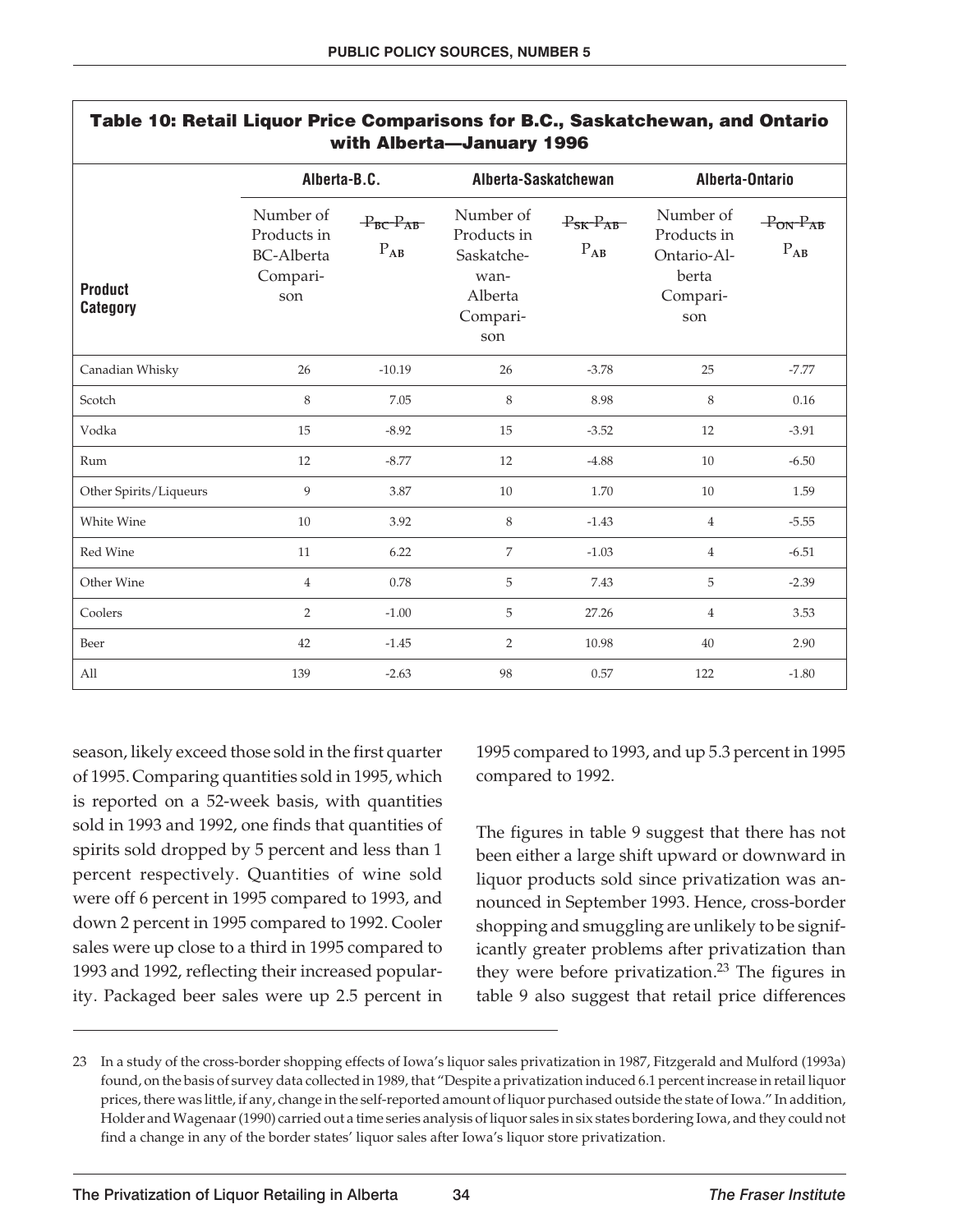between Alberta and neighbouring jurisdictions are not so large as to induce cross-border shopping and smuggling behaviour. This prediction is confirmed in a comparison of a sample of retail liquor prices in B.C., Saskatchewan, and Ontario with the average prices of the same products in Alberta. The results of the comparison are reported in table 10. The Alberta prices used in the comparison are the provincial average prices taken from the January 1996 100-store retail price survey carried out by Westridge Marketing Services. (Recall that 28 of the surveyed stores are in Calgary, 28 are in Edmonton, and the other 44 are in smaller communities across Alberta.) Prices for B.C. are taken from the B.C. Liquor Distribution Branch General Products Price List for the period December 31, 1995 to January 27, 1996. Saskatchewan's liquor prices are reported in the February 5, 1996 issue of the Saskatchewan Liquor and Gaming Authority Official Price List. Ontario's liquor prices are contained in the Liquor Control Board of Ontario's Master Brand List, January 29, 1996. All prices used in the comparison include provincial taxes and GST.

Looking first at the Alberta-B.C. comparison, one finds that in five of the product categories, on average, prices in B.C. exceed the average prices in Alberta, while in five of the product categories the reverse is true. The overall average percentage by which Alberta prices exceed B.C. prices is 2.63 percent. It is important to keep in mind, however, that while some average Alberta prices are higher than those in B.C., there is substantial retail price dispersion in Alberta. It will frequently be possible for a consumer to find a lower product price in Alberta than in B.C. provided the consumer shops around.

Looking next at the Alberta-Saskatchewan comparison, one finds that in five product categories, on average, prices in Saskatchewan exceed the average prices in Alberta, while in five of the product categories the reverse is true. Note that only two beer products are contained in the Alberta-Saskatchewan price comparison because the Saskatchewan price list does not contain the price of Canadian beer products. With that limitation in mind, the overall average percentage by which Saskatchewan prices exceed Alberta prices is 0.57 percent.

Finally, consider the Alberta-Ontario comparison. On average, prices in Ontario exceed the average prices in Alberta in four product categories, while the reverse is true in six product categories. The overall average percentage by which Alberta prices exceed Ontario prices is 1.80 percent.

Given the small size of the average percentage differences between Alberta's and B.C.'s and Saskatchewan's liquor prices, and given that most consumers do not live close to the B.C. or Saskatchewan borders, most consumers will not find it convenient or rewarding to compare B.C.'s and Saskatchewan's retail liquor prices with those of stores in their community in order to save a dollar on a bottle of whisky or a case of beer. Hence, cross-border shopping for liquor products is unlikely to be quantitatively significant or to have a significant adverse impact on government revenues given current price differentials between Alberta and its neighbours. The only exceptions to this conclusion would be those few liquor products whose price differentials are high enough to make incurring the transactions costs of moving liquor products across provincial borders worthwhile. In the price comparison survey data, the largest provincial percentage price differences were observed for a liqueur product and a cognac product (with prices lower in Alberta). These price differences likely result from Alberta's change to a flat markup from an *ad valorem* markup after privatization.

To summarize, Alberta government liquor revenues have not been adversely affected by privatization and the shift from government liquor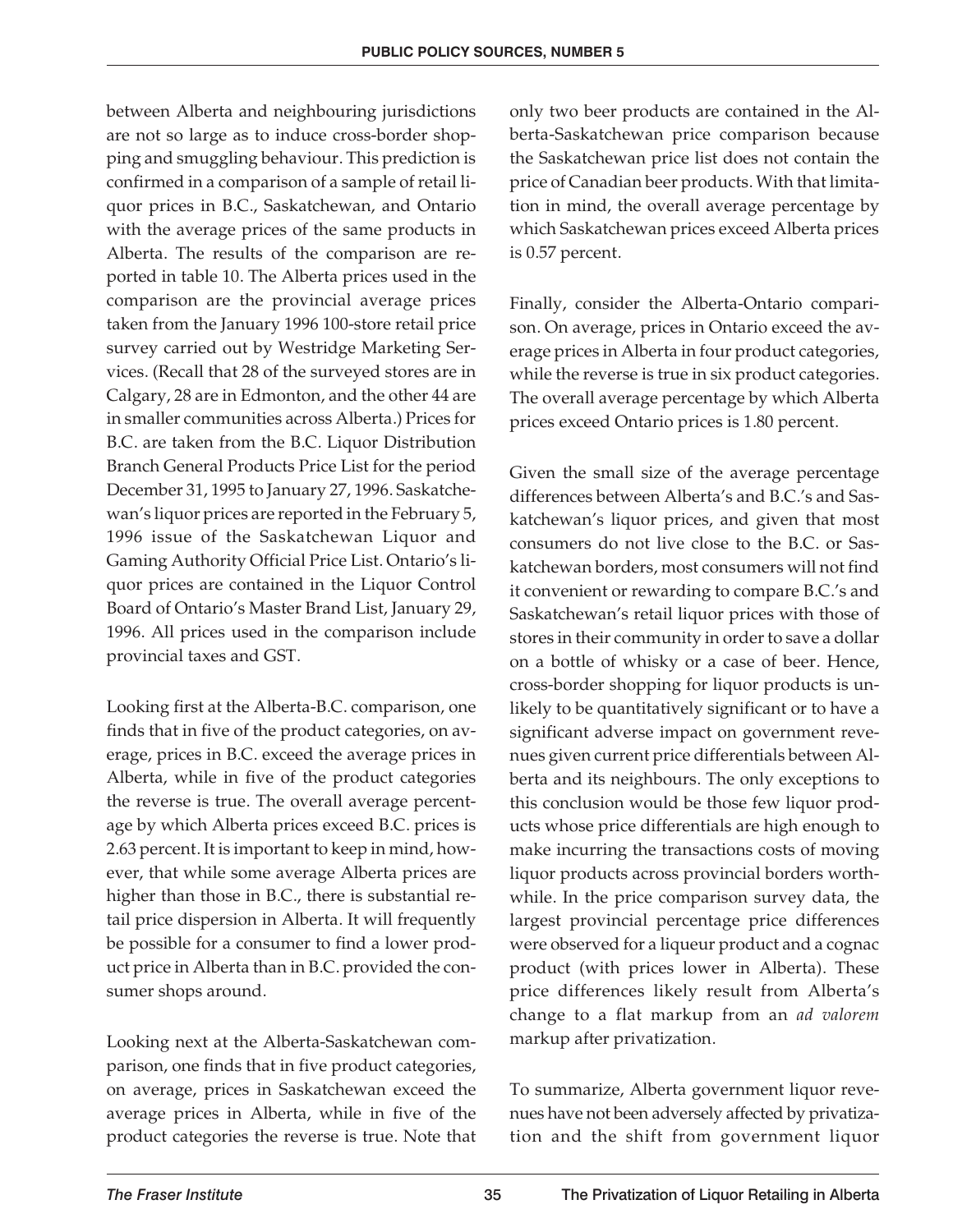|                                            |                      |                |                                    |                             |                          | <b>Table 11a: Employment in ALCB Stores</b>      |                                          |                                                   |
|--------------------------------------------|----------------------|----------------|------------------------------------|-----------------------------|--------------------------|--------------------------------------------------|------------------------------------------|---------------------------------------------------|
| <b>ALCB</b><br><b>Store</b><br><b>Type</b> | 1992<br><b>Sales</b> | Mana-<br>gers  | <b>Full-time</b><br>Employ-<br>ees | Part-time<br>Employ-<br>ees | Casual<br>Employ-<br>ees | Number of<br><b>Stores in</b><br><b>Edmonton</b> | Number of<br><b>Stores in</b><br>Calgary | Number of<br><b>Stores in Rest</b><br>of Province |
| $\mathbf{A}$                               | \$500,000            | $\mathbf{1}$   |                                    |                             | 2                        | A stores $= 0$                                   | A stores $= 0$                           | A stores $= 107$                                  |
| $\mathbf{A}$                               | 800,000              | $\mathbf{1}$   |                                    | $\mathbf{1}$                | 2                        |                                                  |                                          |                                                   |
| $\mathbf{A}$                               | 1,500,000            | $\mathbf{1}$   |                                    | $\mathbf{1}$                | $\mathbf{1}$             |                                                  |                                          |                                                   |
| B                                          | 3,500,000            | $\mathbf{1}$   | $\overline{2}$                     | $\mathbf{1}$                | 1                        | $B$ stores = 11                                  | $B$ stores = 12                          | $B$ stores = 41                                   |
| B                                          | 7,500,000            | $\mathbf{1}$   | $\overline{4}$                     | 3                           | 6                        |                                                  |                                          |                                                   |
| $\mathsf{C}$                               | 11,000,000           | $\overline{2}$ | 5                                  | 6                           | 2                        | $C$ stores = 12                                  | $C$ stores = 12                          | $C$ stores = 10                                   |

| <b>Table 11b: Employment in Private Liquor Stores</b> |                                                                            |                                                              |                                                   |  |  |  |  |  |
|-------------------------------------------------------|----------------------------------------------------------------------------|--------------------------------------------------------------|---------------------------------------------------|--|--|--|--|--|
| <b>Feb 1996 Liquor Store Survey</b>                   | <b>Average</b><br><b>Full-time</b><br><b>Employees</b><br><b>Per Store</b> | Average<br>Part-time<br><b>Employees</b><br><b>Per Store</b> | Number of<br>Licensed<br><b>Stores</b><br>(12/95) |  |  |  |  |  |
| Province (100 store sample)                           | 2.92                                                                       | 4.59                                                         | 605                                               |  |  |  |  |  |
| Calgary (28 stores)                                   | 3.54                                                                       | 5.43                                                         | 115                                               |  |  |  |  |  |
| Edmonton (28 stores)                                  | 3.25                                                                       | 5.46                                                         | 100                                               |  |  |  |  |  |
| Rest of Province (44 stores)                          | 2.32                                                                       | 3.50                                                         | 390                                               |  |  |  |  |  |

Range in Feb 1996 Liquor Store Survey: 1 full-time employee and 2 part-time employees in a small rural store; 16 full-time employees and 20 part-time employees in a large urban store.

revenues based on a liquor store markup to revenues derived from a flat markup imposed at the wholesale level. The data also indicate that there has not been either a large shift upward or downward in the quantity of liquor products sold since privatization was announced in September 1993. In addition, a comparison of a sample of Alberta's average liquor product prices with the prices of the same products in each of B.C., Saskatchewan, and Ontario, reveals that the average percentage price differences are relatively small.

#### **Employment and wages**

The final two economic impacts of privatization that need to be examined are the impacts on employment and wages. Table 11 provides a comparison of employment in ALCB and private liquor stores. The top half of the table was constructed in the following way: six stores were se-

lected at different points in the ALCB store size distribution and the ALCB was asked to supply employment information for these stores for a date just prior to privatization. $24$  The table shows that all six ALCB stores had managers, but the smaller type A stores (those with a smaller number of SKUs and lower sales) operated with part-time and casual employees. All A stores are located outside Calgary and Edmonton. Type B

<sup>24</sup> A more comprehensive employment survey was regarded as impractical given that each store's employment records would have to be checked separately in order to obtain the desired information.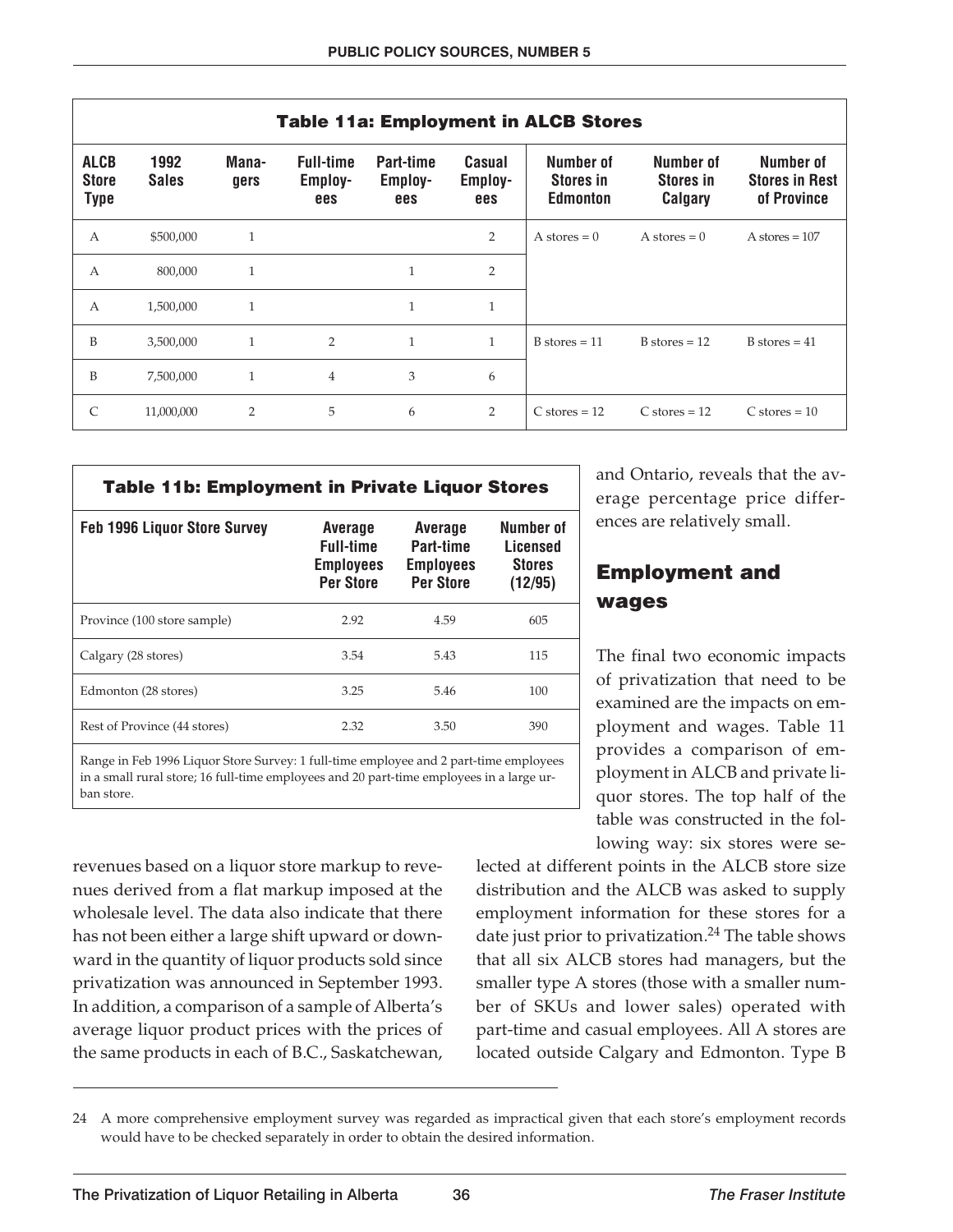| <b>Table 12a: Wages in ALCB Stores</b> |                                                         |  |  |  |  |
|----------------------------------------|---------------------------------------------------------|--|--|--|--|
|                                        | <b>Range</b>                                            |  |  |  |  |
| Liquor Store Managers                  | \$30,296 to \$49,173                                    |  |  |  |  |
| Warehouse Workers                      | \$23.777 to \$30.169                                    |  |  |  |  |
| Liquor Store Clerks<br>(Full-time)     | \$23,865 to \$28,174 or<br>\$12.19/hour to \$14.39/hour |  |  |  |  |
| Liquor Store Clerks<br>(Casual)        | \$8.50/hour                                             |  |  |  |  |

| <b>Table 12b: Wages in Private Liquor</b><br><b>Stores</b> |                                              |  |  |  |
|------------------------------------------------------------|----------------------------------------------|--|--|--|
| <b>Feb 1996</b><br><b>Liquor Store Survey</b>              | Average Wage:<br>Non-management<br>employees |  |  |  |
| Province (100 stores)                                      | \$7.19                                       |  |  |  |
| Calgary (28 stores)                                        | \$7.32                                       |  |  |  |
| Edmonton (28 stores)                                       | \$7.15                                       |  |  |  |
| Rest of Province (44 stores)                               | \$7.13                                       |  |  |  |

and C stores employ full-time as well as part-time and casual employees and are found in both Calgary and Edmonton and the rest of Alberta. At the time of privatization, there were 1,394 people employed in ALCB stores in Alberta (and this represented about 950 full-time equivalents (FTEs) according to Westridge Marketing Services).

In order to get a snapshot of current employment and wages in the retail liquor store industry in Alberta, Westridge Marketing Services included questions regarding part-time and full-time employment and the average non-management wage on the same survey of 100 liquor stores in which product selection data were collected. The results of the survey appear in the lower half of table 11. For the province as a whole, the average number of full-time employees per store is 2.92, which is a number similar to that of a smaller type B ALCB store. The average number of part-time employees is 4.59, which would probably be similar to a medium-sized type B ALCB store. Looking at the employment figures for Calgary

and Edmonton, they are larger than the provincial average, reflecting the larger average store size in those cities.

Extrapolating from the survey data, there were an estimated 1,637 full-time employees and 2,535 part-time employees in private liquor stores as of February 1996, for a total employee count of 4,172. (Westridge Marketing Services estimated that there were 1,600 full-time and 2,600 part-time employees in private liquor stores as of February 1996, for a total employee count of 4,200.) Assuming two part-time employees equal one full-time equivalent employee, there were an estimated 2,904 FTEs (or 3,000 FTEs based on Westridge Marketing's estimate) employed in private liquor stores. Liquor store employment has approximately tripled since privatization, as has the number of liquor stores.

Along with the increase in liquor store employment has come a reduction in liquor store non-management employee wages. Table 12 shows the salary range for liquor store managers, warehouse workers, and liquor store clerks (both full-time and casual) under the ALCB and the average wage for non-management liquor store employees based on results for the February 1996 liquor store survey. For the province as a whole, the average wage paid by private liquor stores is half that paid by the ALCB to a full-time liquor store clerk at the top of the scale. The range of private liquor store wages reported was from \$5.00 to \$10.00 per hour.

One might conclude from these figures that the expanded network of liquor stores in Alberta has been facilitated by sharp reductions in liquor store wages. Under the ALCB, the government was the residual claimant of liquor store net revenues. The government apparently was prepared to share its liquor store revenues by paying union workers higher wages than the private sector is prepared to pay its non-union workers.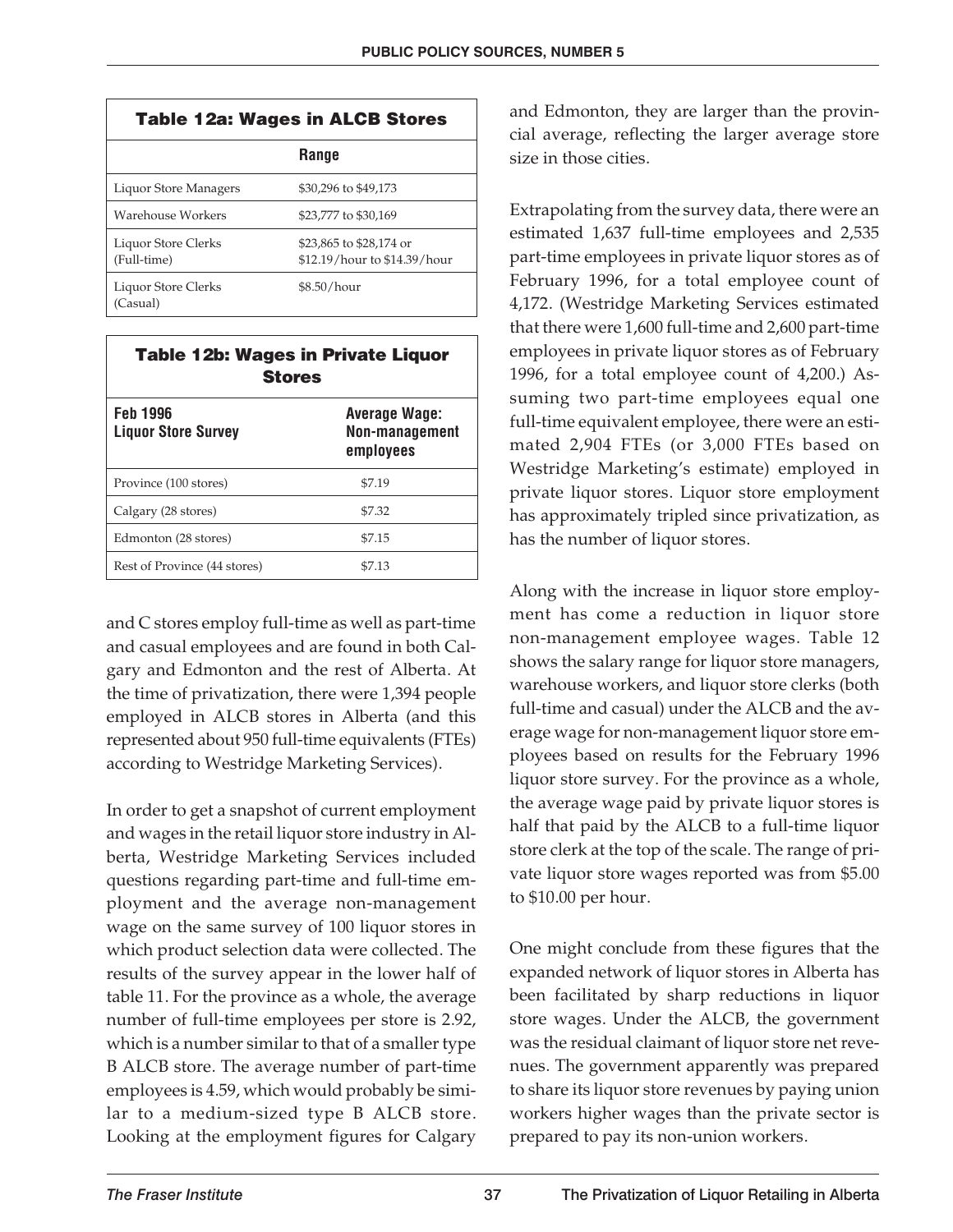To summarize, full-time equivalent employment in liquor stores is estimated to have approximately tripled under privatization, but the wages of non-management liquor store employees are almost one-half of what a full-time union worker at the top of the scale could earn in an ALCB store.

# **6. Social Impacts of Privatization**

<sup>1</sup> oncerns have been raised that the privatization of liquor retailing in Alberta might give rise to a variety of negative social impacts including increased crime generally, increased sales of liquor to minors, increased impaired driving, and increased liquor store related crime, particularly robberies. There is also a widely-held view that enhanced liquor product availability (through the opening of more liquor stores, for example) leads to greater liquor product consumption and all of the ill effects that flow from increased consumption of alcohol. It is difficult to make a statistical case that privatization of liquor retailing in Alberta is responsible for increased crime or other social harms on the basis of the three or four years of data available since privatization. The best one can do is to look at some descriptive crime statistics and see if any trends have abruptly changed at around the time of privatization.

# **Crime statistics**

Table 13 provides some summary crime statistics for Edmonton as reported in the Edmonton Police Service's *Statistical Report* for the years 1991 to 1995. Recorded crime has generally been decreasing in Edmonton over the period 1991 to 1995. Only traffic offenses have shown a significant increase. Of particular interest is the fact that person-related offenses, including robbery, have decreased in every year since 1991. (Robberies declined from 1,665 in 1991 to 1,024 in 1995.) The Edmonton Police Service does not compile statistics on robbery by type of store. One should exercise caution in interpreting the crime statistics, however, because recorded crime can reflect both the actual crime level as well as reports of crime to the police and the level of enforcement activity.

Table 14 provides the detailed breakdown of liquor and traffic offenses that are alcohol-related. With respect to liquor offenses, there was an overall decrease from 1991 to 1992, and then increases to 1995. Two of the largest percentage increases from 1991 to 1995 have occurred in the "minor in a licensed premise" and "minor obtaining liquor" categories. However, it is not known to what extent these offenses are associated with liquor stores as opposed to bars and taverns.

With respect to liquor-related traffic offenses, there has been a sharp drop in such offenses from 1991 (when 8,115 were recorded) to 1995 (when 4,643 were recorded). Much of the decrease occurs in the impaired driving and blood/alcohol in excess of .08 categories.<sup>25</sup> Again, it is not known to

<sup>25</sup> Alberta's Department of Justice reports the number of persons charged in Alberta for all offenses related to the operation of a motor vehicle while impaired with a blood alcohol reading of over .08, plus refusing a breath sample offenses as follows: 1989: 18,329, 1990: 17,528, 1991: 18,194, 1992: 15,270, 1993: 13,667, 1994: 8,937. With respect to the figure for 1994, Edmonton, Calgary, and Lethbridge are reported to have made major changes to their computer systems in 1994, which may have had significant effects on the data reported to the Uniform Crime Reports for that year. In addition, two months of 1994 data were unavailable for Calgary.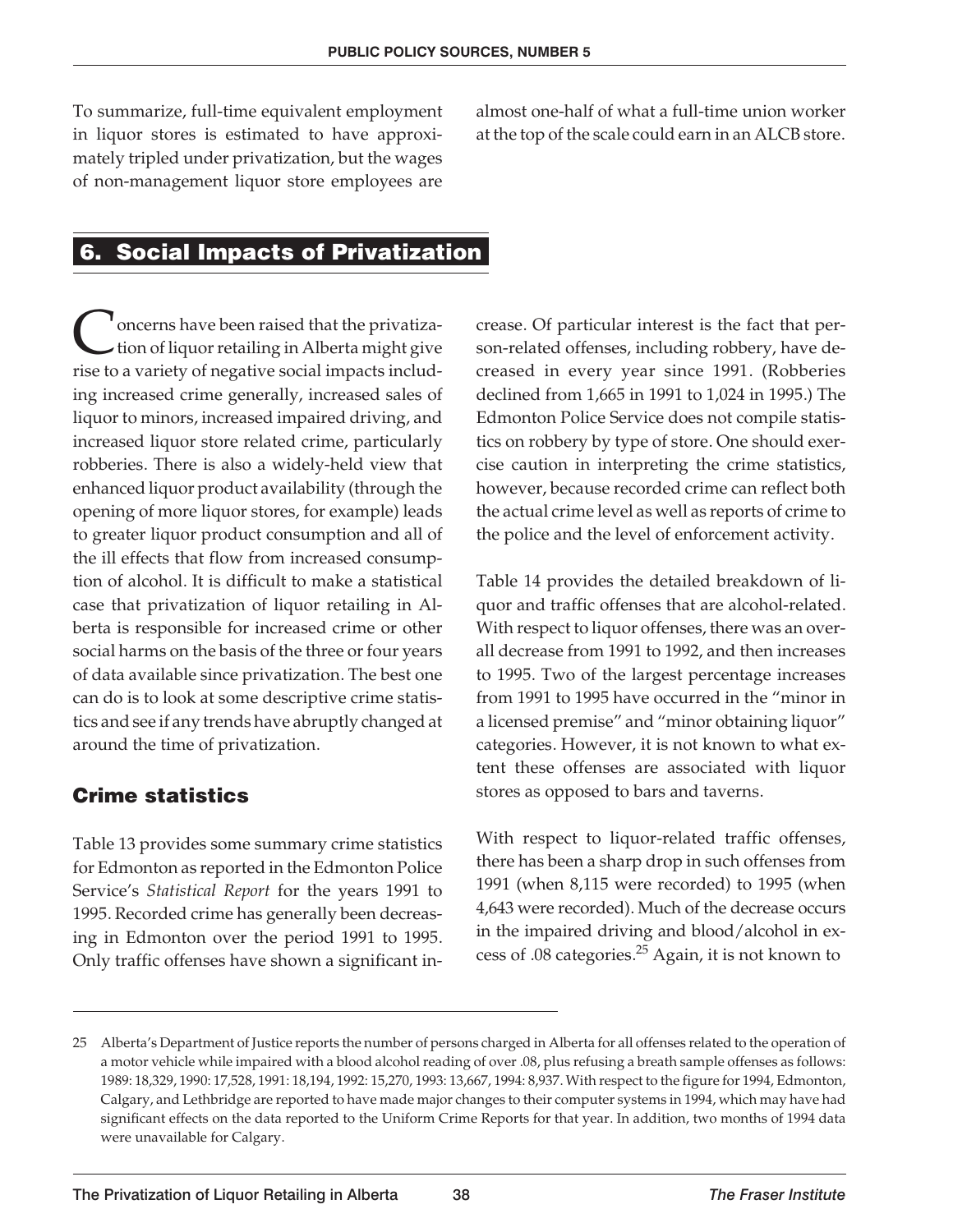|                                                                                                                            |         |                                   |         | Table 13: Crime in Edmonton       |         |                                   |         |                                   |         |
|----------------------------------------------------------------------------------------------------------------------------|---------|-----------------------------------|---------|-----------------------------------|---------|-----------------------------------|---------|-----------------------------------|---------|
|                                                                                                                            | 1995    | Percentage<br>1994-1995<br>Change | 1994    | Percentage<br>1993-1994<br>Change | 1993    | Percentage<br>1992-1993<br>Change | 1992    | Percentage<br>1991-1992<br>Change | 1991    |
| (Homicide, Attempted Murder,<br>Robbery, Sex Related, Assault,<br>1. Person-Related Offenses<br>Misc.)                     | 8253    | $-6.2$                            | 8801    | $-18.5$                           | 10,805  | $-10.7$                           | 12099   | $-6.8$                            | 12,890  |
| (Break & Enter, Theft, Vehicle<br>Theft, Fraud Related, Fire Re-<br>2. Property Related Offenses<br>lated, Other Property) | 49,286  | $0.6 -$                           | 54,151  | $-16.6$                           | 64,920  | $-17.4$                           | 78,587  | $-10.6$                           | 87,904  |
| (Vice, Gaming, Liquor, Drugs)<br>3. Morality Related Offenses                                                              | 3823    | 1.6                               | 3762    | $-14.0$                           | 4374    | 5.4                               | 4149    | 4.1                               | 3987    |
| ons/explosives, misc., Federal<br>Statutes, Provincial Statutes,<br>4. Other Offenses (Weap-<br>Municipal By-laws)         | 7916    | $-13.6$                           | 9157    | $-30.4$                           | 13,161  | $-9.4$                            | 14,520  | 10.6                              | 13,132  |
| 5. Traffic Offenses (Criminal<br>Code, Hazardous, Non-<br>hazardous)                                                       | 200,851 | $-1.5$                            | 203,848 | 17.0                              | 174,251 | 0.4                               | 173,568 | 1.6                               | 170,764 |
| 6. Collision Analysis (Fatal, In-<br>jury, Property Damage, Non-<br>investigated)                                          | 24,193  | $-7.4$                            | 26,130  | $-4.4$                            | 27,343  | $-4.7$                            | 28,677  | -5.5                              | 30,359  |
| Source: Edmonton Police Service Statistical Reports, 1991-1995.                                                            |         |                                   |         |                                   |         |                                   |         |                                   |         |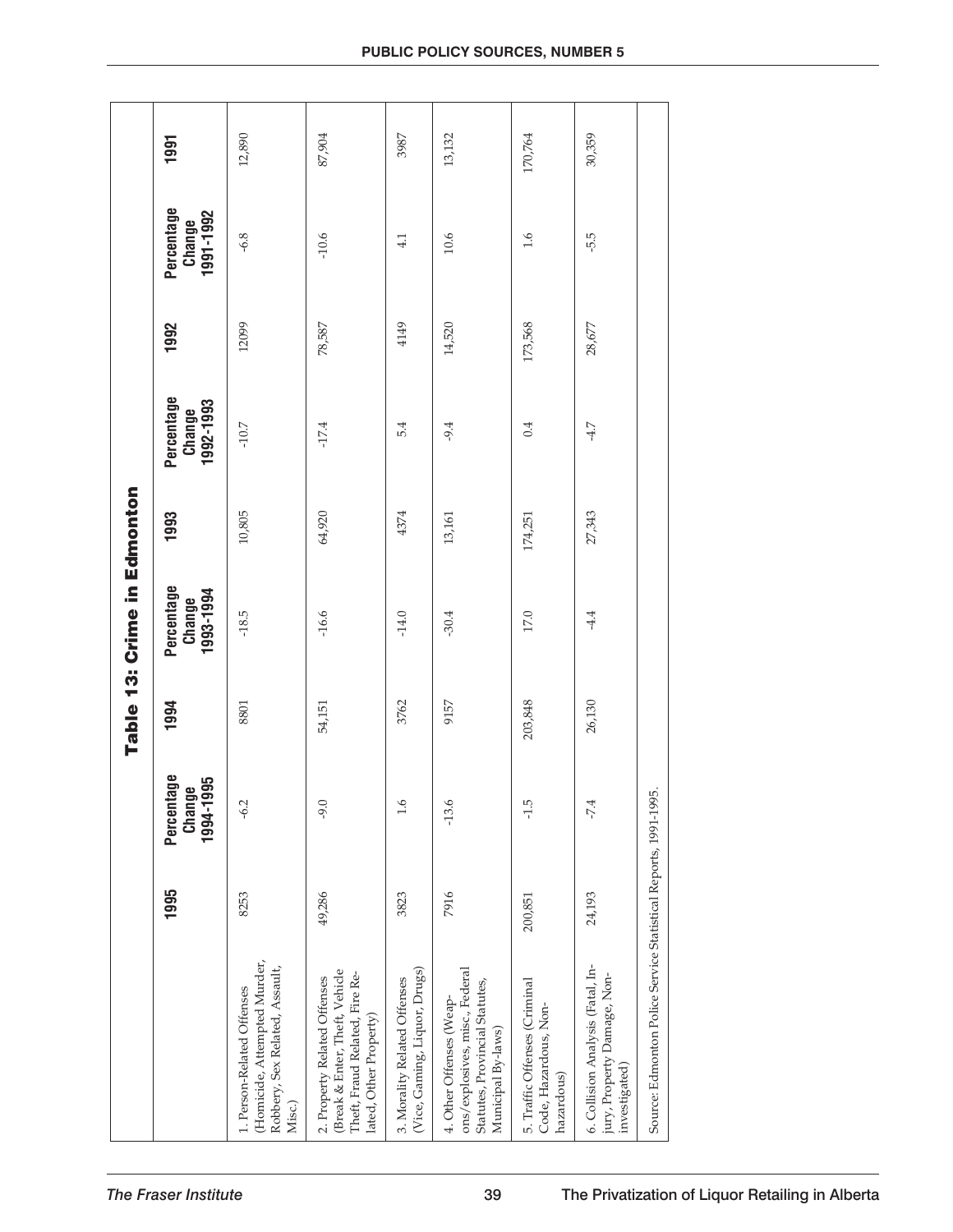| Table 14: Crime in Edmonton: Liquor and Traffic Offenses        |                |                |              |              |              |  |
|-----------------------------------------------------------------|----------------|----------------|--------------|--------------|--------------|--|
| <b>Liquor Offenses</b>                                          | 1995           | 1994           | 1993         | 1992         | 1991         |  |
| Liquor Act Generally                                            | 134            | 124            | 147          | 121          | 111          |  |
| Consume in Public Place                                         | 346            | 341            | 246          | 283          | 330          |  |
| Conveying Motor Vehicle                                         | 716            | 559            | 474          | 498          | 644          |  |
| <b>Illegal Possession</b>                                       | $\overline{2}$ | 5              | 29           | 14           | 52           |  |
| Intoxication                                                    | 552            | 521            | 728          | 590          | 555          |  |
| Minor-Licensed Premise                                          | 94             | 80             | 34           | 37           | $30\,$       |  |
| Minor-Obtain Liquor                                             | 78             | $70\,$         | 37           | 43           | 53           |  |
| Supply to Minors                                                | 11             | 5              | 6            | 7            | 6            |  |
| Sale and Keep for Sale                                          | 63             | 11             | 13           | 12           | 76           |  |
| Total                                                           | 1,996          | 1,716          | 1,714        | 1,605        | 1,857        |  |
| <b>Traffic Offenses</b>                                         |                |                |              |              |              |  |
| <b>Impaired Driving Death</b>                                   | 3              | $\overline{2}$ | $\mathbf{1}$ | $\mathbf{1}$ | $\mathbf{1}$ |  |
| Impaired Driving Bodily Harm                                    | 29             | 45             | 39           | 42           | 37           |  |
| Drive While Impaired                                            | 2302           | 2913           | 3554         | 3939         | 4004         |  |
| Blood/Alcohol Exceed .08                                        | 1859           | 2346           | 2862         | 3118         | 3197         |  |
| Refuse Breathalyzer                                             | 374            | 495            | 573          | 734          | 702          |  |
| Refuse Roadside Screening                                       | 65             | 90             | 145          | 159          | 156          |  |
| Refuse Blood Sample                                             | 11             | 12             | 23           | 14           | 18           |  |
| Source: Edmonton Police Service Statistical Reports, 1991-1995. |                |                |              |              |              |  |

what extent the reduction in reported liquor related traffic offenses is related to enforcement activity. There has clearly been no increase in liquor related traffic offenses that could be tied to the privatization of liquor stores.

Unlike the Edmonton Police Service, the Calgary Police Service does compile figures on liquor store related offenses. These appear for the years 1993, 1994, and 1995 in table 15. Certain of the offenses, like street robbery, were committed in proximity to a liquor store. The liquor store related offenses that have attracted the most atten-

tion are breaking and entering—which increased from 24 instances in 1993 to 79 in 1994 and dropped back to 35 in 1995—and liquor store robbery, which went from 2 cases in 1993 to 9 in 1994 and to 16 in 1995.

The Calgary Police Service uses the "population at risk" method when interpreting the figures in table 15. This method calculates increases or decreases in crime by taking into account both the number of offenses reported and the number of stores at risk. Thus,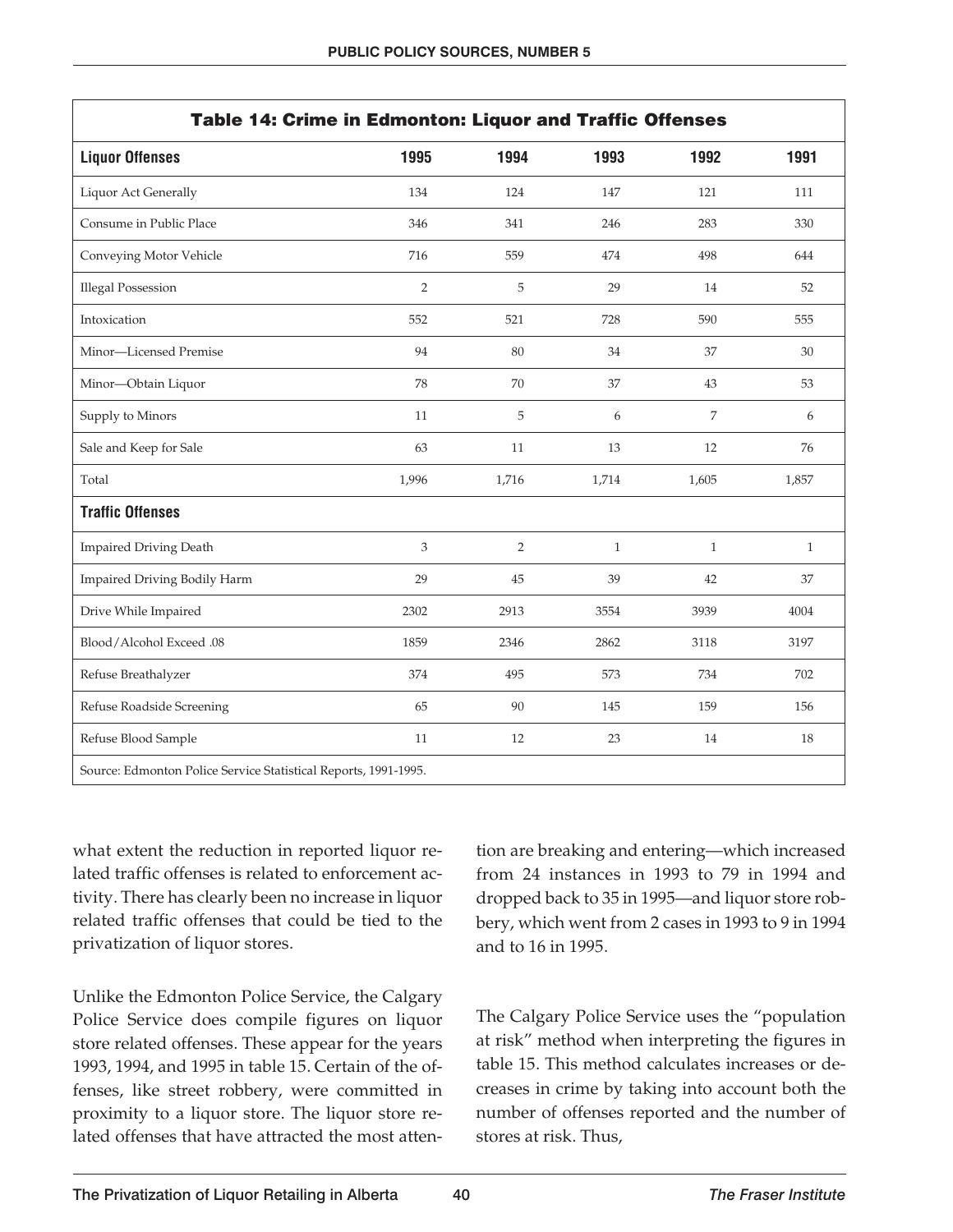Using the shop break and enter and commercial robbery data ... one finds that in spite of the 229 percent increase in the number of shop break and enters in 1994, the risk per store was actually smaller in 1994 (0.8/store) than in 1993 (1.0/store). As for commercial robberies, the 9 offenses reported in 1994, compared to 2 in 1993, equates to 0.1 offence per store (or 1 per 10 stores) for both years. This would suggest that while there were more commercial robberies and shop break and enters reported in 1994, the risk of attack per store, given the increased number of private liquor outlets operating, was either the same or lower than ALCB stores in 1993.<sup>26</sup>

For 1995, the shop break and enter risk per store fell to 0.3, while the commercial robbery risk per store increased to 0.13. For all liquor-related offenses (including some not reported in table 15), "The risk of an offence taking place in a private liquor store in 1995 was 1.8 compared to 2.2 in 1994. Therefore, the risk of offenses slightly declined in spite of a 28 percent increase in the number of privatized liquor outlets."<sup>27</sup> The Calgary Police Service concludes its 1995 report on liquor store offenses as follows:

This analysis has important policy implications, because it dispels the myth that privatization of liquor businesses has increased the rate of crime. It reveals that privatization has not altered the amount of crime at the locations over the past 2 years.28

There are those who would still criticize the "population at risk" interpretation of liquor store robberies. They would simply argue that under government ownership there were fewer liquor

#### **Table 15: Liquor Store Related Offenses in Calgary: 1993-1994**

| <b>Offence</b>           | 1993         | 1994           | 1995   |
|--------------------------|--------------|----------------|--------|
| Shoplifting Under \$5000 | 54           | 93             | 96     |
| Shop Break and Enter     | 24           | 79             | 35     |
| Commercial Robbery       | 2            | 9              | 16     |
| Theft Over \$5000        | $\mathbf{1}$ | $\overline{2}$ | 4      |
| Theft Under \$5000       | 0            | 5              | 11     |
| Street Robbery           | 1            | 6              | 1      |
| Assaults                 | 3            | $\mathcal{P}$  | $\cup$ |
| Dangerous Use of Weapon  | 0            | 1              | ∩      |
| Sale of Alcohol to Minor | ∩            | 1              | Ω      |
|                          |              |                |        |

Source: Calgary Police Service, *Fourth Quarter Liquor Store Report: Summary of Reported Offenses*, 1994; Calgary Police Service, *Private Liquor Store Offenses: Year End Report*, 1995.

stores and fewer liquor store robberies. However, this view ignores the fact that besides liquor stores, there are many other targets for commercial robberies. Hence, if there are fewer liquor stores to rob, perhaps convenience stores and gas stations would become the targets of choice. Few people would suggest that the number of convenience stores or gas stations be reduced in order to reduce the chances of a convenience store or gas station being robbed. And surely fewer people would suggest that the government should own and operate convenience stores and gas stations in order to reduce the number of convenience store and gas station holdups.

28 Ibid., p. 10.

<sup>26</sup> See the Calgary Police Service, *Fourth Quarter Liquor Store Report: Summary of Reported Offenses*, 1994, p. 3.

<sup>27</sup> Calgary Police Service, *Private Liquor Store Offenses: Year End Report*, 1995, p. 1.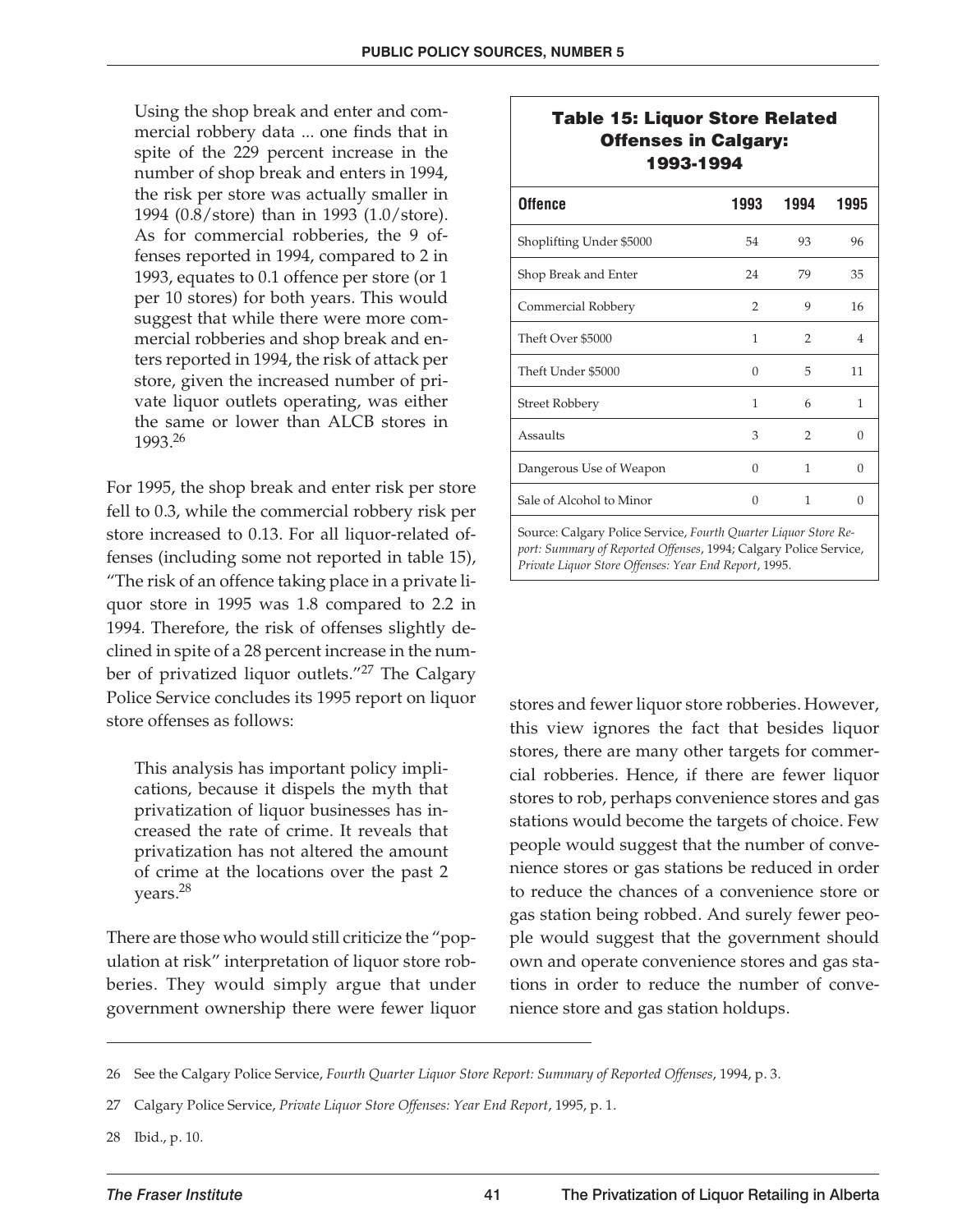| Table 16: Licensee Infractions Reported to the ALCB |                |      |                |                |              |  |
|-----------------------------------------------------|----------------|------|----------------|----------------|--------------|--|
| <b>Infraction</b>                                   | 1995           | 1994 | 1993           | 1992           | 1991         |  |
| After Hours                                         | 80             | 106  | 98             | 72             | 21           |  |
| Drugs/Illegal Activities                            | 10             | 13   | 15             | 16             | 8            |  |
| Food Service                                        | 6              | 8    | 10             | 15             | 3            |  |
| Illegal Liquor                                      | 27             | 117  | 20             | 7              | $\mathbf{0}$ |  |
| Intoxication                                        | 71             | 78   | 63             | 65             | 42           |  |
| <b>Minors</b>                                       | 114            | 109  | 71             | 66             | 31           |  |
| Obstruction of Inspector                            | $\overline{2}$ | 7    | $\overline{2}$ | $\overline{0}$ | $\mathbf{1}$ |  |
| Overcrowding                                        | 7              | 50   | 38             | 18             | 74           |  |
| Promotions/Advertising                              | 27             | 30   | 13             | 3              | 7            |  |
| Other                                               | 61             | 71   | 48             | 40             | 43           |  |
| <b>Total Infractions Reported</b>                   | 415            | 589  | 378            | 302            | 230          |  |

For Edmonton, the *Edmonton Journal* newspaper was electronically searched for articles dealing with liquor store robberies for the years 1994 and 1995. Eight robberies were reported in the paper for 1995, while only one turned up in the search for 1994. The figure for 1994 is suspect given the commercial robbery figure for Calgary.

Finally, there are certain violations of the Liquor Control Act and Liquor Administration Regulation by liquor licensees that have been recorded by the ALCB. These appear for the years 1991 to 1995 in table 16. The total number of reported infractions has increased from 230 in 1991 to 415 in 1995. The increase could be partly due to the increased number of private liquor stores in Alberta. However, the table does not break out infractions by liquor stores as opposed to bars and taverns. Furthermore, in part, the higher number of reported infractions could be the result of more intensive monitoring by ALCB inspectors of private liquor stores than of government owned ALCB stores.

# **Alcohol consumption and availability**

The Alberta Alcohol and Drug Abuse Commission (AADAC) reports that the number of current drinkers has decreased from 83 percent in 1985 to 74 percent in 1993. From 1985 to 1994, per capita consumption of absolute (pure) alcohol in Alberta is reported to have decreased by 22 percent, from 11.1 litres to 8.7 litres per person.<sup>29</sup>

A variety of negative social effects have been linked to excessive drinking, including spousal abuse, impaired driving, fatal collisions and injury accidents, worker absenteeism, and, of course, alcohol related health problems. A recent review of alcohol consumption and related problems has been prepared by AADAC; the subject will not be dealt with further here since it is tangential to the issue of privatization's social impacts.<sup>30</sup> However, the relationship between alcohol availability and consumption is relevant to the question of privatization's social impacts, and a few comments on that relationship are in order.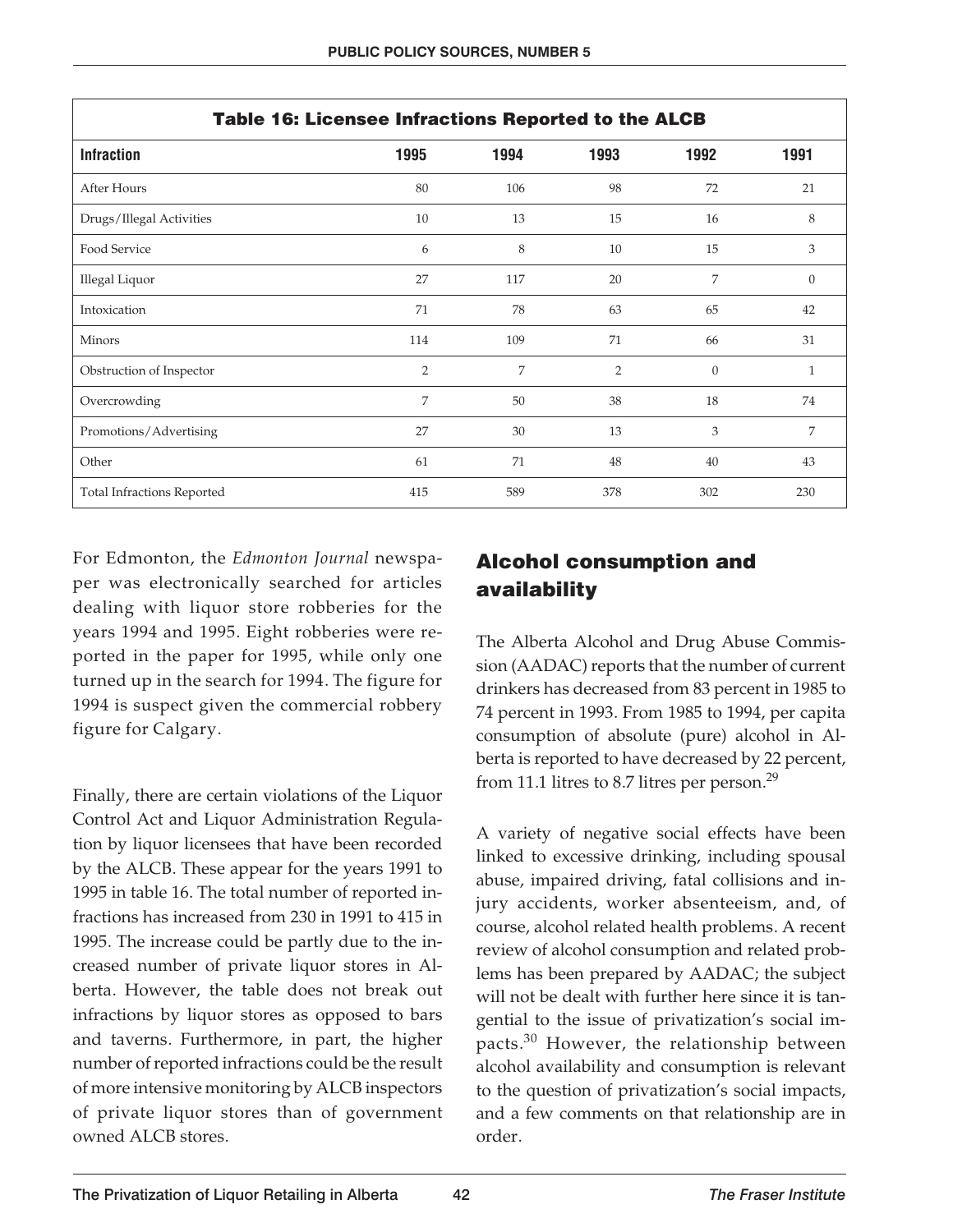James (1994b), on behalf of AADAC, has carried out an extensive review of the literature on alcohol availability and control. In her summary, she recognizes that the link between increased access to alcohol and increased consumption has been challenged, in part because recent experience in Alberta and other jurisdictions indicates a decline in per capita alcohol consumption despite increased availability. Furthermore, she states that "research and experience suggest the link between availability and consumption is far from simple, and the relationship between availability, consumption, and alcohol-related problems is not straightforward." In addition,

While not conclusive, a sizeable body of evidence demonstrates a positive relationship between physical availability, alcohol consumption, and alcohol-related problems. This is particularly true in terms of licensing restrictions (i.e., legal drinking age, hours of operation) which can impact alcohol-related traffic accidents and fatalities. At the same time, findings from studies measuring the impact of outlet density, or the extension of alcohol sales to grocery and convenience stores have been mixed, and studies examining the impact of the privatization of alcohol sales have produced widely disparate results.<sup>31</sup>

The last statement could be a reference to the studies that have been done on the privatization of liquor sales in Iowa. In a time series analysis of monthly sales trends before and after privatization in Iowa, Mulford et al. (1992) found that while privatization increased the sales of both wine and spirits, its increase was only temporary. The short-run increase is attributed to new private liquor stores stocking their shelves. Long-term sales trends of wine and spirits were not affected. In a related study, Fitzgerald and Mulford (1992) analyzed additional survey data from Iowa and they found that "Iowa's availability increase when sales were privatized did not cause an increase in either heavy drinker or problem drinker rates."<sup>32</sup>

Different results on the availability-consumption relationship for Iowa were obtained by Holder and Wagenaar (1990) and Wagenaar and Holder (1991). In the first paper, Holder and Wagenaar find a statistically significant 9.5 percent increase in spirits sales following privatization in Iowa. They also find a net increase in alcohol consumption in spite of a corresponding decline in wine sales of 13.7 percent. In the second paper, Holder and Wagenaar analyze privatization effects in West Virginia as well as Iowa, and they find statistically significant increases in wine sales in both states, after controlling for an initial stocking

<sup>29</sup> Alberta Alcohol and Drug Abuse Commission, *Meeting Challenges and Making Changes: AADAC Annual Performance Report, 1994-95*, August 1995, pp. 16-17. AADAC's figures for alcohol consumption are similar to those obtained in Health Canada's 1989 *National Alcohol and Other Drugs Survey* and its 1994 *Canada's Alcohol and Other Drugs Survey*. The 1989 survey found that 81.9 percent of men and women aged 15 years and older report drinking in the past 12 months, whereas 76.4 percent report drinking in the past 12 months in 1994. See Health Canada, *Canada's Alcohol and Other Drugs Survey: Preview 1995*, Ottawa: Minister of Supply and Services, 1995.

<sup>30</sup> See James (1994a). Two interesting observations made in this review are that "Studies have shown that public drinking establishments are the single largest source of alcohol impaired drivers," and that "As such, Forster et al. (1994) concluded that the sale of alcohol to minors could be reduced by business practices that include server training and staff monitoring, and by community initiatives which determine the location of retail outlets and the degree of surveillance and enforcement used to curtail access by youth."

<sup>31</sup> See James (1994b, p. iv).

<sup>32</sup> Other studies of the Iowa liquor sales privatization experience with similar results are those by Mulford and Fitzgerald (1988) and Fitzgerald and Mulford (1993b).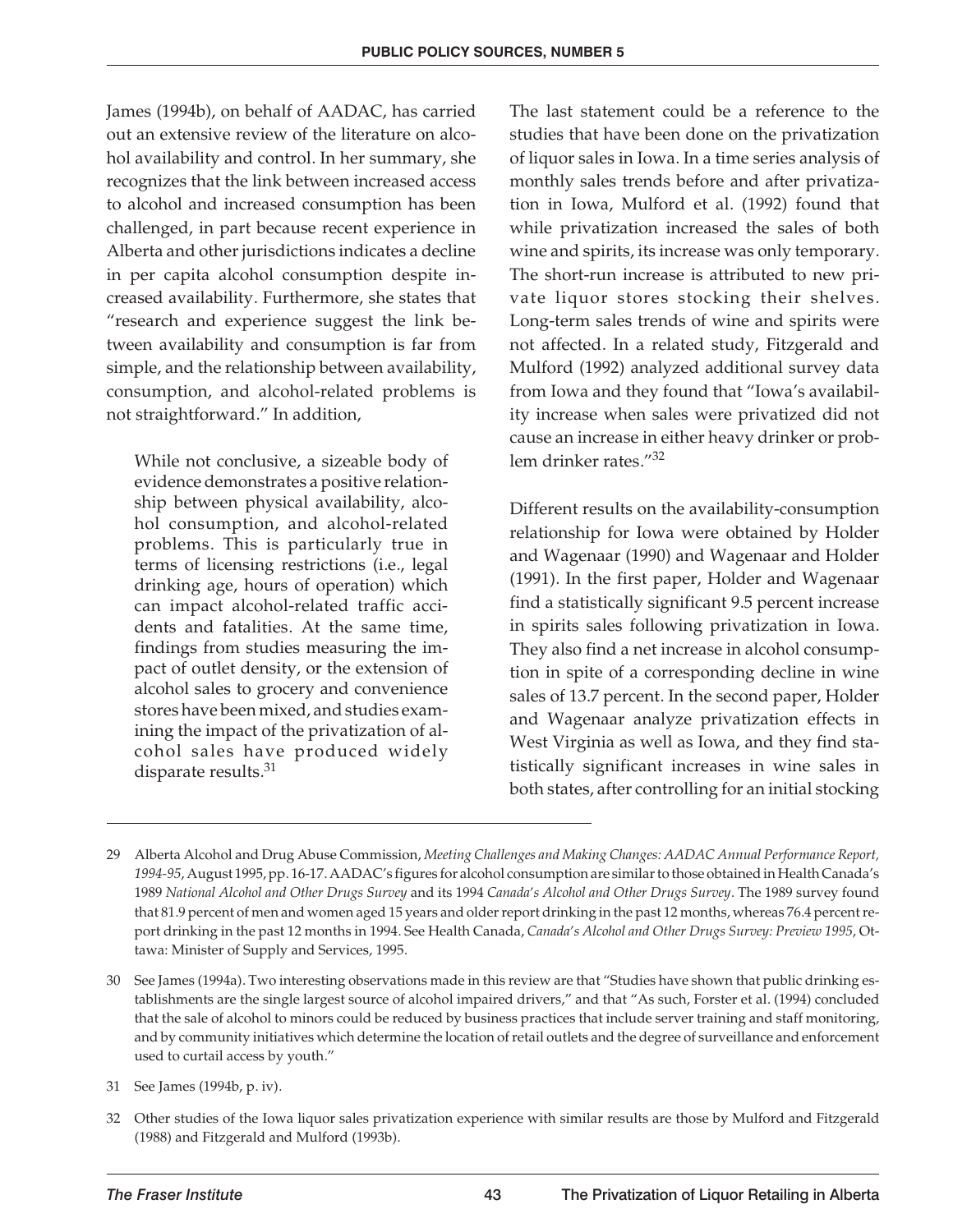effect and nationwide trends in alcohol sales in the 1980s. Wine consumption was found to increase by 93 percent in Iowa and by 48 percent in West Virginia. They also found that privatization was associated with a net increase in absolute alcohol consumed in both states.

Mulford et al. (1992) were critical of Wagenaar and Holder's (1991) study on three grounds: 1) the shortness of their post-privatization study period; 2) a possible mis-specification in their time series intervention model; and 3) the inclusion of wine coolers in their sales data analysis, even though Iowa's privatization legislation did not change the wine cooler distribution system or wine cooler availability.

In an early study of Alberta's privatization of liquor retailing commissioned by the Canadian Centre for Policy Alternatives on behalf of the National Union of Public and General Employees, Laxer et al. (September 1994) also consider the relationship between alcohol regulation and consumption. They state that "the bulk of empirical studies generally support our hypothesis that unrestricted free markets increase alcohol consumption while public monopolies restrict consumption." They go on to discuss Holder and Wagenaar's (1990) and Wagenaar and Holder's (1991) findings with respect to Iowa's privatization experience, and briefly refer to other studies supporting their hypothesis. However, Laxer et al. do not cite or discuss any of the studies published by Mulford and Fitzgerald even though Mulford et al. (1991) are critical of the methodology used by Wagenaar and Holder (1991).

An economist would normally expect a positive relationship between alcohol availability and consumption if increased availability was associated with lower delivered prices for liquor products. The latter would be the case if the increased availability came about as a result of an expansion in the network of retail liquor stores, and the expansion in the network lowered the transportation and shopping costs that consumers incur when purchasing liquor by more than any liquor product price increases at the store itself. The evidence indicates that there were retail price increases in Iowa following privatization, but these could have been offset for many consumers by reductions in transportation and shopping costs. Hence, the delivered prices of liquor products may not have changed very much on average, and little change in consumption would therefore be expected. While it is too early to conduct the kind of availability-consumption analysis for Alberta that has been carried out for Iowa, the available data on prices, quantities of liquor products sold in Alberta, and government revenues suggest that one is likely to find results from such an analysis to be more consistent with the results obtained by Mulford and his colleagues rather than those obtained by Holder and Wagenaar.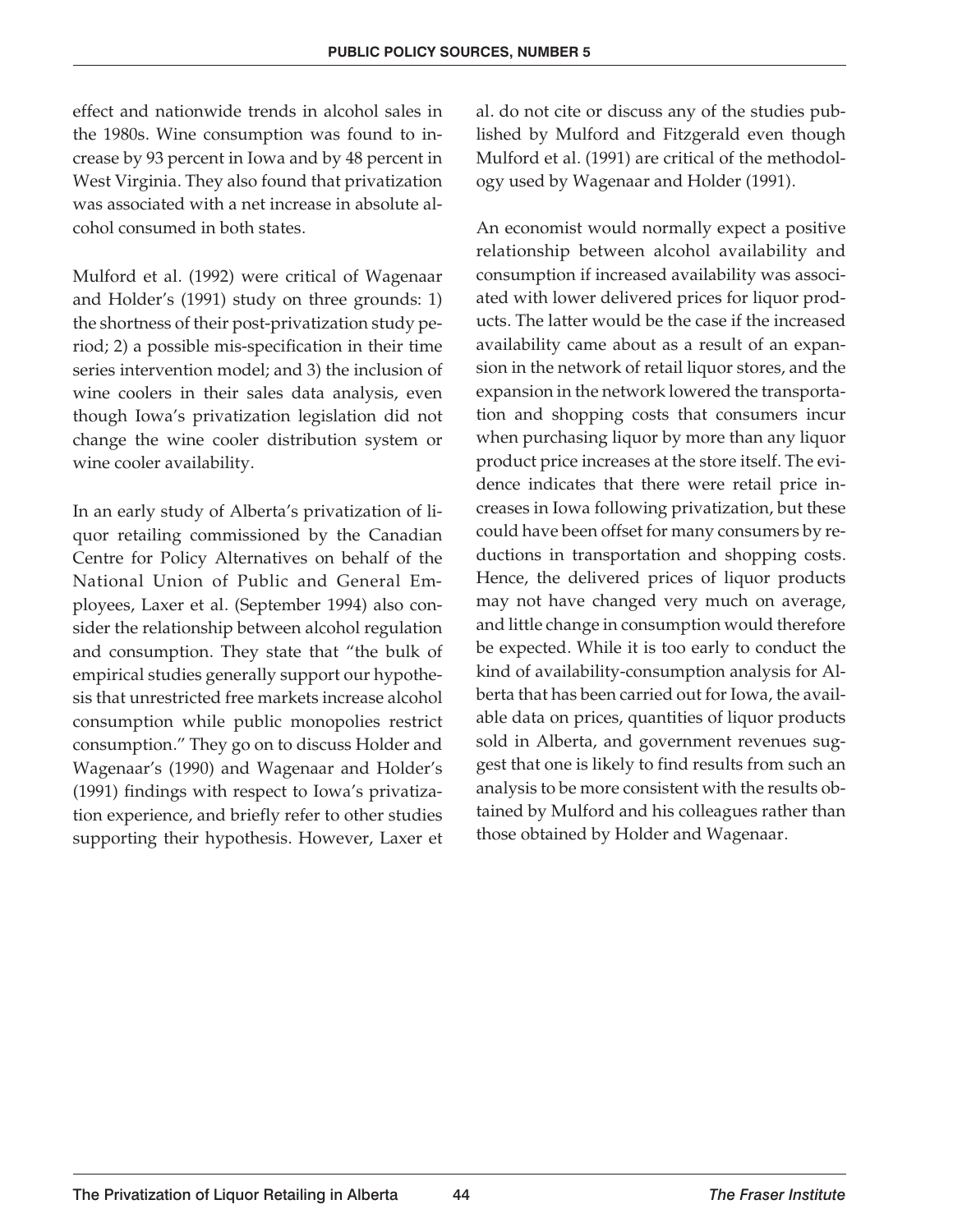#### **7. Conclusion**

The main purpose of this paper has been to ex- $\perp$  amine the economic impacts of the privatization of liquor retailing in Alberta. The paper began with a description of Alberta's liquor distribution system when it was under government ownership and control. The three models of privatization considered by the Alberta government were then discussed, along with certain restrictions imposed by the government (uniform wholesale prices and uniform transportation charges) that will likely prevent the evolution of an efficient retail distribution system.

The privatization process was discussed next. The procedure used by the Alberta Liquor Control Board (ALCB) to dispose of its liquor stores was described, and the reductions in ALCB staff were summarized. Certain regulations affecting liquor stores were then reviewed. The new supplier arrangements with the ALCB were discussed next, along with the new flat markup on liquor products that replaced the ALCB markup and the contracting out of the warehouse operation.

The next section of the paper analyzed the economic impacts of privatization. It explained that the number of private liquor stores is approximately triple the number of ALCB stores. While most ALCB stores in Calgary and Edmonton were converted to private liquor stores, less than half of the ALCB stores in the rest of the province were converted to private liquor stores. With the increase in the number of liquor stores comes a lower average sales per store, and one might expect a high rate of liquor store turnover as a result. There has, in fact, been a relatively small number of liquor store closures since privatization, but the precise reasons for the low turnover rate are not clear. At the present time, the requirement of a uniform wholesale price is viewed as inhibiting the growth of liquor store chains and the realization of certain efficiencies in distribution that would accompany chain development. Liquor store chains in Alberta account for less than 10 percent of all private liquor stores. It is perhaps the stunted growth of liquor store chains that is at least partly responsible for the low turnover rate among private liquor stores.

With respect to product selection, a sample of private liquor stores from across Alberta has an average product selection that exceeds the weighted average product selection of ALCB stores. Product selection carried in the ALCB warehouse has more than doubled under privatization. The increase in product selection can be partly attributed to an increase in the number of brands that are stocked, and partly to a proliferation of package sizes for established brands.

With respect to retail liquor prices, nominal retail liquor prices have increased somewhere between 8.5 and 10.0 percent, on average, between August 1993 and January 1996 (depending on how the price change is calculated). After correcting for inflation, the real price increase is about half of the nominal increase on average. Because of the increase in the number of liquor stores, consumers will, on average, experience lower transportation costs when purchasing liquor products. This implies that the transportation component of the delivered price will have fallen on average under privatization. Over the period October 1993 to December 1995, wholesale liquor prices fell.

Alberta government revenues from the flat markup have not been adversely affected by privatization nor by the shift from government liquor revenues based on a liquor store markup to revenues derived from a flat markup imposed at the wholesale level. Indeed, the Al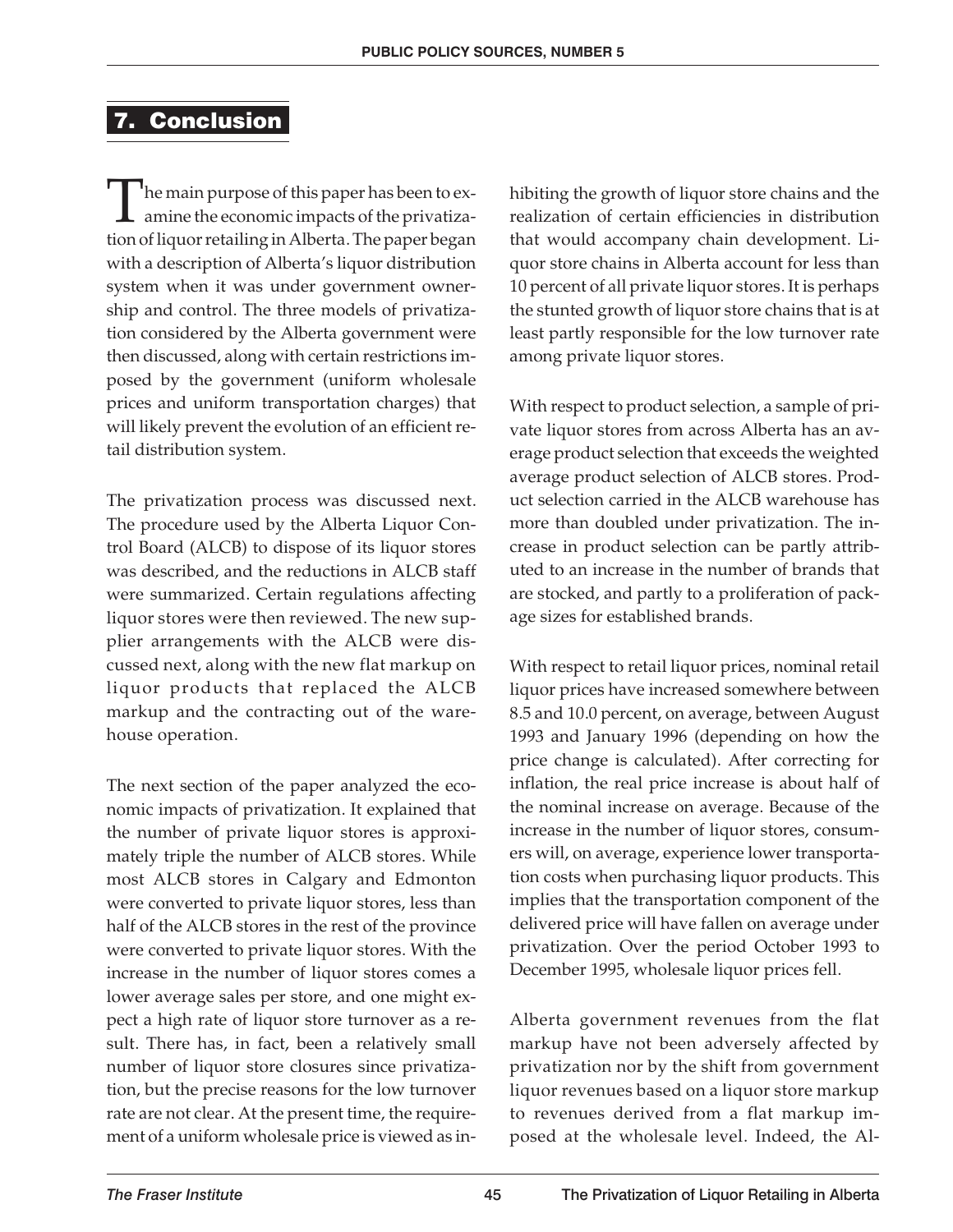berta government has had to adjust the flat markup rates downward in order to achieve one of the government's privatization objectives: revenue neutrality.

With respect to employment and wages, full-time equivalent employment in liquor stores has approximately tripled under privatization, but the wages of non-management liquor store employees are almost one-half of what a full-time union worker at the top of the scale could earn in an ALCB store.

The sixth section of the paper presented some summary measures of crime in Edmonton and liquor-store related offenses in Calgary, and discussed the controversial issue of liquor availability and consumption. It is too early to begin a rigorous assessment of the social impacts that might be caused by privatization. There is little evidence so far to suggest that privatization has been associated with either an increase in crime or an increase in consumption of liquor products.

In assessing the overall effects of Alberta's privatization of liquor retailing, one can examine the impacts on the various parties affected by privatization. First, consumers have experienced price increases (on average) for beer, wine, and liquor, but the larger number of liquor store locations under privatization has implied lower transportation and transactions costs for many consumers. Retail price dispersion and retail price competition now exist so that it is possible for consumers to shop around for lower prices. Overall product selection has increased, although consumers might have to shop around for their preferred product (particularly for wine products because a given liquor store will only sell a fraction of the large number of wines now stocked in the warehouse). Second, beer, wine and liquor suppliers are better off as a result of their improved access to the market in Alberta, but their costs of serving the market have likely increased. Suppliers must now sell their products to individual liquor stores or liquor store chains as opposed to a single buyer, the ALCB. Third, the Alberta government appears to be no worse off as a result of privatization given that its liquor-related revenues have not declined.

Fourth, former ALCB employees have lost their union jobs, and have either taken nonunion jobs in private liquor stores at much reduced wages, or have sought employment elsewhere. Fifth, employment in private liquor stores is about triple the employment in ALCB stores, so there is no question that privatization has created jobs (even if at wages below the former ALCB wages). Sixth, hundreds of new small businesses have been created as a result of privatization, and these businesses are generating income for their owners and employees and tax revenues for the various levels of government. Finally, there is no evidence that the residents of Alberta have been exposed to increases in crime or liquor-related offenses as a direct result of privatization. Indeed, some survey evidence is available that suggests that Albertans are generally satisfied with Alberta's privatization of liquor retailing.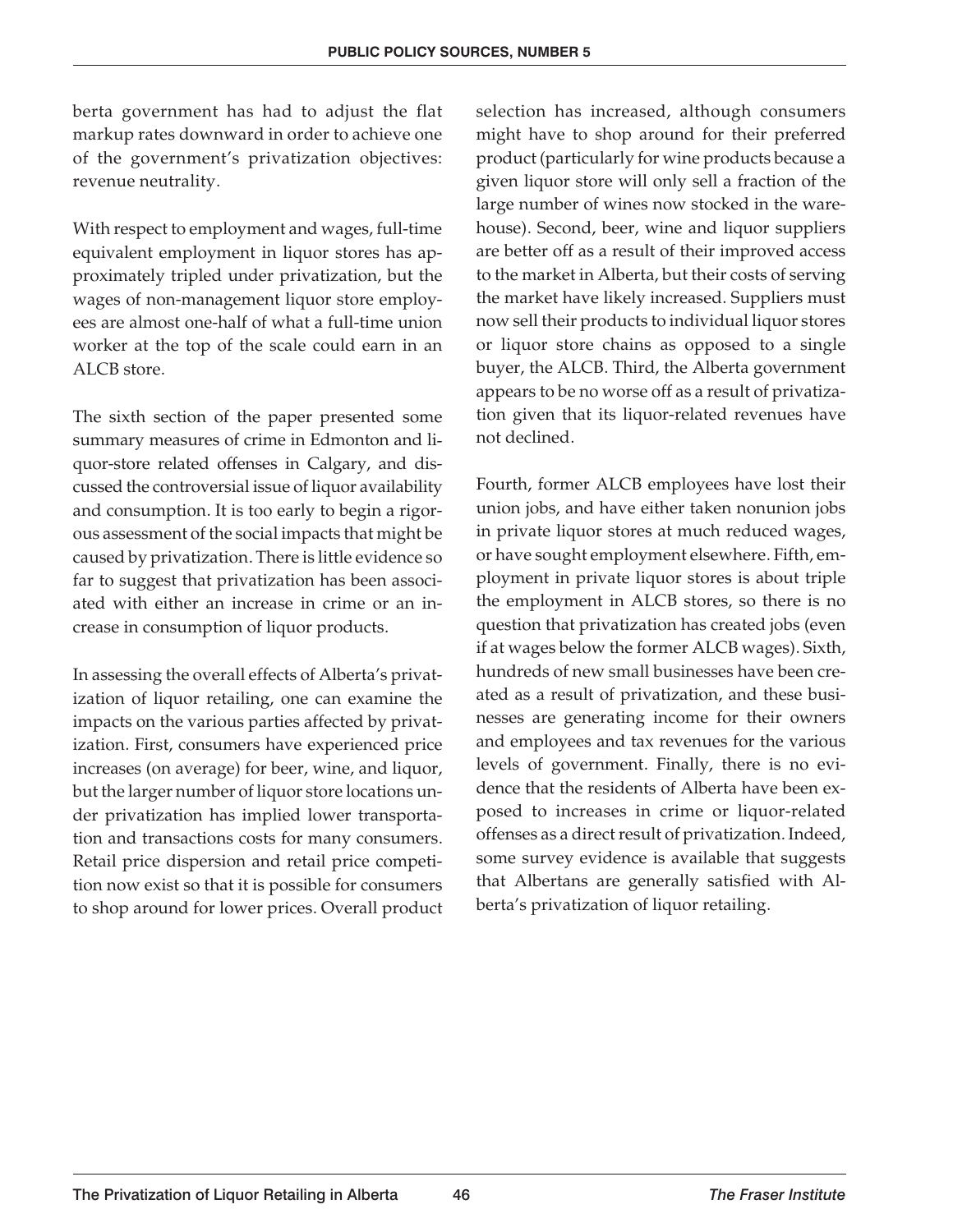#### **References**

- Alberta Alcohol and Drug Abuse Commission. *Meeting Challenges and Making Changes: AADAC Annual Performance Report, 1994-95*. August 1995.
- Alberta Liquor Control Board. *Sixty-Eighth Annual Report for the Fiscal Year Ended January 7, 1992*.
- Alberta Liquor Control Board. *Sixty-Ninth Annual Report for the Fiscal Year Ended January 5, 1993*.
- Alberta Liquor Control Board. *Seventieth Annual Report for the Fiscal Year Ended January 4, 1994*.
- Alberta Liquor Control Board. *Seventy-First Annual Report for the Fiscal Year Ended March 31, 1995*.
- Alberta Liquor Control Board. *Seventy-Second Annual Report for the Fiscal Year Ended March 31, 1996*.
- Alberta Liquor Control Board. *A New Era in Liquor Administration: The Alberta Experience*. December 1994.
- Carlson, J.A. and McAfee, R.P. "Discrete Equilibrium Price Dispersion," *Journal of Political Economy*. Vol. 91 (June 1983). Pp. 480-493.
- Dahlby, B. and West, D.S. "Price Dispersion in an Automobile Insurance Market," *Journal of Political Economy*. Vol. 94 (April 1986). Pp. 418-438.
- Fitzgerald, J.L. and Mulford, H.A. "Consequences of Increasing Alcohol Availability: The Iowa Experience Revisited," *British Journal of Addiction*. Vol. 87 (1992). Pp. 267-274.
- Fitzgerald, J.L. and Mulford, H.A. "Privatization, Price and Cross-Border Liquor Purchases," *Journal of Studies on Alcohol*. Vol. 54 (1993a). Pp. 462-464.
- Fitzgerald, J.L. and Mulford, H.A. "Alcohol Availability, Drinking Contexts and Drinking Problems: The Iowa Experience," *Journal of Studies on Alcohol*. Vol. 54 (1993b). Pp. 320-325.
- Forster, J., McGovern, P.G., Wagenaar, A.C., Perry, C.L., and Anstine, P.S. "The Ability of Young People to Purchase Alcohol without Age Identification in Northeastern Minnesota, USA," *Addiction*. Vol. 89 (1994). Pp. 699-705.
- Holder, H.D. and Wagenaar, A.C. "Effects of the Elimination of a State Monopoly on Distilled Spirits' Retail Sales: A Time-Series Analysis of Iowa," *British Journal of Addiction*. Vol. 85 (1990). Pp. 1615-1625.
- James, D. "Alcohol Consumption and Related Problems: A Review," Alberta Alcohol and Drug Abuse Commission Discussion Paper. August 1994a.
- James, D. "Alcohol Availability and Control: A Review of the Research Literature," Alberta Alcohol and Drug Abuse Commission Discussion Paper. August 1994b.
- Laxer, G., Green, D., Harrison, T., and Neu, D. "Out of Control: Paying the Price For Privatizing Alberta's Liquor Control Board," Canadian Centre for Policy Alternatives. September 1994.
- Mulford, H.A. and Fitzgerald, J.L. "Consequences of Increasing Off-premise Wine Outlets in Iowa," *British Journal of Addiction*. Vol. 83 (1988). Pp. 1271-1279.
- Mulford, H.A., Ledolter, J., and Fitzgerald, J.L. "Alcohol Availability and Consumption: Iowa Sales Data Revisited," *Journal of Studies on Alcohol*. Vol. 53 (1992). Pp. 487-494.
- Phlips, L. *The Economics of Price Discrimination*, Cambridge: Cambridge University Press, 1983.
- Smith, J.K. "An Analysis of State Regulations Governing Liquor Store Licensees," *Journal of Law and Economics*. Vol. 25 (1982). Pp. 301-319.
- Swidler, S. "A Reexamination of Liquor Price and Consumption Differences between Public and Private Ownership States: Comment," *Southern Economic Journal*. Vol. 53 (1986a). Pp. 259-264.
- Swidler, S. "Consumption and Price Effects of State-Run Liquor Monopolies," *Managerial and Decision Economics*. Vol. 7 (1986b). Pp. 49-55.
- Wagenaar, A.C. and Holder, H.D. "A Change from Public to Private Sale of Wine: Results from Natural Experiments in Iowa and West Virginia," *Journal of Studies on Alcohol*. Vol. 52 (1991). Pp. 162-173.
- Zardkoohi, A. and Sheer, A. "Public Versus Private Liquor Retailing: An Investigation into the Behaviour of the State Governments," *Southern Economic Journal*. Vol. 50 (1984). Pp. 1058-1076.
- Zardkoohi, A. and Sheer, A. "A Reexamination of Liquor Price and Consumption Differences between Public and Private Ownership States: Reply," *Southern Economic Journal*. Vol. 53 (1986). Pp. 265-268.